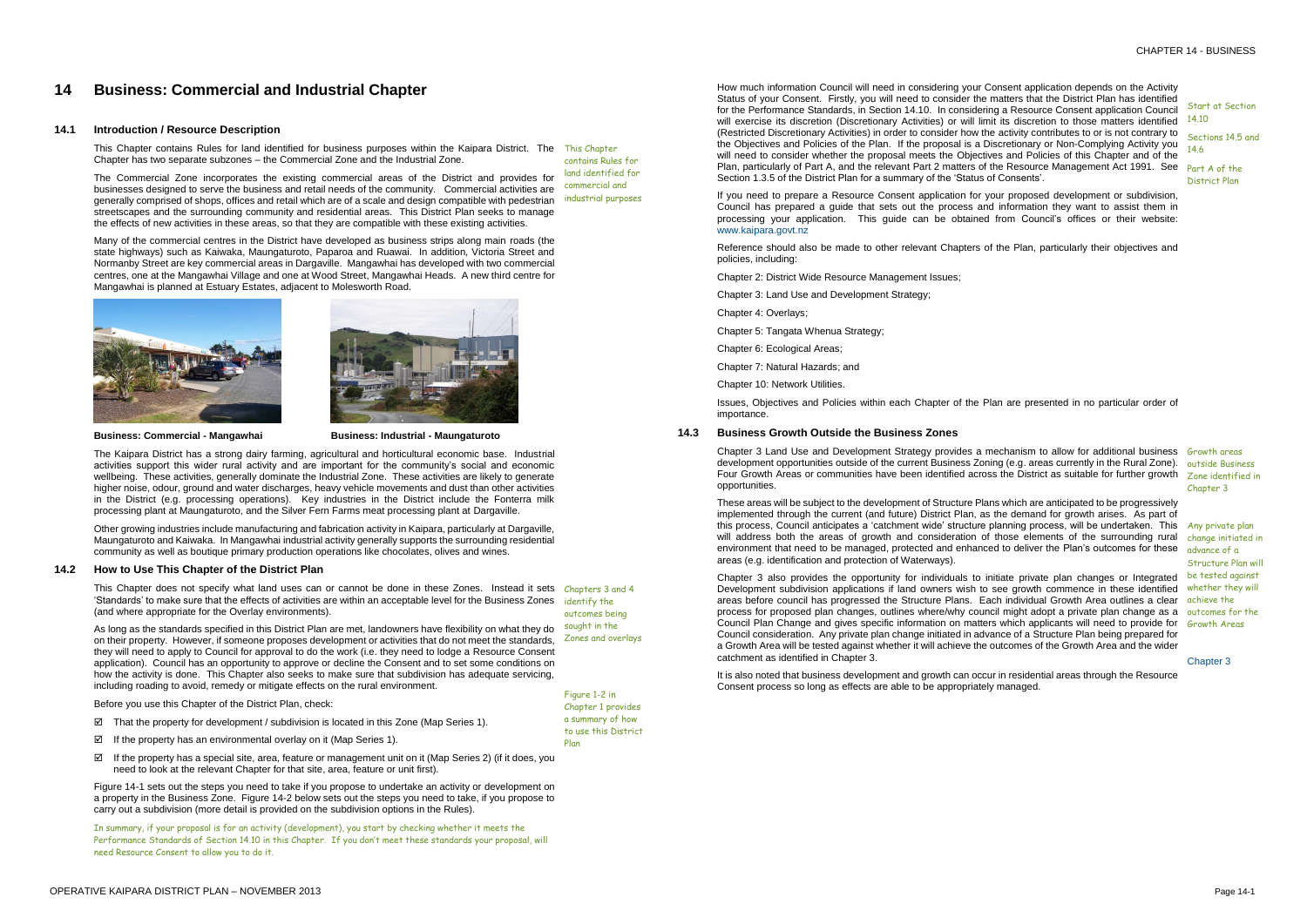

# **Figure 14-1:** How to Use this Chapter: Activity **Figure 14-2:** How to Use this Chapter: Subdivision



\*\*\* See also Section 1.3.5 as this fully describes the 'consent status' and gives more detailed guidance on the statutory matters that must be considered when preparing a resource consent under the RMA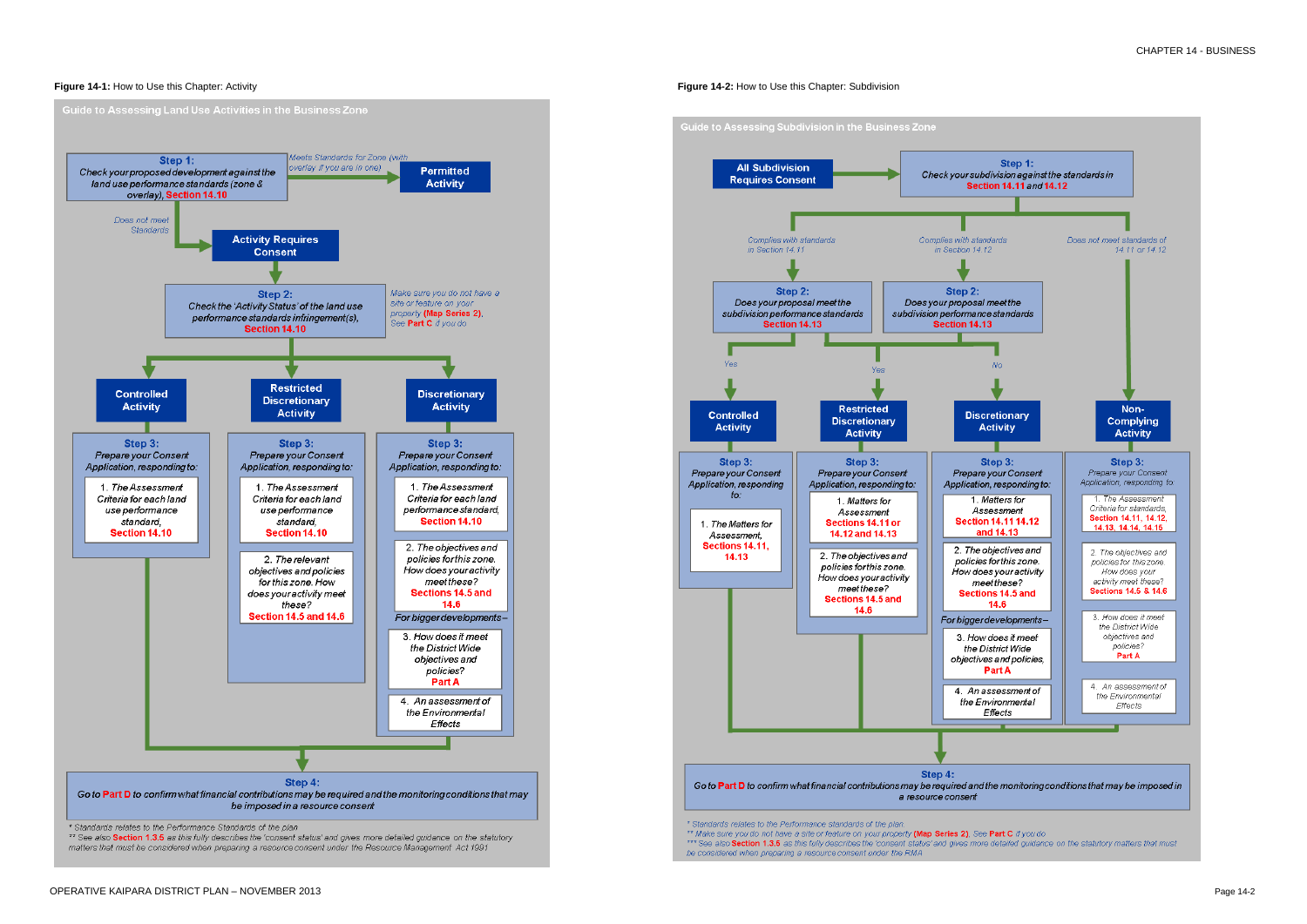#### **14.4 Business Issues**

**14.4.1 Environments, particularly sensitive receiving environments (e.g. harbour, coast and lake environs)**  See also the issues **need to be protected from the potential adverse effects of business activities (such as discharges**  for Overlays in **and visual pollution).** Chapter 4

*Industry can generate a specific range of environmental effects. In particular the effects of noise, odour, ground and water discharges, and dust are common to many of the District's industrial processing operations. The impacts of these activities are potentially more adverse in sensitive receiving environments such as adjacent to the Mangawhai and Kaipara harbours, coastal environments and the Kai Iwi Lake areas.*

#### **14.4.2 The importance of diverse and appropriate business activities to support the social and economic wellbeing of the community.**

- **14.5.1 To manage the effects of business activities (e.g. industrial activities) that pose the greatest threat**  Issue 14.4.1 **to the natural environment, particularly sensitive receiving environments***.*
- **14.5.2 To continue to provide for a mix of business activities around and within existing settlements, while**  Issue 14.4.2 **avoiding adverse environmental effects on natural and physical resources and adverse effects impacts on existing surrounding land uses.**
- **14.5.3 To provide for a range of business activities which are located, designed and operated in such a**  Issue 14.4.3 **way as to avoid potential reverse sensitivity effects and protect these from reverse sensitivity impacts.**
- **14.6 Business Policies**
- **14.6.1 By encouraging new business developments***,* **which have potential discharge impacts, to avoid**  Objective 14.5.1 **areas adjacent to sensitive receiving environments (unless this location is integral to the business activity).** Chapter 4 – **Overlays**

*Business activities are vital to support the economic and social wellbeing of the community. If the District Plan does not provide for these activities, the social and economic wellbeing of the community could be adversely affected.*

#### **14.4.3 Business activities support the economic and social wellbeing of the District and have the potential to be adversely affected by incompatible neighbouring activities (e.g. residential).**

Business activities with the potential to generate adverse effects on the District's harbour, coast and lake Objectives 4.4.2, environments will be directed to establish in areas that are remote from sensitive adjacent sites, unless this and 4.4.8, *is inappropriate to the business activity.*

**14.6.2 By requiring new business developments to be developed, sited, designed and operated so as to** Objective 14.5.1 **avoid discharges which could adversely affect the natural environment, particularly sensitive receiving environments.** Chapter 4 – **Overlays** 

*A number of key business operations in the District are located adjacent to residential areas. The potential exists for generated effects of business activity (noise, glare, traffic movements, vibration and air discharges) to adversely affect residential amenity. However, a number of these business activities were established prior to the residential activity and their ability to operate needs to be protected.*

## **14.5 Business Objectives**

Discharges from land uses located a significant distance from the coast, lakes or rivers can find their way Objectives 4.4.2 into these environments through the stormwater system or watercourses. In conjunction with the Northland and 4.4.8 *Regional Council, the Council will seek to ensure that new business developments provide appropriate wastewater and stormwater systems to ensure that discharges from business land uses do not result in adverse effects on sensitive receiving environments.*

**14.6.3 By providing clear direction on the appropriate scale and location of business activities across the Objective 14.5.2 District.**

#### **14.6.6 By maintaining opportunities for the diversity of business lang use**, white **from adjacent residential and other sensitive activities for business activities.**

| rial and commercial land uses in the District<br>nd economic wellbeing, while encouraging<br>enerate, particularly on sensitive receiving<br>and use, without significant interference<br>Objective 14.5.3<br>business activities.<br>e activities to establish in Business Zones<br>t distance from existing business activities,<br>hadowing effects can be mitigated to an<br>residents. This includes consideration for<br>of assembly and habitation are recognised<br>industry codes of practice relating to<br>rols and mitigation.<br>14.5.2. 14.5.3<br>codes of practice is an effective means of<br>I areas without the need for direct Council<br>pro-active manner and encourage industry<br>s in terms of practical Standards formulated<br>Objective 14.5.2<br>Objective 14.5.2<br>Objective 11.5.1<br>Objective 14.5.2,<br>see also the<br>outcomes for the<br><b>Growth Areas</b><br>Chapter 3<br>Objective 14.5.2,<br>see also the<br>Objectives for<br><b>Overlays Chapter</b><br>4<br>esplanade reserves and strips in the<br>Objective 14.5.2,<br>see also the                                   | $m$ and $m$ and $m$ and $m$ |                    |
|----------------------------------------------------------------------------------------------------------------------------------------------------------------------------------------------------------------------------------------------------------------------------------------------------------------------------------------------------------------------------------------------------------------------------------------------------------------------------------------------------------------------------------------------------------------------------------------------------------------------------------------------------------------------------------------------------------------------------------------------------------------------------------------------------------------------------------------------------------------------------------------------------------------------------------------------------------------------------------------------------------------------------------------------------------------------------------------------------------------------|-----------------------------|--------------------|
|                                                                                                                                                                                                                                                                                                                                                                                                                                                                                                                                                                                                                                                                                                                                                                                                                                                                                                                                                                                                                                                                                                                      |                             |                    |
|                                                                                                                                                                                                                                                                                                                                                                                                                                                                                                                                                                                                                                                                                                                                                                                                                                                                                                                                                                                                                                                                                                                      |                             |                    |
|                                                                                                                                                                                                                                                                                                                                                                                                                                                                                                                                                                                                                                                                                                                                                                                                                                                                                                                                                                                                                                                                                                                      |                             |                    |
|                                                                                                                                                                                                                                                                                                                                                                                                                                                                                                                                                                                                                                                                                                                                                                                                                                                                                                                                                                                                                                                                                                                      |                             | Objectives 14.5.1, |
| c water supply, wastewater disposal or<br>ide on each site for an alternative water<br>sposal, which can protect the health and<br>Iverse effects on sensitive receiving<br>stem will be used to provide new sites with<br>vater from sites, subdividers will be required<br>he health and safety of residents and avoid<br>r access from a public road to each site.<br>nient for vehicles to use, and should avoid<br>rading of existing roads or the provision of<br>the District roading network.<br>date within the design and layout of any<br>een identified on an approved Structure<br>proposed new Growth Areas the Council<br>neral route and construction standards will<br>or development shall be required to make<br>d strips when land is subdivided in the<br>on the creation of any site less than 4ha an<br>h is created when land is subdivided in the<br>of any lake over 8ha, any river greater than<br>subdivision occurs, a continuous reserve<br>ill give effect to the New Zealand Coastal<br>e given in certain circumstances to waivers<br>der and over 4ha.<br>her public access areas. |                             |                    |
|                                                                                                                                                                                                                                                                                                                                                                                                                                                                                                                                                                                                                                                                                                                                                                                                                                                                                                                                                                                                                                                                                                                      |                             |                    |
|                                                                                                                                                                                                                                                                                                                                                                                                                                                                                                                                                                                                                                                                                                                                                                                                                                                                                                                                                                                                                                                                                                                      |                             |                    |
|                                                                                                                                                                                                                                                                                                                                                                                                                                                                                                                                                                                                                                                                                                                                                                                                                                                                                                                                                                                                                                                                                                                      |                             |                    |
|                                                                                                                                                                                                                                                                                                                                                                                                                                                                                                                                                                                                                                                                                                                                                                                                                                                                                                                                                                                                                                                                                                                      |                             |                    |
|                                                                                                                                                                                                                                                                                                                                                                                                                                                                                                                                                                                                                                                                                                                                                                                                                                                                                                                                                                                                                                                                                                                      |                             |                    |
|                                                                                                                                                                                                                                                                                                                                                                                                                                                                                                                                                                                                                                                                                                                                                                                                                                                                                                                                                                                                                                                                                                                      |                             |                    |
|                                                                                                                                                                                                                                                                                                                                                                                                                                                                                                                                                                                                                                                                                                                                                                                                                                                                                                                                                                                                                                                                                                                      |                             |                    |
|                                                                                                                                                                                                                                                                                                                                                                                                                                                                                                                                                                                                                                                                                                                                                                                                                                                                                                                                                                                                                                                                                                                      |                             |                    |
|                                                                                                                                                                                                                                                                                                                                                                                                                                                                                                                                                                                                                                                                                                                                                                                                                                                                                                                                                                                                                                                                                                                      |                             |                    |
|                                                                                                                                                                                                                                                                                                                                                                                                                                                                                                                                                                                                                                                                                                                                                                                                                                                                                                                                                                                                                                                                                                                      |                             | Objectives of      |

*Performance Standards will be developed which allow sensitiv within the District provided that they can be located at sufficient so that noise, dust, vibration, building dominance or overshadowing acceptable level, which provides for the health and safety of residential uses. However, some activities, particularly places as potentially incompatible with industrial land use activities.* 

**14.6.7** By promoting self-regulation through the adoption of industry production processes, buffer requirements, emission contr

**14.6.8** By ensuring that where sites are not connected to a public stormwater disposal system, suitable provision can be made supply or method of wastewater disposal or stormwater dis safety of residents and can avoid any significant ad **environments.**

> *Where a method, or other connection to a public reticulated system with view a method, or other connection to a public reticulated system in a water supply, or a means of disposing of wastewater or stormw* to demonstrate how the method can achieve the protection of the *any significant adverse effects on the environment.*

*The Council will seek to manage the effects of activities and provide direction on where they are most appropriately located by establishing thresholds for types of effects that are considered acceptable in certain areas of the District.* 

#### **14.6.10 Subdividers and developers shall be required to accommodation 3.14.6.10 subdivision or development any road or utilities that have be Plan within any proposed new urban development area.**

**14.6.4 By requiring business activities to avoid adverse effects beyond the boundaries of the Zone (such**  Objective 14.5.2 **as noise, dust, odour and other emissions) that are not compatible with surrounding and / or adjacent environments / Zones.**

In order to ensure the orderly and efficient development of the *will identify, where necessary, key roads and utilities. The general route and construction standards will be identified on an approved Structure Plan and subdivisions or development shall be required to make provision for them.*

#### **14.6.11 By requiring the establishment of esplanade reserves and ideally Residential and Business Zones of the District.**

*An esplanade reserve or strip with a width of 20m will be taken acquisition will be considered on any site more than 4ha which is created when land is subdivided in the Residential or Business Zones, and where it abuts the margin o 3m in width, or the sea. This will ensure that where intensive alongside waterbodies or the coast can be provided which will give effect to the New Zealand Coastal Policy Statement.* As set out in Rule 14.13.9 consideration will b *and reductions of esplanade reserves or strips for lots both und* 

#### **14.6.12 By facilitating the provision of public access to existing District which are currently land locked or isolated from otherm**

*The establishment of buffers and screening or landscaping provide effective mechanisms to reduce the potential interface conflicts between incompatible activities. Buffering may take the form of strip planting or solid fencing and may also involve the restriction of adjoining uses to low impact ancillary activities such as car parking or office/administration activities.*

**14.6.5 By ensuring that appropriate protection (from reverse sensitivity issues) is provided to major**  Objective 14.5.3 **business activities that make a significant contribution to the District's economy, while encouraging them to reduce the effects they generate beyond the boundaries of their site.**

There are a number of existing esplanade reserves in the District that are landlocked and have no legal Section 11.5.1 *access. The Council will identify these esplanade reserves and will endeavour to facilitate access to them, where appropriate. This may include the addition of a condition on some Subdivision Consents for the provision of access strips in order to provide access to existing esplanade reserves.*

*The District Plan seeks to continue to provide for existing industrial and commercial land uses in the District*  which allow the Kaipara community to provide for their social and which *them to achieve a steady reduction in the effects that they generate. environments.* 

*The promotion of self-regulation via the voluntary adoption of codes of practice is an effective means of encouraging improved environmental management in industrial areas without the need for direct Council intervention. Codes of Practice can be utilised by industry in a to plan for and monitor their own effects and those of their peers in terms of practical Standards formulated by the industry itself.*

#### **14.6.9 By requiring the provision of safe and practicable vehicular access from a public road to each site.** Objective 14.5.2

*Vehicular access to sites must be practicable, safe and conver adverse effects on the environment. This may require the upgrading of existing roads or the provision of new roads within the subdivision to connect the subdivision to the District roads* within the Subdivision and  $n$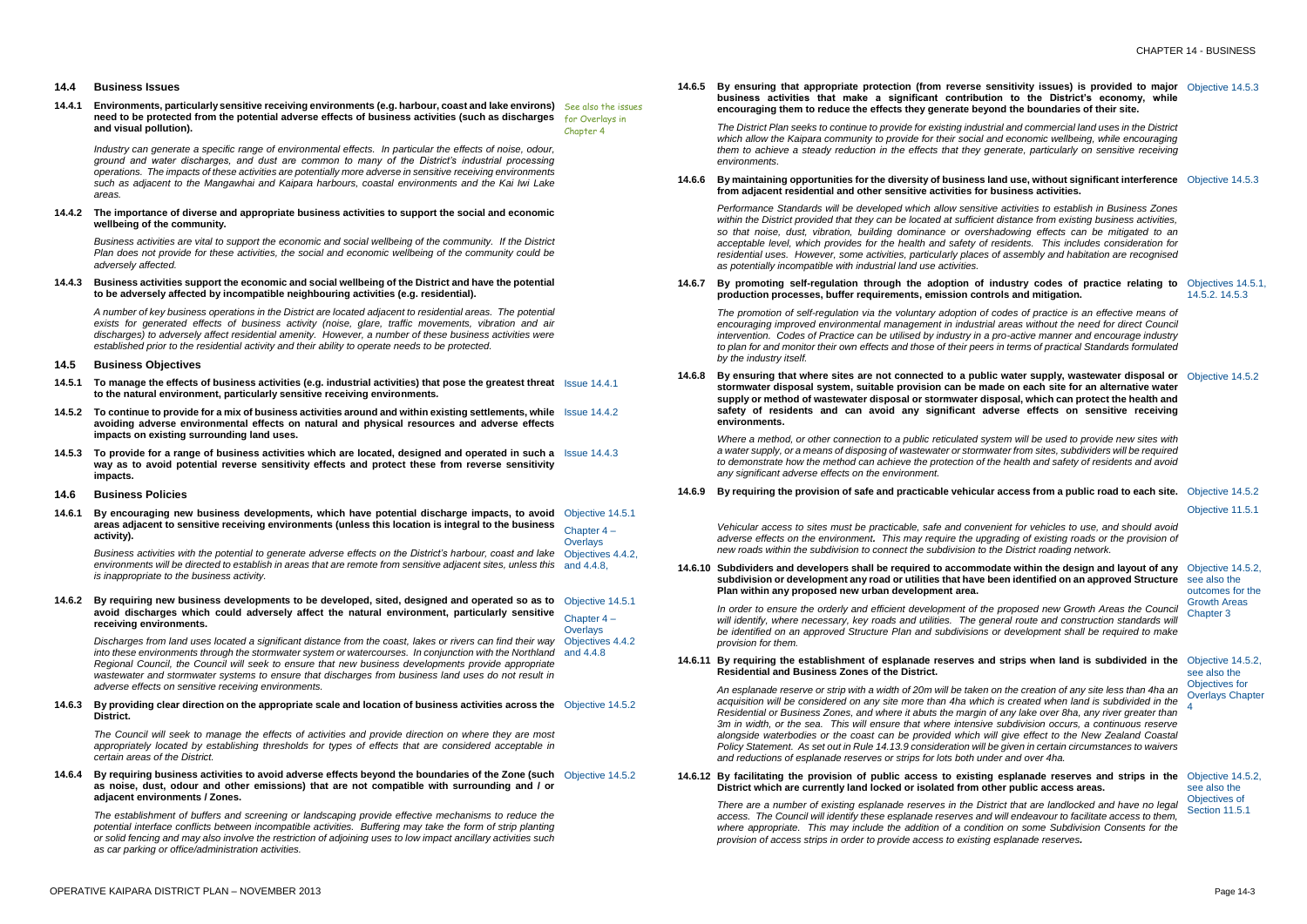#### **14.7 Methods**

The above Policies will be implemented through the following Methods.

- **14.7.2.2 Liaison with the Northland Regional Council**
- **14.7.2.3 Provide information on values associated with properties e.g. landscapes, ecological sites etc.**
- **14.7.2.4 Promotion of voluntary protection mechanisms regarding heritage, ecological and landscape areas/items (e.g. Biodiversity Fund and Heritage Assistance Fund) as identified in the Kaipara District Council's Annual Plan and Long Term Plan.**
- **14.7.2.5 Providing incentives to landowners who adopt voluntary measures to protect items of heritage, ecological, cultural and landscape value.**
- **14.7.2.6 Educational material/guidelines that demonstrate methods for avoiding, remedying or mitigating potential adverse effects of subdivision and development.**
- **14.7.2.7 The Kaipara District Council Engineering Standards 2011***.*
- **14.7.2.8 Industry Codes of Practice or Environmental Manuals relevant in the Rural Zone, which can be used as guidelines for setting conditions on Resource Consents.**
- **14.7.2.9 Requirements under other legislation, including:**
	- Building Consents under the Building Act 2004;
	- National Environmental Standards; and
	- Kaipara District Council Bylaws.
- **14.7.1 District Plan Methods**
- **14.7.1.1 The use of Rules which allow for a range of activities within the Business Zone, subject to compliance with relevant Performance Standards and Assessment Criteria.**
- **14.7.1.2 The use of Subdivision Rules, including Performance Standards and Assessment Criteria, relating to site sizes and dimensions, property access and the provision of services to the site etc.**
- **14.7.1.3 Conditions imposed on approved Resource Consents.**
- **14.7.1.4 Section 108 Covenants and Consent Notices issued under Section 221 of the Resource Management Act 1991 and registered on Certificates of Title.**
- **14.7.1.5 Completion certificates, issued under Section 222 of the Resource Management Act 1991 for the completion of works (e.g. works to provide or upgrade service facilities).**
- **14.7.1.6 On-going monitoring of approved Resource Consent requirements.**

#### **14.7.2 Other Methods**

**14.7.2.1 Liaison with NZ Transport Agency regarding subdivision and development fronting state highways.**

- Local Government Act 2002:
- Historic Places Act 1993;
- Regional Plans / Policy Statements; and
- Kaipara District Council Reserves and Open Space Strategy.
- **14.7.2.11 Promoting economic development through wider Council initiatives in the Long Term Plan and Annual Plan.**

- Inventory and Maps of Important Geological Sites and Landforms in the Northland Region shown on the NZ Land Inventory NZMS 290 (1996);

- Use of Climate, Soil and Crop Information for Identifying Potential Land-Use Change in the Hokianga and Western Kaipara Region (2003).
- **14.8 Business Outcomes**
- **14.8.1** A range of business activities will continue to be provide **in order to meet the social and economic needs of the District**
- **14.8.2** A range of new business activities will be established acros or mitigating any adverse effects on the environment, p **environments.**
- **14.8.3** A means of wastewater disposal will be available which protect the health and safety of the community and to sensitive receiving environments (e.g. water quality in the
- **14.8.4** The collection and disposal of stormwater from each lot will significant adverse effects on the environment, includ subdivided and adjoining land, as well as the contamination
- **14.8.5** Safe, efficient and convenient vehicular access will be pro

In any instance where your property is subject to any site feature or unit Part C Chapter overlap with (or duplicate) a Rule in this Zone Chapte precedence; and /or

#### **14.7.2.10 Other relevant documents:**

In any instance where works in the road (road reserve) or network util Chapter 10 and 11 (respectively) overlap with (or duplicate) a Rule in the and 11 (respectively) will take precedence.

> **Note 1:** Unless otherwise stated the Performance Standards and Commercial Zones.

Any activity which is not identified elsewhere in this District Plan Discretionary or Non-Complying Activity.

> **Note 1:** Regardless of matter (b) above, no proposal to sub considered as a Permitted Activity.

## **14.7.2.12 Providing access to geological databases:**

- a) Any activity that does not meet any Performance Standard Controlled Activity; and
- b) Any subdivision complying with the Terms for Subdivision Standards listed in Section 14.13 of this Chapter.

**Note 1:** Any identified site feature or management unit mappe Standards of that Chapter of the District Plan.

| d for in and around existing settlements<br>trict's communities.                                               | Issues 14.4.2 and<br>14.4.3 |
|----------------------------------------------------------------------------------------------------------------|-----------------------------|
| ss the District while avoiding, remedying<br>particularly harbours, lakes and coastal                          | Issues 14.4.1 and<br>14.4.2 |
| is of satisfactory capacity and design to<br>avoid significant adverse effects on the<br>harbours).            | <b>Issue 14.4.1</b>         |
| ill be provided for in a manner that avoids<br>ding the inundation of the land being<br>on of water resources. | <b>Issue 14.4.1</b>         |
| pvided to each site.                                                                                           | <b>Issue 14.4.3</b>         |
| (Map Series 2), and the Rules in the relevant<br>r, the Rules in the Part C Chapter will take                  |                             |
| lity activities are proposed and the Rules in<br>his Zone Chapter, the Rules in Chapters 10                    |                             |
| of these Rules apply to both the Industrial                                                                    |                             |
|                                                                                                                |                             |
| ies:                                                                                                           |                             |
| sted in 14.10 of this Chapter; and                                                                             |                             |
| as a Controlled, Restricted Discretionary,                                                                     |                             |
| pdivide land in the Business Zones can be                                                                      |                             |
| nes:                                                                                                           |                             |
| ird listed in Section 14.10 that is listed as a                                                                |                             |
| listed in Section 14.11 and the Performance                                                                    |                             |
| ed shall comply with the relevant Subdivision                                                                  |                             |
|                                                                                                                |                             |
|                                                                                                                |                             |

- 
- 
- 

#### **14.9 Business Rules**

#### **14.9.1 Permitted Activities**

The following shall be Permitted Activities in the Business Zones

a) Any activity complying with the Performance Standards list

#### **14.9.2 Controlled Activities**

The following shall be Controlled Activities in the Business Zor

# **14.9.3 Restricted Discretionary Activities**

The following shall be Restricted Discretionary Activities in the Business Zones:

a) Any activity which does not meet any Performance Standard listed in Section 14.10 of this Chapter and whose Activity Status is listed as a Restricted Discretionary Activity; and

Any subdivision complying with the Restricted Discretionary Activity Terms for Subdivision listed in Section 14.12 and the Performance Standards listed in Section 14.13.

**Note 1:** Activities will be assessed against, and conditions may be imposed in relation to, those specific matters for assessment of the activity listed in Section 14.10 of this Chapter and the relevant Objectives and Policies that relate to the matters for which discretion has been restricted.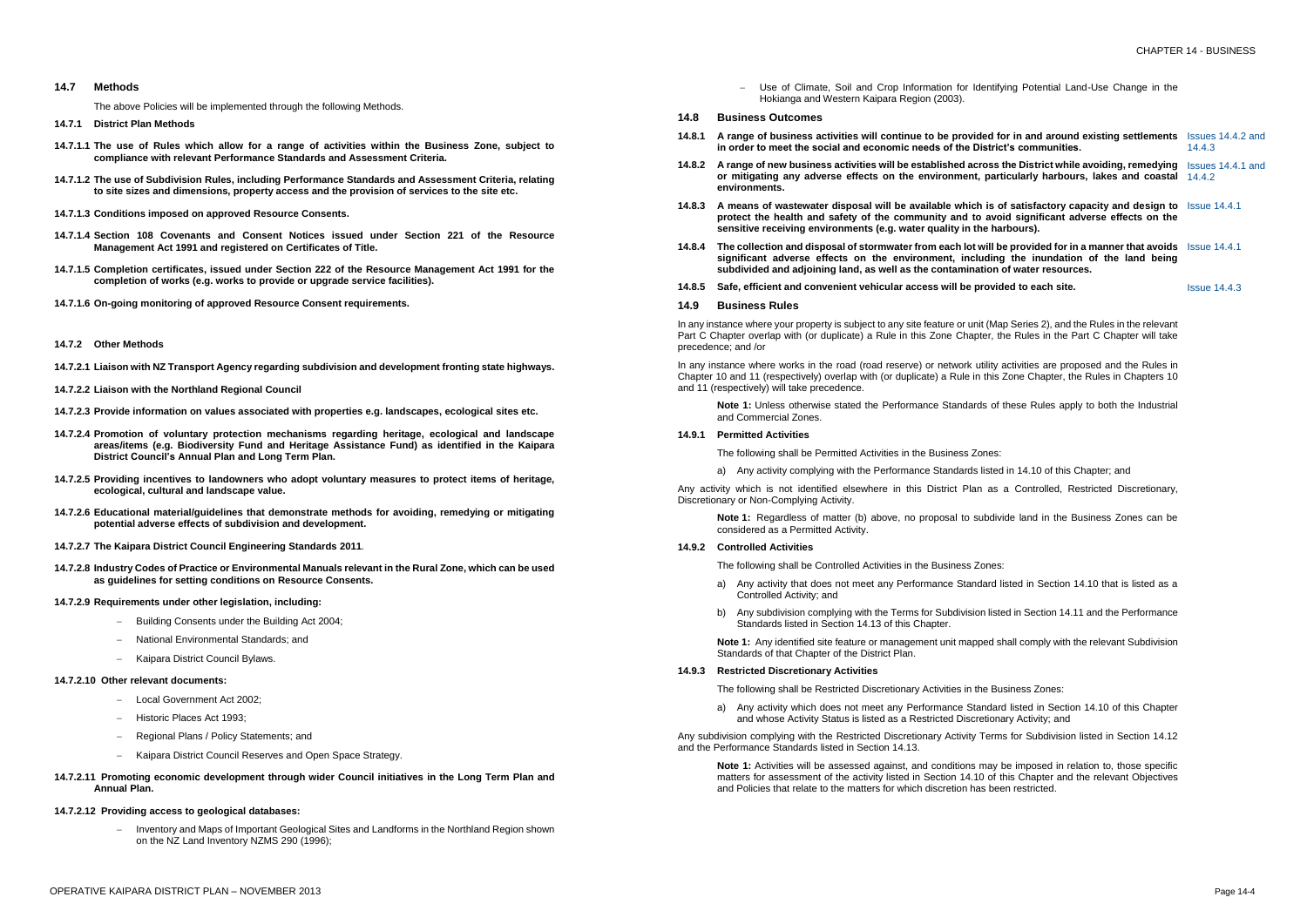# CHAPTER 14 - BUSINESS

# **14.9.4 Discretionary Activities**

The following shall be Discretionary Activities in the Business Zones:

a) Any activity which does not meet any Performance Standard listed in Section 14.10 and 14.13 of this Chapter and is listed as a Discretionary Activity.

**Note 1:** Applications for Discretionary Activities will be assessed against, but not restricted to, the Assessment Criteria listed in Sections 14.10, 14.12 and 14.13 of this Chapter, the Objectives and Policies of this Chapter and Part A of the District Plan.

# **14.9.5 Non-Complying Activities**

The following shall be Non-Complying Activities in the Business Zones:

b) Any subdivision not in accordance with Controlled or Restricted Discretionary Terms for Subdivision listed in Sections 14.11 and 14.12.

**Note 1:** Applications for Non-Complying Activities will be assessed against, the Assessment Criteria listed in Sections 14.10, 14.11, 14.12, and 14.13 of this Chapter, the Objectives and Policies of this District Plan and the effects of the activity on the environment.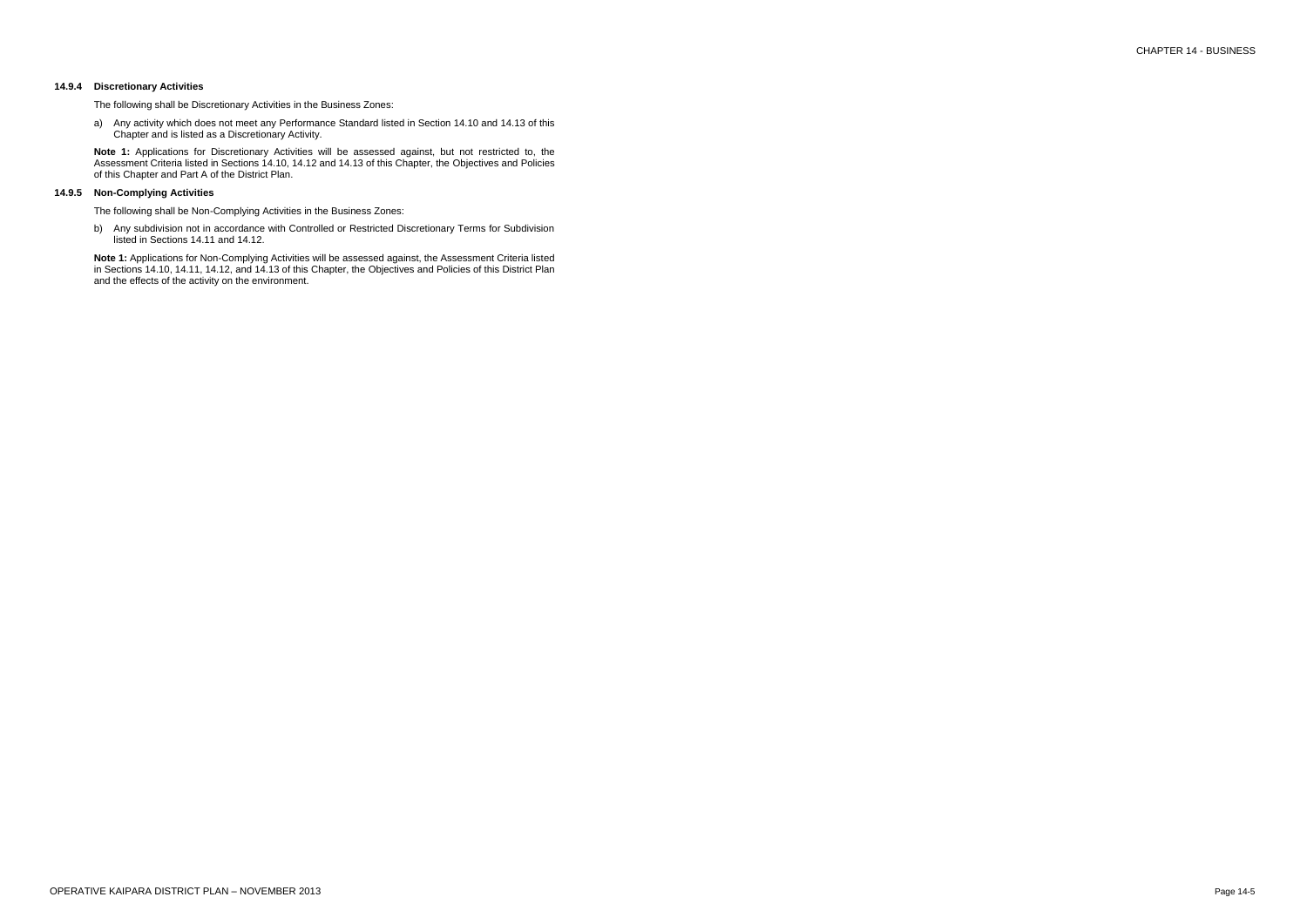sued and has already assessed the proposed earthworks (in der the Building Act 2004 will not be recognised here);

ration;

character and amenity *values* of adjoining *sites*/land uses;

icular any *Sites of Ecological Significance* as defined by the

 $n$  the safety and efficiency of the *road* network and on the

# **14.10 Performance Standards Business Land Use**

e requirements of the performance standards in Rule 14.10.1 or the *Kaipara District Council Engineering Standards 2011*;

eceivers;

hbouring property owners or occupiers (within 200m of the and their concerns (if any) have been addressed;

which the values identified in the Objectives and Policies for e site, and the extent to which the proposal is compatible with

(as defined in Chapter 17), including any consultation has been ppropriate;

e relevant objectives and policies contained in Part A and Part he District including but not limited to Chapters 2, 6, 7, 8 and

ncil will require (as a Condition on that Consent) an Excavation e Consent Holder, which is to contain the following information

works proposed on a site, including volume, area affected and

pposed contours and location of any adjacent bush shrub land and **Coastal Marine Area**;

landscape amenity and heritage values, including details on any recorded *archaeological site*s and registered *historic places*, historic areas and *waahi tapu*, oric places site survey of the area to be developed;

dverse effects of the activity on the ecological, heritage and watercourses and the Coastal Marine Area;

d to manage sediment runoff and prevent erosion such as silt

roperty owners or occupiers whose property is within 200m of

rea of instability or flood hazard the application will be required assessment; and

e construction traffic.

Ind Fill Management Plan shall include:

nined or quarried and including surface contours, hydrologic other structures and spoil disposal or top soil stockpiling,

| Rule    | <b>Parameter</b>           | <b>Business: Commercial and Industrial Permitted Activity Performance Standard</b>                                                                                                                                                                                                                                                                                                                                                                                                                                                                                                                                                                                                                                                                                                                                                                                                                                                                                                                                                                                                                                                                                                                                                                                                                                                                                                                                                                                                                                                                                                                                                                                                                                                                                                                                                                                                                                                                                                                                                                                                                                                                                                                                | <b>Activity Status if the</b><br><b>Activity does not</b><br>meet the<br>Performance<br><b>Standard</b> | <b>Assessment Criteria</b>                                                                                                                                                                                                                                                                                                                                                                                                                                                                                                                                                                                                                                                                                                                                                                                                                                                                                                                                                                                                                                                                                                                                                                                                                                                                                                                                                                                                                                                                                                                                                                                                                                                                                                                                                                                                                                                                                                                                                                                                                                                                                                                                                          |
|---------|----------------------------|-------------------------------------------------------------------------------------------------------------------------------------------------------------------------------------------------------------------------------------------------------------------------------------------------------------------------------------------------------------------------------------------------------------------------------------------------------------------------------------------------------------------------------------------------------------------------------------------------------------------------------------------------------------------------------------------------------------------------------------------------------------------------------------------------------------------------------------------------------------------------------------------------------------------------------------------------------------------------------------------------------------------------------------------------------------------------------------------------------------------------------------------------------------------------------------------------------------------------------------------------------------------------------------------------------------------------------------------------------------------------------------------------------------------------------------------------------------------------------------------------------------------------------------------------------------------------------------------------------------------------------------------------------------------------------------------------------------------------------------------------------------------------------------------------------------------------------------------------------------------------------------------------------------------------------------------------------------------------------------------------------------------------------------------------------------------------------------------------------------------------------------------------------------------------------------------------------------------|---------------------------------------------------------------------------------------------------------|-------------------------------------------------------------------------------------------------------------------------------------------------------------------------------------------------------------------------------------------------------------------------------------------------------------------------------------------------------------------------------------------------------------------------------------------------------------------------------------------------------------------------------------------------------------------------------------------------------------------------------------------------------------------------------------------------------------------------------------------------------------------------------------------------------------------------------------------------------------------------------------------------------------------------------------------------------------------------------------------------------------------------------------------------------------------------------------------------------------------------------------------------------------------------------------------------------------------------------------------------------------------------------------------------------------------------------------------------------------------------------------------------------------------------------------------------------------------------------------------------------------------------------------------------------------------------------------------------------------------------------------------------------------------------------------------------------------------------------------------------------------------------------------------------------------------------------------------------------------------------------------------------------------------------------------------------------------------------------------------------------------------------------------------------------------------------------------------------------------------------------------------------------------------------------------|
| 14.10.1 | <b>Excavation and Fill</b> | (1) All Overlay Areas Only<br><b>Excavation and fill is a Permitted Activity if:</b><br>It is part of an approved <b>Building</b> Consent issued under the Building Act 2004; or<br>a)<br>The site is not within any area known to be erosion prone, subject to instability or flood<br>b)<br>hazard; and<br>The volume is less than 300m <sup>3</sup> within a site in any 12 month period and is not within 6m of a<br>C)<br>bank of any water body; and<br>The excavation and fill does not involve an excavation or fill face exceeding 1.5m in depth or<br>d)<br>height, and<br>All bare earth areas including excavation and fill batter faces within a site, are revegetated<br>e)<br>or stabilised within six months of the earthworks being completed; and<br>Revegetated areas within a site are maintained and managed so as to achieve 80% ground<br>f)<br>cover within 12 months of the earthworks being completed.<br>Except that the following are Permitted Activities throughout the Business (Industrial<br>and Commercial) Zone, including Overlays and are excluded from the Standards of<br>$14.10.1(1)$ :<br>Network utilities, except where a site or feature is identified in Part C of the Plan;<br>a)<br>Underground storage tanks except where a site or feature is identified in Part C of the Plan.<br>b)<br>Note 1: Excavation may require Resource Consent from the Northland Regional Council. The<br>Regional Water and Soil Plan for Northland contain minimum Standards for erosion and sediment<br>control resulting from excavation. Applicants should contact the Northland Regional Council to<br>confirm whether or not a Resource Consent is required.<br>Note 2: Where parallel Resource Consent for excavation and fill is required from the Northland<br>Regional Council, Kaipara District Council will seek to undertake joint processing of both<br>applications, e.g. via delegated authority from the Northland Regional Council.<br>Note 3: The height or depth of excavation will be based on an average height from existing ground<br>level over the length of the excavation or fill, or over any 5m continuous length (whichever is the<br>lesser length). | Restricted<br><b>Discretionary Activity</b>                                                             | Where an activity is not permitted by this Rul<br>matters when considering and determining an a<br>Whether <b>Building</b> Consent has been issu<br>such cases the matters considered under<br>Machinery to be used and hours of operat<br>ii)<br><b>Effects</b> on the locality, particularly the cha<br>iii)<br>Effects on ecological values and in particu<br>IV)<br>criteria listed in Appendix 25G;<br>Effects of excavation related traffic on t<br>V)<br>amenity of <b>dwellings</b> on adjoining land;<br>Effects on landscape and heritage values;<br>Vi)<br>The extent to which the works meet the re<br>VII)<br>or the Kaipara District Council Enginee.<br>Effects of dust and noise on sensitive rece<br>Viii)<br>Whether and the extent to which neighb<br>IX)<br>proposed activity) have been consulted ar<br>If located in an Overlay, the extent to wh<br>X)<br>Overlays (Chapter 4) are present on the s<br>those values:<br>Effects on cultural and heritage values (as<br>xi)<br>undertaken with Tangata Whenua as appr<br>The consistency of the proposal with the re<br>XII)<br>C of the Plan managing the values of the<br>17.<br>In granting any Consent under this Rule, Counci<br>and Fill Management Plan to be lodged by the C<br>(to the satisfaction of Council):<br>Details of the location and form of earthwo<br>height of any excavation or fill;<br>A plan showing relevant existing and prope<br>and wetland areas, water bodies and the<br>An assessment of the site's ecological, la<br>iii)<br>any recorded archaeological sites and r<br>and the need for an archaeological-histori<br>Measures directed at mitigating any adve<br>IV)<br>landscape values of the site, adjacent wat<br>Details of appropriate methods proposed t<br>V)<br>traps and earth bunds;<br>A record of any consultation with any prop<br>VI)<br>the proposed activity;<br>vii) Where earthworks are within a known area<br>to be accompanied by an engineering ass<br>viii) Details of methods proposed to manage c<br>For the purposes of this rule an Excavation and<br>A scale map showing the area to be min<br>features, the location of buildings and other |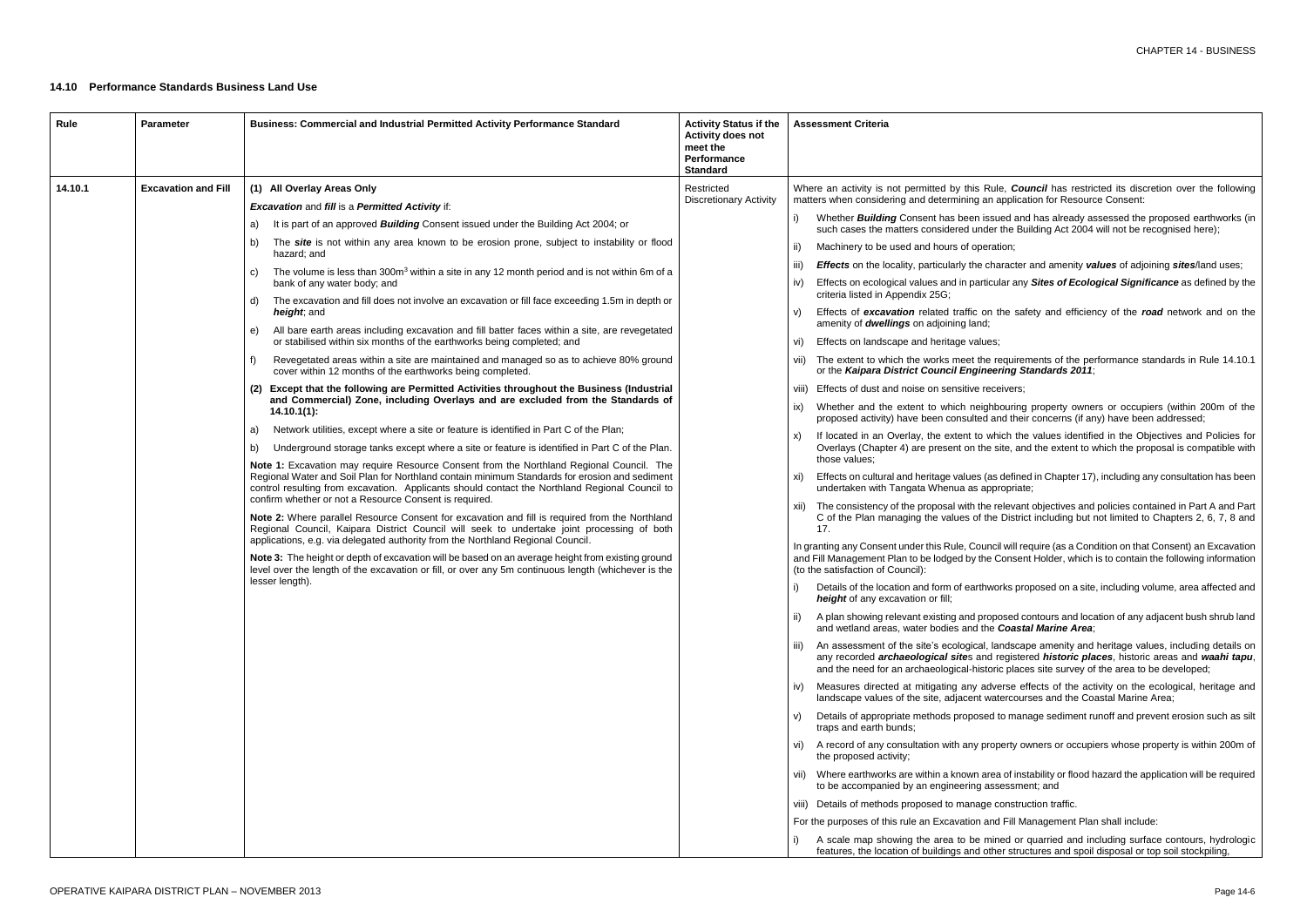- etailing, roading, parking, vehicle wash-down, surface drainage letention ponds or berms, the location of any scheduled items itivity of the site;
- be removed from or brought to the mine or quarry on a monthly uck movements to and from the site;
- iding employees, on site and services and buildings for them;
- ed on site, and total number of vehicle movements to and from
- nd sedimentation on site;
- vii) The methods and staging for rehabilitating the site as mining or quarrying is completed including the species of vegetation to be used and a landscaping plan, and identification of any structures or bermanently on the site and the resulting contour and drainage e distance from public viewing;
	- ol the effects of dust and debris on site;
	- bithe effects of noise and vibration on site;
	- tion, including consultation with Tangata Whenua, which was ultation, including any written approval to the Development Plan
	- arry or mine defined by *normal rural practice*.
	- bly qualified engineer to demonstrate that the work will not have am flooding.
	- Rule, **Council** has restricted its discretion over the following an application for Resource Consent:
	- $p$  sed relative to total vegetated area;
	- egetation using *eco-sourcing* of native plants is proposed as
	- *character and amenity values* of adjoining *sites* / land uses;
	- ular its significance as a *Site of Ecological Significance* by ndix 25G;
	-
	- etlands, and particularly sensitive *receiving environments* of
	- indigenous vegetation or individual indigenous tree and gered flora and fauna including kiwi as shown in Appendix F to
	- dversely affect cultural and spiritual values;
	- aining vegetation, including edge effects, retention of corridors
	- easures will result in the protection and enhancement of the ishment of new plantings / ecological areas;
	- District Council Reserves and Open Space Strategy;
	- which the values identified in the Objectives and Policies for he site, and the extent to which the proposal is compatible with
	- ny adjacent conservation covenant and whether it contributes

| <b>Rule</b> | <b>Parameter</b>               | Business: Commercial and Industrial Permitted Activity Performance Standard                                                                                                | <b>Activity Status if the</b><br><b>Activity does not</b><br>meet the<br><b>Performance</b><br><b>Standard</b> | <b>Assessment Criteria</b>                                                                                                                                                                |
|-------------|--------------------------------|----------------------------------------------------------------------------------------------------------------------------------------------------------------------------|----------------------------------------------------------------------------------------------------------------|-------------------------------------------------------------------------------------------------------------------------------------------------------------------------------------------|
|             |                                |                                                                                                                                                                            |                                                                                                                | areas and/or buildings to be used for retail<br>patterns and sedimentation or other deter<br>from this Plan and the landscape sensitivit                                                  |
|             |                                |                                                                                                                                                                            |                                                                                                                | The anticipated volume of material to be re<br>and annual basis and the number of truck                                                                                                   |
|             |                                |                                                                                                                                                                            |                                                                                                                | The estimated number of people, including<br>$\parallel$                                                                                                                                  |
|             |                                |                                                                                                                                                                            |                                                                                                                | The number of parking spaces provided o<br>IV)<br>the site on an average daily basis;                                                                                                     |
|             |                                |                                                                                                                                                                            |                                                                                                                | The methods for controlling erosion and so<br>V)                                                                                                                                          |
|             |                                |                                                                                                                                                                            |                                                                                                                | The staging of the mine or quarry;<br>Vİ)                                                                                                                                                 |
|             |                                |                                                                                                                                                                            |                                                                                                                | The methods and staging for rehabilitating<br>VII)<br>species of vegetation to be used and a<br>buildings to be removed or to remain pern<br>pattern of the rehabilitated land and the di |
|             |                                |                                                                                                                                                                            |                                                                                                                | viii) The methods to be employed to control the                                                                                                                                           |
|             |                                |                                                                                                                                                                            |                                                                                                                | The methods to be employed to control th<br>IX)                                                                                                                                           |
|             |                                |                                                                                                                                                                            |                                                                                                                | A statement giving details of consultation<br>carried out and the results of that consultat<br>by neighbouring landowners;                                                                |
|             |                                |                                                                                                                                                                            |                                                                                                                | Method of containing tailings.<br>XI)                                                                                                                                                     |
|             |                                |                                                                                                                                                                            |                                                                                                                | Except that this rule does not apply to a quarry                                                                                                                                          |
|             |                                |                                                                                                                                                                            |                                                                                                                | Note 1: A report may be required by a suitably of<br>an adverse effect on downstream or upstream f                                                                                        |
| 14.10.2     | Vegetation<br><b>Clearance</b> | Subject to the exceptions provided in (3) below the clearance or removal of <i>indigenous</i><br>vegetation within Overlay Areas is a Permitted Activity if:               | Restricted<br><b>Discretionary Activity</b>                                                                    | Where an activity is not permitted by this Rul<br>matters when considering and determining an a                                                                                           |
|             |                                | (1) All Overlay Areas (excluding Mangawhai Harbour)                                                                                                                        |                                                                                                                | Extent of vegetation clearance proposed                                                                                                                                                   |
|             |                                | It is not located within an <i>indigenous wetland</i> ; and<br>a)<br>b) It is not part of:                                                                                 |                                                                                                                | Whether and the extent to which reveget<br>part of the <b>development</b> ,                                                                                                               |
|             |                                | a continuous area of predominantly indigenous vegetation over 5 hectares in area; or                                                                                       |                                                                                                                | <b>Effects</b> on the locality, particularly the cha                                                                                                                                      |
|             |                                | a continuous area of predominantly indigenous vegetation greater than 6m in height<br>ii)<br>and greater than 200m <sup>2</sup> in area.                                   |                                                                                                                | Effects on ecological values, in particular<br>IV)<br>reference to the criteria listed in Appendix                                                                                        |
|             |                                | Mangawhai Harbour Overlay<br>(2)                                                                                                                                           |                                                                                                                | Effects on landscape and heritage values;<br>V)                                                                                                                                           |
|             |                                | It is not located within an indigenous wetland; and<br>a)                                                                                                                  |                                                                                                                | Effects on water bodies, including wetlar<br>VI)<br>the harbours and <i>lakes</i> ;                                                                                                       |
|             |                                | It is not part of:<br>b)<br>a continuous area of predominantly indigenous vegetation over 1 hectare in area; or                                                            |                                                                                                                | The ecological significance of the <i>ind</i><br>VII)<br>associated presence of rare or endangere                                                                                         |
|             |                                | a continuous area of predominantly indigenous vegetation greater than 3m in height<br>and 50m <sup>2</sup> in area.                                                        |                                                                                                                | the District Plan Maps;<br>viii) The extent to which the activity may adver                                                                                                               |
|             |                                | Except that the following are Permitted Activities throughout the Business (Industrial<br>and Commercial) Zone, including Overlays, and are excluded from the Standards of |                                                                                                                | The form and ecological value of remainir<br>IX)<br>and relationship to the natural landform;                                                                                             |
|             |                                | 14.10.2(1) and 14.10.2(2);<br>The removal is in accordance with an existing use right (note: this would include activities<br>a)                                           |                                                                                                                | The extent to which any proposed meas<br>X)<br>ecological values of the area or establishn                                                                                                |
|             |                                | such as vegetation clearance associated with the maintenance of existing drainage<br>channels); or                                                                         |                                                                                                                | The relevant provisions of the Kaipara Dis<br>XI)                                                                                                                                         |
|             |                                | The removal is of trees that are a danger to human life or existing structures (including<br>b)<br>network utilities); or                                                  |                                                                                                                | If located in an Overlay, the extent to wh<br>XII)<br>Overlays (Chapter 4) are present on the s<br>those values;                                                                          |
|             |                                | The removal is for the construction of a fire break by a fire authority; or<br>C)                                                                                          |                                                                                                                | xiii) The relationship of the vegetation to any a                                                                                                                                         |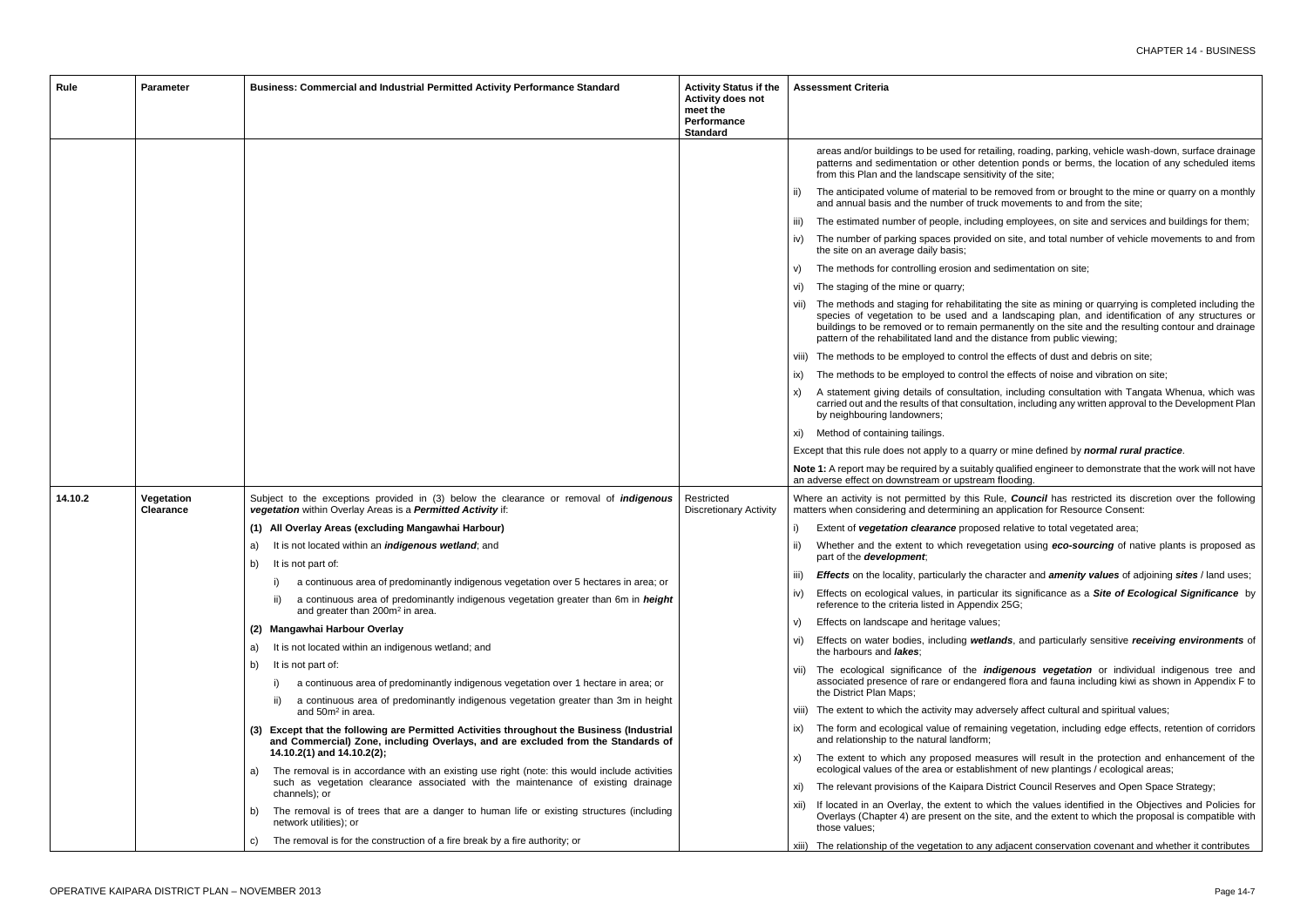ne relevant Objectives and Policies contained in Part A and Part the District, including but not limited to Chapters 2, 3, 6, 7, 8

- Rule, *Council* will have regard to the following matters when nsent:
- es have been undertaken to separate the activity from the actual industry;
- r locations have been considered;
- of the use and its compatibility with surrounding activities;
- id adversely affect the efficient functioning of the Industrial Zone social or economic impacts;
- the needs of an industrial area, or is more appropriate to an
- level in any *habitable room* does not exceed 35 dB LAeq 24 hours the ventilation requirements of Clause G4 of the New Zealand
- t is not unduly sensitive to potential impacts from neighbouring
- Rule, *Council* will have regard to the following matters when nsent:
- sure safe and convenient access to each *dwelling*;
- es considered;
- as are to be designed to provide for adequate sunlight access; yout of the premises will achieve and promote the Objectives of
- ants on-site;
- bility of existing or future commercial activities to operate or
- f vehicles and pedestrians using the *site* and affected *roads*
- ng it during flood events or tidal inundation including possible ndation.

| Rule    | <b>Parameter</b>            | Business: Commercial and Industrial Permitted Activity Performance Standard                                                                                                                                                                                                                                                                                                                                                                                                                                                                                                                                                                                                                                                                                                                                                                                                                                                                                                                                                                                                                                                                                                                                                                                                                                                                                                                                                                                                                                  | <b>Activity Status if the</b><br><b>Activity does not</b><br>meet the<br><b>Performance</b><br><b>Standard</b> | <b>Assessment Criteria</b>                                                                                                                                                                                                                                                                                                                                                                                                                                                                                                                                                                                                                                                        |
|---------|-----------------------------|--------------------------------------------------------------------------------------------------------------------------------------------------------------------------------------------------------------------------------------------------------------------------------------------------------------------------------------------------------------------------------------------------------------------------------------------------------------------------------------------------------------------------------------------------------------------------------------------------------------------------------------------------------------------------------------------------------------------------------------------------------------------------------------------------------------------------------------------------------------------------------------------------------------------------------------------------------------------------------------------------------------------------------------------------------------------------------------------------------------------------------------------------------------------------------------------------------------------------------------------------------------------------------------------------------------------------------------------------------------------------------------------------------------------------------------------------------------------------------------------------------------|----------------------------------------------------------------------------------------------------------------|-----------------------------------------------------------------------------------------------------------------------------------------------------------------------------------------------------------------------------------------------------------------------------------------------------------------------------------------------------------------------------------------------------------------------------------------------------------------------------------------------------------------------------------------------------------------------------------------------------------------------------------------------------------------------------------|
|         |                             | The clearance is for maintenance of existing fence lines or for a new fence where the purpose<br>d)<br>of the new fence is to exclude stock and/or pests from an area which is to be protected for<br>ecological or soil conservation purposes, provided that the clearance does not exceed a<br>width of 3.5m either side of the fence line; wide using manual methods that do not require<br>the removal of any indigenous tree over 300mm girth; or<br>It is part of the operation and maintenance of network utilities or is necessary to protect<br>e)<br>electrical lines required to meet the Electricity (Hazards from Trees) Regulations 2003.<br>Note 1: The Northland Regional Councils Regional Water and Soil Plan for Northland contains<br>minimum standards for erosion and sediment control resulting from land disturbance. Vegetation<br>clearance activities may require a Resource Consent from the Northland Regional Council under<br>those provisions. Applicants should contact the Northland Regional Council to confirm whether or<br>not a consent is required.<br>Note 2: Where parallel Resource Consent for vegetation removal is required from the Northland<br>Regional Council, Kaipara District Council will seek to undertake joint processing of both<br>applications, e.g. via delegated authority from the Northland Regional Council.<br>Note 3: An area of predominantly indigenous vegetation is an area where the vegetation cover is<br>at least 75% indigenous. |                                                                                                                | to an ecological corridor;<br>xiv) The consistency of the proposal with th<br>C of the Plan managing the values of<br>and 17.                                                                                                                                                                                                                                                                                                                                                                                                                                                                                                                                                     |
| 14.10.3 | <b>Sensitive Activities</b> | (1) Industrial Zone Only<br>Any activity is a Permitted Activity if it complies with all of the Performance Standards of the<br>Industrial Zone except the following 'sensitive' activities:<br><b>Places of Assembly;</b><br>a)<br>Communal dwellings or places of habitation (e.g. retirement facilities); and<br>b)<br>Dwellings (public or private).<br>C)                                                                                                                                                                                                                                                                                                                                                                                                                                                                                                                                                                                                                                                                                                                                                                                                                                                                                                                                                                                                                                                                                                                                               | <b>Discretionary Activity</b>                                                                                  | Where an activity is not permitted by this F<br>considering an application for Resource Cor<br>The extent to which adequate measure<br>or potential effects of the surrounding<br>The extent to which alternative sites of<br>ii)<br>The impact of the scale and intensity o<br>iii)<br>If the establishment of the activity would<br>iv)<br>or other Zones or result in significant so<br>The extent to which the activity serves<br>V)<br>industrial location than to other areas;<br>The extent to which the internal noise I<br>VI)<br>while at the same time complying with<br>Building Code; and<br>vii) Whether the activity is of a nature that<br>industrial activities. |
| 14.10.4 | <b>Dwellings</b>            | (1) Commercial Zone Only<br>A dwelling is a Permitted Activity if:<br>The private open space meets the following:<br>a)<br>Is capable of accommodating one circle of no less than 5m in diameter when the dwelling<br>is at ground floor level; and<br>Is located on the east, north or west side of the dwelling when the dwelling is at ground<br>floor; and<br>Has direct access from the main living area of the dwelling; and<br>Is unobstructed by vehicle access or <i>parking areas</i> ; and<br>Is adequately screened from adjoining dwellings and adjacent sites, except in the case<br>of reserves; or<br>When the dwelling is not located on ground floor, a balcony must be provided instead of a<br>court, with a minimum area of 10m <sup>2</sup> and a minimum dimension of 2m; and<br>Has direct access from the main living area of the dwelling; and<br>Is adequately screened from adjoining dwellings and adjacent sites; and                                                                                                                                                                                                                                                                                                                                                                                                                                                                                                                                                          | <b>Discretionary Activity</b>                                                                                  | Where an activity is not permitted by this F<br>considering an application for Resource Cor<br>The <b>building</b> shall be designed to ensi<br>Size and shape of the site;<br>ii)<br>Building locations including alternatives<br>iii)<br>All <i>habitable rooms</i> and outdoor area<br>iv)<br>The extent to which the design and lay<br>V)<br>the Zone:<br>The privacy and amenity of the occupa<br>vi)<br>vii) The impact of any dwelling on the at<br>establish within the Zones;<br>viii) Effects on the safety and efficiency o<br>and <i>private</i> ways; and<br>Safety of the dwelling and people usir<br>ix)<br>egress during flood events or tidal inun               |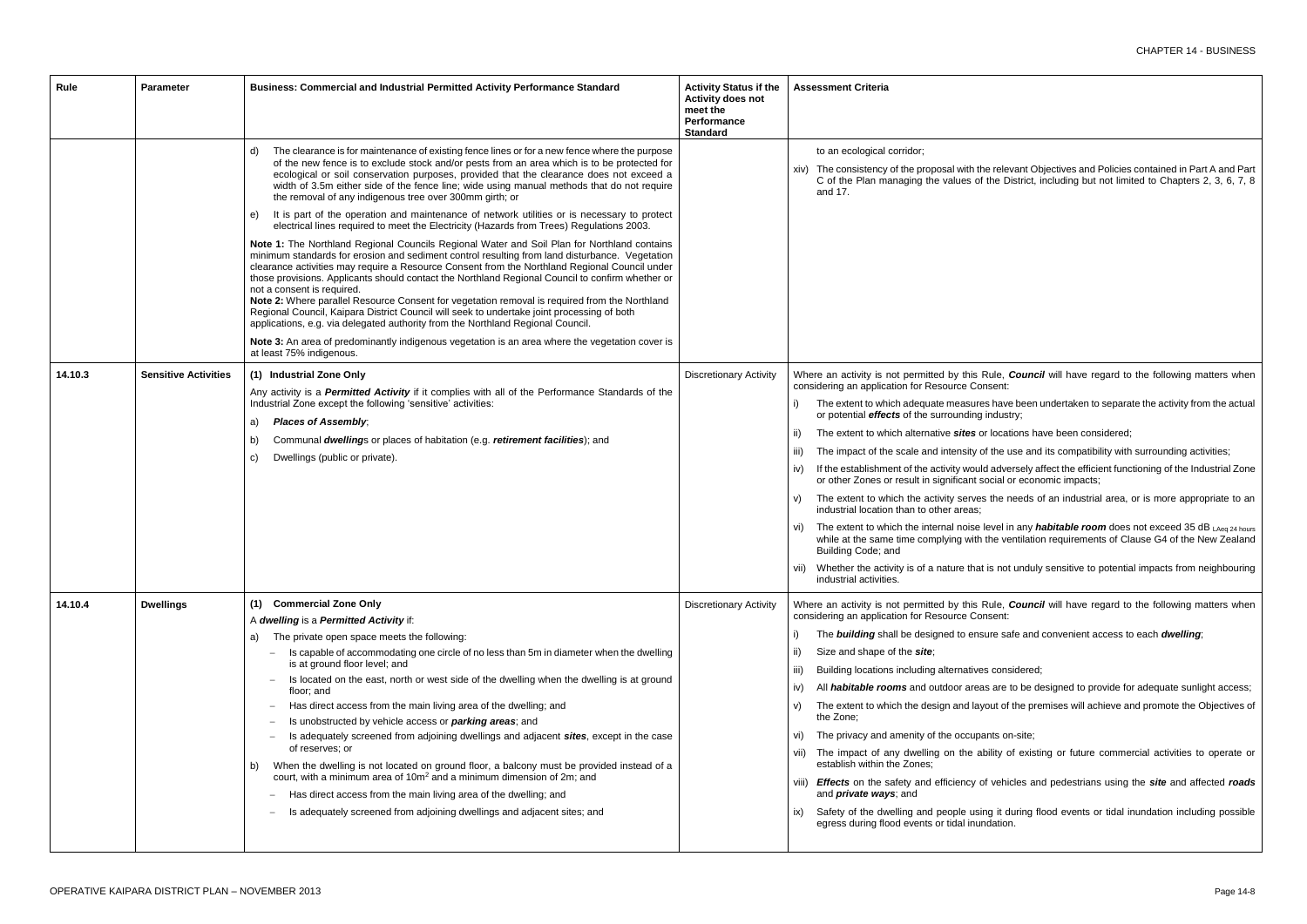| Rule     | <b>Parameter</b>         | Business: Commercial and Industrial Permitted Activity Performance Standard                                                                                                                                                                                   | <b>Activity Status if the</b><br><b>Activity does not</b><br>meet the<br>Performance<br><b>Standard</b> | <b>Assessment Criteria</b>                                                                                                  |
|----------|--------------------------|---------------------------------------------------------------------------------------------------------------------------------------------------------------------------------------------------------------------------------------------------------------|---------------------------------------------------------------------------------------------------------|-----------------------------------------------------------------------------------------------------------------------------|
|          |                          | The site meets the Performance Standards of Section 14.13 and the Kaipara District Council<br>C)<br>Engineering Standards 2011.                                                                                                                               |                                                                                                         |                                                                                                                             |
|          |                          | Note 1: For Permitted Activities, approvals required for this Performance Standard can be<br>provided at the time of Building Consent.                                                                                                                        |                                                                                                         |                                                                                                                             |
|          |                          | Note 2: Council will confirm engineering approval of the vehicle access and driveways by<br>compliance with the Kaipara District Council Engineering Standards 2011 or by review from an<br>independent appropriately qualified engineer approved by Council. |                                                                                                         |                                                                                                                             |
|          |                          | Note 3: Engineering drawings for the design, formation and access to parking spaces are outlined<br>in Appendix 25C.                                                                                                                                          |                                                                                                         |                                                                                                                             |
|          |                          | Note 4: The demolition and/or removal of a dwelling is a Permitted Activity except where the<br>provisions of Chapter 17: Historic Heritage apply and subject to the Building Act.                                                                            |                                                                                                         |                                                                                                                             |
| 14.10.4a | <b>Dwelling</b><br>Floor | (1) Construction of a dwelling is a Permitted Activity if:                                                                                                                                                                                                    | Restricted                                                                                              | Where an activity is not permitted by this Rule, Council has restricted its disc                                            |
|          | Levels                   | Minimum floor levels are designed in accordance with the following Standards:<br>a)                                                                                                                                                                           | <b>Discretionary Activity</b>                                                                           | matters when considering and determining an application for Resource Consent:                                               |
|          |                          | Floor levels for habitable <b>building</b> floors are designed with a minimum freeboard height<br>to floor level of 500mm above the 100 year Average Recurrence Interval flood level; and                                                                     |                                                                                                         | Safety of the dwelling and people using during flood events or tidal inundation<br>during flood events or tidal inundation. |
|          |                          | In addition to the minimum floor level any new dwelling shall be:<br>b)                                                                                                                                                                                       |                                                                                                         |                                                                                                                             |
|          |                          | 5.0m above mean sea level in the West Coast and East Coast Overlays; or<br>$\overline{\phantom{m}}$                                                                                                                                                           |                                                                                                         |                                                                                                                             |
|          |                          | 3.0m above mean sea level in the Mangawhai Harbour Overlay; or                                                                                                                                                                                                |                                                                                                         |                                                                                                                             |
|          |                          | 3.5m above mean sea level in the Kaipara Harbour Overlay; or                                                                                                                                                                                                  |                                                                                                         |                                                                                                                             |
|          |                          | 3.5m above mean sea level in Dargaville as defined by the Drainage District boundary<br>as at 21 October 2009                                                                                                                                                 |                                                                                                         |                                                                                                                             |
|          |                          | Note 1: Minimum floor levels have been determined using One Tree Point 1964 datum.                                                                                                                                                                            |                                                                                                         |                                                                                                                             |
|          |                          | Note 2: There may be some variance between Mean Sea Level and the One Tree Point 1964<br>datum.                                                                                                                                                               |                                                                                                         |                                                                                                                             |
| 14.10.5  | <b>Maximum Height</b>    | (1) Commercial Zone Only                                                                                                                                                                                                                                      | Restricted                                                                                              | Where an activity is not permitted by this Rule, <b>Council</b> has restricted its dis-                                     |
|          |                          | Any building is a Permitted Activity if:                                                                                                                                                                                                                      | <b>Discretionary Activity</b>                                                                           | matters when considering and determining an application for Resource Consent:                                               |
|          |                          | a) The building does not exceed 12m in <i>height</i> except on Lot 1 DP 341981, area marked A on<br>Planning Map 55 where the Special Provisions in 14.10.30 apply. This is the site at the corner                                                            |                                                                                                         | The form and location of the <b>building</b> and associated site develop<br>neighbouring buildings and streetscape;         |
|          |                          | of Molesworth Drive, Estuary Drive and Norfolk Drive at Mangawhai.                                                                                                                                                                                            |                                                                                                         | ii)<br>Whether the design of the building compromises any significant vistas;                                               |
|          |                          |                                                                                                                                                                                                                                                               |                                                                                                         | The extent to which the effects of the height can be mitigated by setbacl<br>iii)<br>topography of the site;                |
|          |                          |                                                                                                                                                                                                                                                               |                                                                                                         | Effects on landscape values;<br>iv)                                                                                         |
|          |                          |                                                                                                                                                                                                                                                               |                                                                                                         | Effects on availability of daylight to other properties;<br>V)                                                              |
|          |                          |                                                                                                                                                                                                                                                               |                                                                                                         | Effects on <b>amenity values</b> of adjoining properties; and.<br>vi)                                                       |
|          |                          |                                                                                                                                                                                                                                                               |                                                                                                         | The functional requirements of the building.<br>vii)                                                                        |

Where an activity is not permitted by this Rule, Council has restricted its discretion over the following

during flood events or tidal inundation including possible egress

Rule, **Council** has restricted its discretion over the following an application for Resource Consent:

Iding and associated site development layout relative to

ie *height* can be mitigated by setbacks, planting, design or the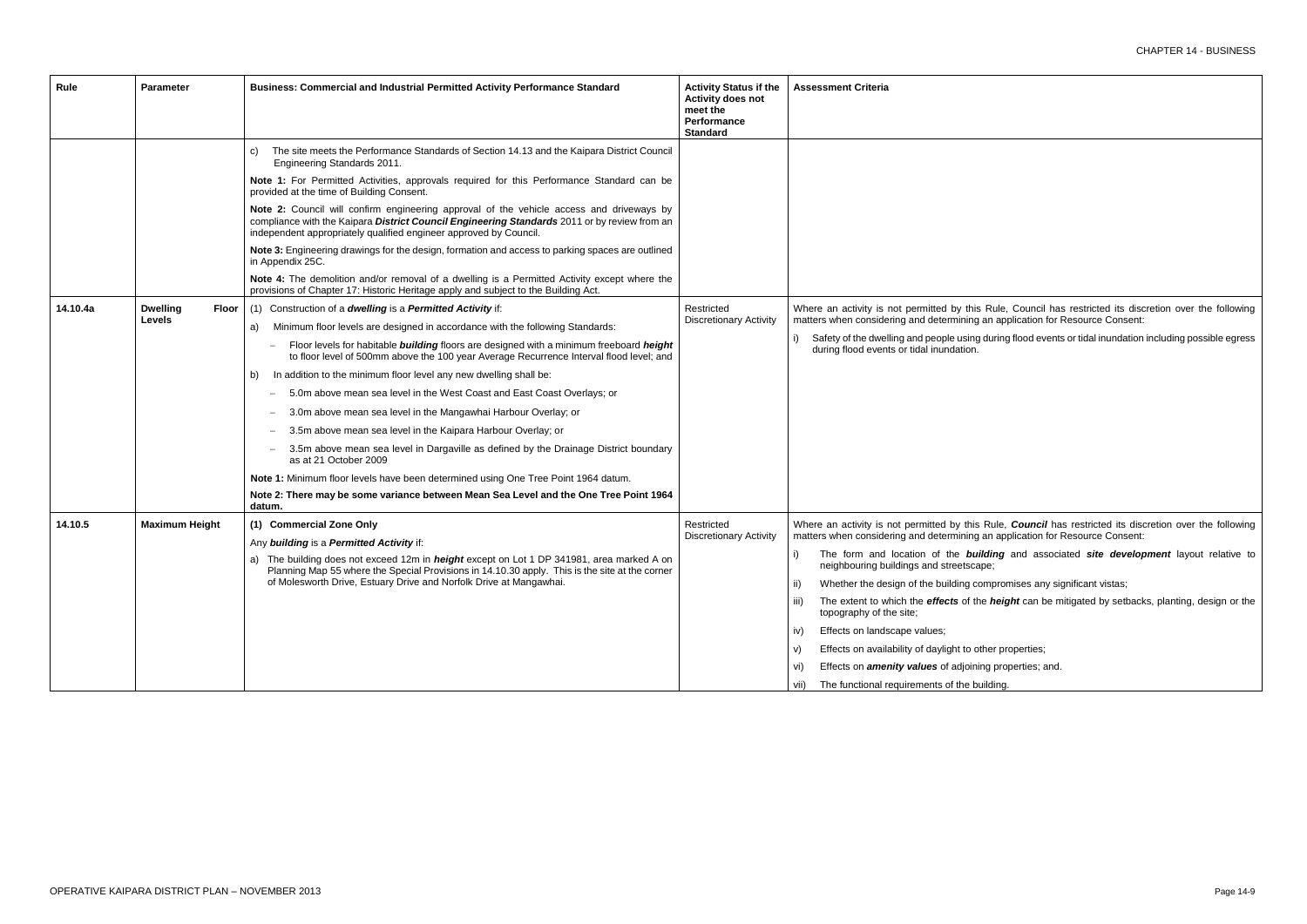Iding and associated site development layout relative to

mpromises any significant vistas;

iilding;

 $e$  *height* in relation to *boundary* can be mitigated by setbacks, the site; and

Rule, *Council* has restricted its discretion over the following an application for Resource Consent:

visual intrusion and dominance of any **buildings** from beyond public places including reserves and the **Coastal Marine Area**,

Iding and the activity;

logical, recreation, access and hazard mitigation values of

proximity to State Highways or Rail (level crossings) whether has been undertaken with NZ Transport Agency and New tively and written approval obtained.

on the following matters when considering an application for angawhai Harbour Overlay area:

off and discharges from any storage areas to reduce potential and the Coastal Marine Area; and

ied in the Objectives and Policies for Overlays (Chapter 4) are which the proposal is compatible with those values.

Rule, **Council** has restricted its discretion over the following an application for Resource Consent:

dust nuisance;

g properties; and

**e** occupiers, as well as the occupiers of adjoining sites.

| Rule    | <b>Parameter</b>                                | Business: Commercial and Industrial Permitted Activity Performance Standard                                                                                                                                                                                                                                                                                                                                                                                                                                                                                                                                                                                                                                                                                                                                                                                                                                                                                                                                                                                                                                                                                                                                                                                                                                                                                                                                                                                                                                                                                                                                                                                                                                                                                                                                                                                                                                                                                                                                                                                                                                                                                                                               | <b>Activity Status if the</b><br>Activity does not<br>meet the<br><b>Performance</b><br><b>Standard</b> | <b>Assessment Criteria</b>                                                                                                                                                                                                                                                                                                                                                                                                                                                                                                                                                                                                                                                                                                                                                                                                                                                            |
|---------|-------------------------------------------------|-----------------------------------------------------------------------------------------------------------------------------------------------------------------------------------------------------------------------------------------------------------------------------------------------------------------------------------------------------------------------------------------------------------------------------------------------------------------------------------------------------------------------------------------------------------------------------------------------------------------------------------------------------------------------------------------------------------------------------------------------------------------------------------------------------------------------------------------------------------------------------------------------------------------------------------------------------------------------------------------------------------------------------------------------------------------------------------------------------------------------------------------------------------------------------------------------------------------------------------------------------------------------------------------------------------------------------------------------------------------------------------------------------------------------------------------------------------------------------------------------------------------------------------------------------------------------------------------------------------------------------------------------------------------------------------------------------------------------------------------------------------------------------------------------------------------------------------------------------------------------------------------------------------------------------------------------------------------------------------------------------------------------------------------------------------------------------------------------------------------------------------------------------------------------------------------------------------|---------------------------------------------------------------------------------------------------------|---------------------------------------------------------------------------------------------------------------------------------------------------------------------------------------------------------------------------------------------------------------------------------------------------------------------------------------------------------------------------------------------------------------------------------------------------------------------------------------------------------------------------------------------------------------------------------------------------------------------------------------------------------------------------------------------------------------------------------------------------------------------------------------------------------------------------------------------------------------------------------------|
| 14.10.6 | <b>Height in Relation to</b><br><b>Boundary</b> | Any building is a Permitted Activity if:<br>The building does not exceed 3m in <i>height</i> plus the shortest horizontal distance between<br>a)<br>that part of the building and any site boundary adjacent to a Residential Zone, Treaty<br>Settlement Land Zone or reserve.<br>Note 1: Refer to Chapter 24: Definitions for the definition of Recession Plane.                                                                                                                                                                                                                                                                                                                                                                                                                                                                                                                                                                                                                                                                                                                                                                                                                                                                                                                                                                                                                                                                                                                                                                                                                                                                                                                                                                                                                                                                                                                                                                                                                                                                                                                                                                                                                                         | Restricted<br><b>Discretionary Activity</b>                                                             | Where an activity is not permitted by this Ru<br>matters when considering and determining an<br>The form and location of the <b>buildi</b><br>neighbouring buildings and streetscape;<br>Whether the design of the building comp<br>ii)<br>The functional requirements of the build<br>iii)<br>The extent to which the effects of the h<br>IV)<br>planting, design or the topography of the<br>Effects on availability of daylight.<br>V)                                                                                                                                                                                                                                                                                                                                                                                                                                             |
| 14.10.7 | <b>Setbacks</b>                                 | (1) Any building is a Permitted Activity if the building is located outside of the following setback<br>distances (yards):<br>Side and Rear yards - 5m where the site adjoins a reserve or Residential Zoned site;<br>a)<br>Coast / Lake / River yards - 30m from the Coastal Marine Area, or the banks of: any dune<br>b)<br>lake; any other lake whose bed has an area of 8ha or more; any river including a perennial<br>stream whose bed has an average width of 3m or more; and<br>Any building is setback 30m from a railway line where there is an intersection of road and<br>C)<br>rail (level crossing controlled by giveway signage) within 300m;<br>(2) Industrial Zone Only<br>Any building is a Permitted Activity if the building is located outside of the following setback<br>distances (yards):<br><b>Front yards - 10m;</b><br>a)<br>(3) Except that in the Mangawhai Harbour Overlay the following additional setbacks are<br>required<br>Any building is a Permitted Activity if the building is located outside of the following setback<br>distances (yards):<br>River - 6m from the banks of any river with an average bed width of between 1 to 3m.<br>Note 1: For clarification, if the average bed width is less than 1m this rule does not apply and if<br>the average is greater than 3m the Rule 14.10.7(1)(b) above applies.<br>(4) Except that:<br>Setbacks from any lake / river or wetland will not apply to maintenance, alterations or<br>a)<br>upgrades of any structure associated with a consented water take or discharge structure or<br>consented pump shed/station.<br>Note 2: The setbacks applying in the Mangawhai Harbour Overlay are additional to the general<br>setbacks of the Business Zones.<br>Note 3: The Regional Water and Soil Plan for Northland also requires setbacks from waterways<br>and the coast for excavation activities. Applicants should contact the Northland Regional Council<br>to confirm whether or not Resource Consent is required.<br>Note 4: Any changes in land use on sites that have access onto Limited Access Road's require<br>approval from the NZ Transport Agency under the Government Roading Powers Act 1989. | Restricted<br><b>Discretionary Activity</b>                                                             | Where an activity is not permitted by this Ru<br>matters when considering and determining an<br>Extent to which landscaping prevents vis<br>the site, particularly from the road and pu<br><b>Residential Zoned sites;</b><br><b>Effects</b> on public access;<br>ii)<br>Effects on natural hazards;<br>iii)<br>The functional requirements of the buildir<br>iv)<br>Protection of the conservation, ecolog<br>V)<br>esplanade reserves or Strips;<br>Where buildings are located in close pro<br>VI)<br>and the extent to which consultation h<br>Zealand Railways Corporation respective<br>In addition, Council will restrict its discretion<br>Resource Consent under this Rule in the Man<br>The management of stormwater run-off<br>direct discharges to waterways, lakes are<br>The extent to which the values identified<br>ii)<br>present on the site, and the extent to whi |
| 14.10.8 | Screening<br>оf<br><b>Storage Areas</b>         | Any activity is permitted if all storage areas are screened from public places and Residential Zoned<br>sites by appropriate planting, fencing or other suitable screen being of at least 1.8m in height. Any<br>landscaping is to be provided and maintained in such a manner as to create and preserve a good<br>standard of visual amenity.                                                                                                                                                                                                                                                                                                                                                                                                                                                                                                                                                                                                                                                                                                                                                                                                                                                                                                                                                                                                                                                                                                                                                                                                                                                                                                                                                                                                                                                                                                                                                                                                                                                                                                                                                                                                                                                            | Restricted<br><b>Discretionary Activity</b>                                                             | Where an activity is not permitted by this Ru<br>matters when considering and determining an<br>Potential <i>effects</i> of odour, visual and dus<br>Effects on <i>amenity values</i> of adjoining p<br>$\vert \vert$<br>Effects on the health and safety of site o<br>iii)                                                                                                                                                                                                                                                                                                                                                                                                                                                                                                                                                                                                           |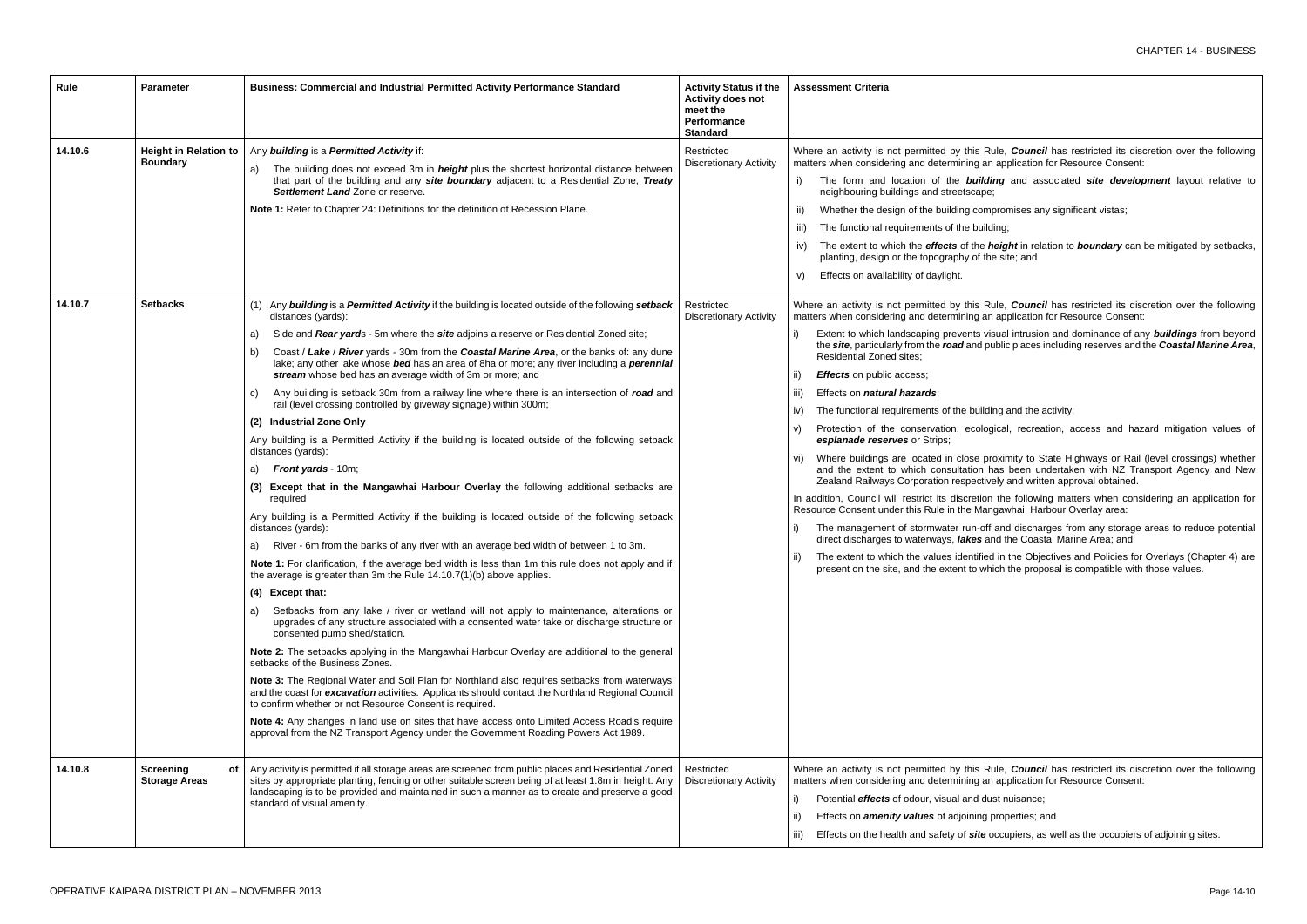*ire* in relation to *verandahs* on adjoining *sites*.

Rule, **Council** has restricted its discretion over the following an application for Resource Consent:

ns have been considered;

reverse sensitivity conflicts (including covenants on titles) or

unities;

y owners or occupiers; and

jectives and Outcomes of the Plan, particularly Chapters 2 and

Rule, **Council** will have regard to the following matters when nsent:

 $\boldsymbol{\omega}$ *uilding* or *structure* will affect airfield safety;

elopment may restrict future development of the airfield/airport;

uture occupiers of the building.

| Rule     | Parameter                                                          | Business: Commercial and Industrial Permitted Activity Performance Standard                                                                                                                                                                                                                                                                                                                                                                                                                                                                                                                                                                                                                                                                                                                                                                                                                                                                                                                                                                                                                                                                                                                                                                                                                                                                                                                                                                                                                                                                                                                                                                       | <b>Activity Status if the</b><br><b>Activity does not</b><br>meet the<br><b>Performance</b><br><b>Standard</b> | <b>Assessment Criteria</b>                                                                                                                                                                                                                                                                                                                                                                     |
|----------|--------------------------------------------------------------------|---------------------------------------------------------------------------------------------------------------------------------------------------------------------------------------------------------------------------------------------------------------------------------------------------------------------------------------------------------------------------------------------------------------------------------------------------------------------------------------------------------------------------------------------------------------------------------------------------------------------------------------------------------------------------------------------------------------------------------------------------------------------------------------------------------------------------------------------------------------------------------------------------------------------------------------------------------------------------------------------------------------------------------------------------------------------------------------------------------------------------------------------------------------------------------------------------------------------------------------------------------------------------------------------------------------------------------------------------------------------------------------------------------------------------------------------------------------------------------------------------------------------------------------------------------------------------------------------------------------------------------------------------|----------------------------------------------------------------------------------------------------------------|------------------------------------------------------------------------------------------------------------------------------------------------------------------------------------------------------------------------------------------------------------------------------------------------------------------------------------------------------------------------------------------------|
| 14.10.9  | Verandahs                                                          | <b>Commercial Zone Only</b><br>Any <b>building</b> fronting a street is permitted if, upon its erection, substantial reconstruction or<br>alteration, the building is provided with a verandah.<br>Each verandah shall have a minimum <i>height</i> of 2.9m measured from the average finished<br>a)<br>floor level of the footpath to the underside of the verandah, and be so related to adjacent<br>verandahs as to provide continuity of height and cover.<br>It shall extend from the supporting building to appoint of 0.45m behind the face of the kerb.<br>b)<br>The fascia shall have a minimum depth of 0.3m and a maximum depth of 0.45m and be of a<br>C)<br>uniform level unless otherwise approved by <b>Council</b> .                                                                                                                                                                                                                                                                                                                                                                                                                                                                                                                                                                                                                                                                                                                                                                                                                                                                                                              | Restricted<br><b>Discretionary Activity</b>                                                                    | Where an activity is not permitted by this<br>matters when considering and determining<br>The health and safety of pedestrians;<br>i)<br><b>Effects</b> on traffic safety; and<br>ΪÏ<br>Visual effects of the proposed structu<br>iii)                                                                                                                                                         |
| 14.10.10 | <b>Separation Distance</b>                                         | Any of the activities listed as follows, are permitted if it complies with all Performance Standards<br>in Section 14.10. and a 30m separation distance is maintained between any site Zoned<br>Residential or Rural or any site <b>boundary</b> to a mapped Reserve Management Unit, or a 300m<br>distance to any existing noise sensitive activity located in these Zones, whichever is the greater:<br>Panel beating;<br>a)<br>Motor vehicle manufacturing;<br>b)<br>Animal boarding;<br>C)<br>Service stations;<br>d)<br>Intensive farming;<br>e)<br>f)<br>Stock saleyards;<br>Refuse recycling facilities and transfer stations;<br>g)<br>Sewerage treatment site or other site of plant or animal effluent storage or disposal;<br>h)<br>Mining or <i>quarrying</i> ; and<br>-i)<br>Any other activity that has existing use rights or Resource Consent to exceed the General<br>Noise, Use of Explosives and Blasting standards, or a Discharge Consent relating to odour<br>from the Regional Council.<br>Note 1: This Rule is intended to protect boundary effects while maintaining reasonable<br>opportunity for a wide scope of activities within the Business: Commercial and Industrial Zone. As<br>such, if any of the activities listed in a) to j) above seek to establish in the Business - Commercial<br>and Industrial Zone, then the separation distances noted above would be required to avoid future<br>land use conflicts, and would safeguard future noise sensitive activities that are reasonably<br>expected to establish within the Residential Zone, the Rural Zone or the values of a Reserve<br>Management Unit. | Restricted<br><b>Discretionary Activity</b>                                                                    | Where an activity is not permitted by this<br>matters when considering and determining a<br>The extent to which alternative location<br>i)<br>Mechanisms in place to avoid future<br>ii)<br>other physical mitigation works;<br><b>Effects</b> on health and safety of commi<br>iii)<br>Any consultation with relevant property<br>IV)<br>How the activity contributes to the Obj<br>V)<br>14. |
| 14.10.11 | <b>Buildings and</b><br><b>Vegetation near</b><br><b>Airfields</b> | (1) Any building, structure or aerial is a Permitted Activity, unless part of it would fall<br>within either:<br>The runway approach and take-off paths of an airfield identified in Appendix H to the District<br>a)<br>Plan Maps, being at a gradient of 1:40 (2.5%); or<br>The associated transitional surfaces of an airfield identified in Appendix H to the District Plan<br>b)<br>Maps, being at a gradient of 1:7 (14.3%).<br>(2) All trees and other natural projections shall be maintained so that no part shall fall<br>within either:<br>The runway approach and take-off paths of an airfield identified in Appendix H to the District<br>a)<br>Plan Maps, being at a gradient of 1:40 (2.5%); or<br>The associated transitional surfaces of an airfield identified in Appendix H to the District Plan<br>b)<br>Maps, being at a gradient of 1:7 (14.3%).                                                                                                                                                                                                                                                                                                                                                                                                                                                                                                                                                                                                                                                                                                                                                                           | <b>Discretionary Activity</b>                                                                                  | Where an activity is not permitted by this I<br>considering an application for Resource Cor<br>Whether the <b>height</b> of the proposed <b>b</b><br>i)<br>The extent to which the proposed deve<br>ii)<br>and<br>The health and safety of current and fu<br>iii)                                                                                                                              |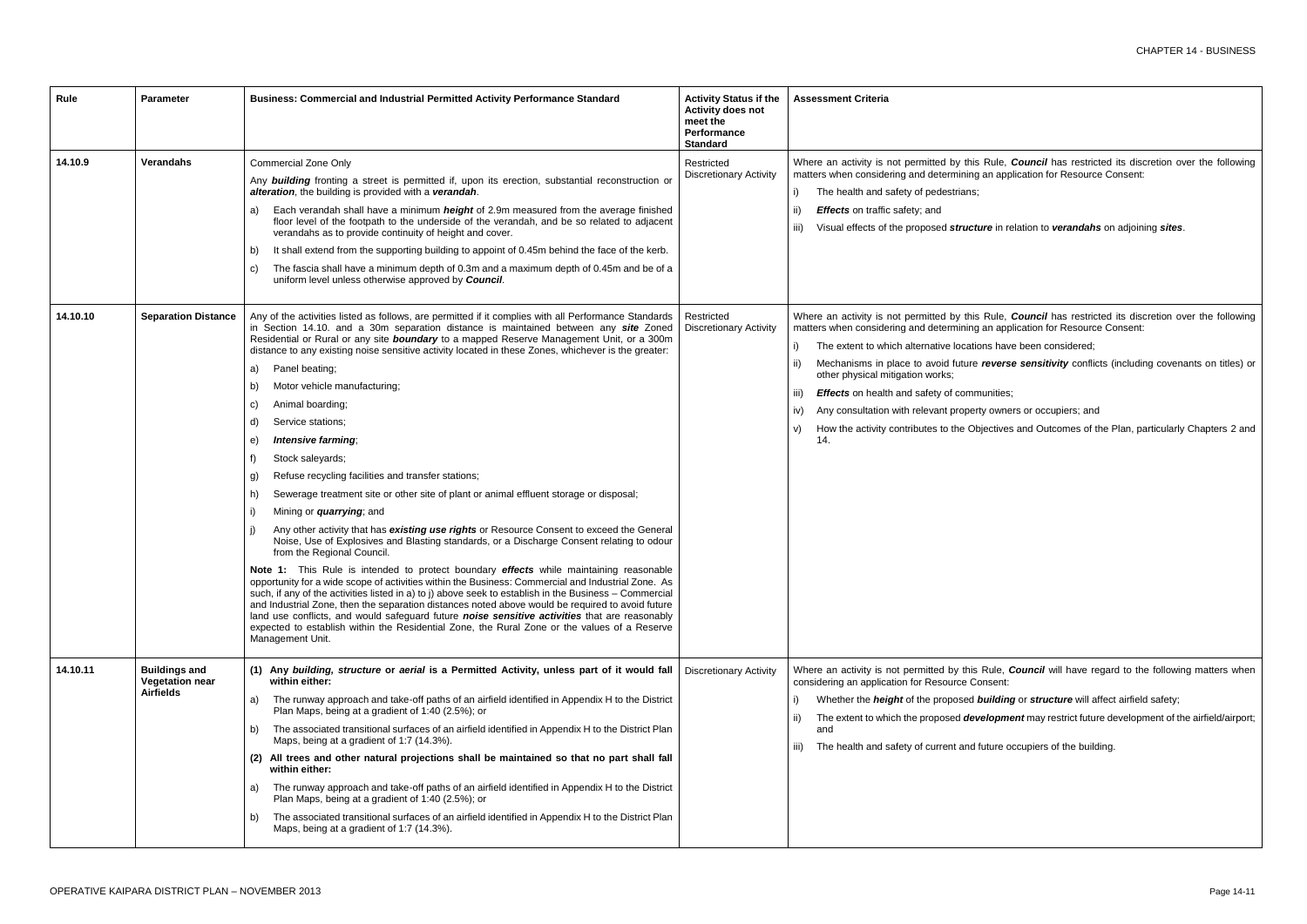I of effluent on the *site* without adverse *effects* on the water dies (including groundwater and aquifers) or on adjacent sites;

iuch that the concentrations of *contaminants* in stormwater late or long-term hazard to human health or the *environment*;

ctivity meets the relevant performance standards or the Kaipara  $s 2011;$ 

principles are utilised.

ce Standard then a Consent will be required.

Rule, **Council** has restricted its discretion over the following an application for Resource Consent:

uilding during reinstatement;

**is during reinstatement; and** 

tement within a 24 month time limit.

Rule, *Council* will have regard to the following matters when nsent:

herated;

in which the activity is proposed;

ng Residential Zones;

noise standard will be exceeded;

neration; and

eneration.

| Rule                 | <b>Parameter</b>                                  | <b>Business: Commercial and Industrial Permitted Activity Performance Standard</b>                                                                                                                                                                                                                                                                                                                                                                                                                                                                                                                                                                                                                                                                                                                                                                                                                                                                                                                                                                                                                                                                                                                                                                                                                                                                                                                                                                                                                                                                                                                                                                                                     | <b>Activity Status if the</b><br><b>Activity does not</b><br>meet the<br>Performance<br><b>Standard</b> | <b>Assessment Criteria</b>                                                                                                                                                                                                                                                                                                                                                                                                                                                                                                                     |  |  |  |  |
|----------------------|---------------------------------------------------|----------------------------------------------------------------------------------------------------------------------------------------------------------------------------------------------------------------------------------------------------------------------------------------------------------------------------------------------------------------------------------------------------------------------------------------------------------------------------------------------------------------------------------------------------------------------------------------------------------------------------------------------------------------------------------------------------------------------------------------------------------------------------------------------------------------------------------------------------------------------------------------------------------------------------------------------------------------------------------------------------------------------------------------------------------------------------------------------------------------------------------------------------------------------------------------------------------------------------------------------------------------------------------------------------------------------------------------------------------------------------------------------------------------------------------------------------------------------------------------------------------------------------------------------------------------------------------------------------------------------------------------------------------------------------------------|---------------------------------------------------------------------------------------------------------|------------------------------------------------------------------------------------------------------------------------------------------------------------------------------------------------------------------------------------------------------------------------------------------------------------------------------------------------------------------------------------------------------------------------------------------------------------------------------------------------------------------------------------------------|--|--|--|--|
| 14.10.12<br>14.10.13 | <b>Permeable Surfaces</b><br><b>Relocation of</b> | Any activity is permitted if a site which relies on on-site wastewater and/or stormwater disposal<br>has an area of <i>permeable</i> surface:<br>Of at least 400m <sup>2</sup> available for wastewater disposal; and/or<br>a)<br>Of at least 100m <sup>2</sup> available for stormwater disposal.<br>b)<br>Note 1: There is no maximum building coverage in the Business Zones.<br>Relocated buildings are permitted where the following matters can be satisfied:                                                                                                                                                                                                                                                                                                                                                                                                                                                                                                                                                                                                                                                                                                                                                                                                                                                                                                                                                                                                                                                                                                                                                                                                                    | Restricted<br><b>Discretionary Activity</b><br>Restricted                                               | Where an activity is not permitted by this Ru<br>matters when considering and determining an<br>The availability of land for the disposal o<br>quantity and water quality of water bodies<br>Whether the site can be managed such<br>ii)<br>leaving the site do not pose an immediate<br>Whether and the extent to which the activi<br>$\parallel$<br>District Council Engineering Standards 20<br>Effects on water quality; and<br>iv)<br>The extent to which low impact design pri<br>If the <b>building</b> infringes another Performance ! |  |  |  |  |
|                      | <b>Buildings</b>                                  | Any relocated building can comply with the relevant standards for Permitted Activities in the<br>a)<br>District Plan;<br>A building inspection report shall accompany the Building Consent. The report is to identify<br>b)<br>all reinstatement work required to the exterior of the building; and<br>All work required to reinstate the exterior of any relocated building, including the siting of the<br>C)<br>building on permanent foundations, shall be completed within 12 months of the building being<br>delivered to the site.                                                                                                                                                                                                                                                                                                                                                                                                                                                                                                                                                                                                                                                                                                                                                                                                                                                                                                                                                                                                                                                                                                                                              | <b>Discretionary Activity</b>                                                                           | Where an activity is not permitted by this Ru<br>matters when considering and determining an<br>Proposed opportunities to screen the buil<br>Visibility from the road and public places;<br><b>Maintenance</b> of the site and surrounds of<br>iii)<br>Application of a bond to ensure reinstater<br>iv)                                                                                                                                                                                                                                       |  |  |  |  |
| 14.10.14             | <b>General Noise</b>                              | (1) Commercial Zone Only<br>Any activity is permitted if noise from the <i>site</i> does not exceed the following limits:<br>60dB LAeq as measured within the <b>boundary</b> of any other site in the same Zone:<br>a)<br>7:00am $-$ 7:00pm: 50dB LAeq;<br>Π.<br>7:00pm $-$ 10:00pm: 45dB LAeq; and<br>iii. $10:00 \text{pm} - 7:00 \text{am}$ : 40dB LAeq and 70dB LAFmax.<br>as measured within any other site Zoned Residential, or within the <b>notional boundary</b> of a<br>dwelling in a Rural or Maori Purpose Zoned site.<br>(2) Industrial Zone Only<br>With the exception of (b) below any activity is permitted if noise from the site does not exceed the<br>following limits:<br>75dB LAFmax as measured within the boundary of any other site in the same Zone:<br>a)<br>i. $7:00$ am - $7:00$ pm (Mon-Sat): 55dB LAeq;<br>ii. 7:00pm - 10:00pm (Mon-Sat), and 7:00am to 10:00pm (Sunday and Public<br>Holidays): 50dB LAeq; and<br>iii. 10:00pm - 7:00am (any day): 45dB $L_{Aeq}$ and 75dB $L_{AFmax}$ .<br>as measured within any other site Zoned Residential, or within the notional boundary of a<br>residential activity in a Rural or Maori Purpose Zoned site.<br>Any activity associated with the Maungaturoto Dairy Factory, including infrastructure,<br>b)<br>wastewater treatment, and other ancillary activities, within the Maungaturoto Dairy Factory<br>site, is a permitted activity if noise from the site, as measured at the Noise Contour Boundary<br>shown on Planning Maps 20 and 50 (Map Series 2) does not exceed the following limits:<br>i. at all times 45dB LAeq; and<br>ii. $10:00 \text{pm} - 7:00 \text{am}$ (any day): 70dB LAFmax | <b>Discretionary Activity</b>                                                                           | Where an activity is not permitted by this Rul<br>considering an application for Resource Conse<br>Maximum level of noise likely to be gener<br>The noise <i>environment</i> of the locality in<br>Effect on sensitive activities in adjoining<br>iii)<br>Length of time for which the specified noi<br>IV)<br>Likely adverse effects beyond the site;<br>V)<br>Alternative methods to avoid noise gener<br>vi).<br>Mitigation measures to reduce noise gene<br>VII)                                                                           |  |  |  |  |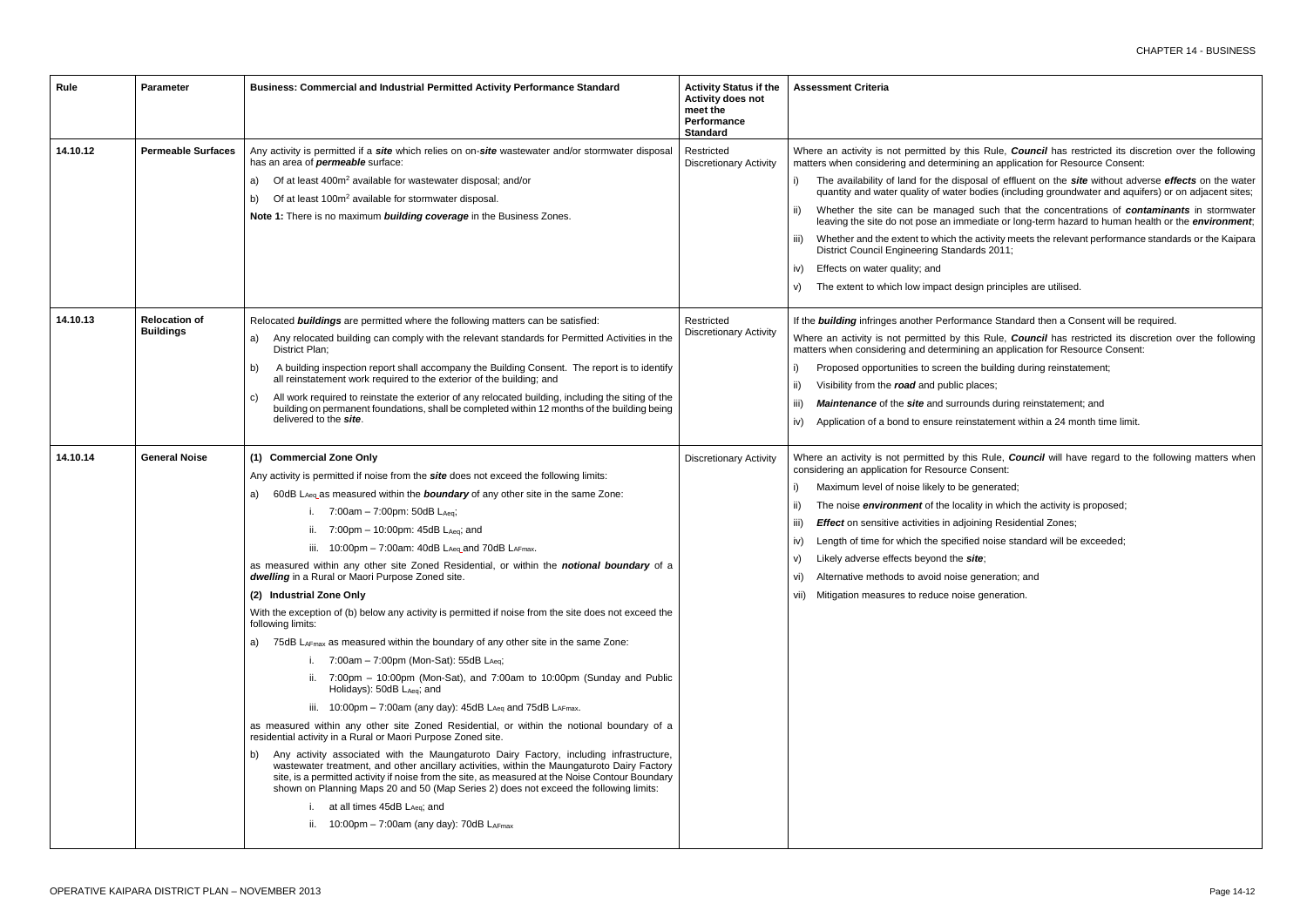Rule, *Council* will have regard to the following matters when hsent:

herated;

in which the activity is proposed;

ind other **buildings** affected by construction noise;

noise standard will be exceeded;

eration; and

eneration.

| Rule     | <b>Parameter</b>                                                          |                       |                                                                                                                                                                                                                                                                               | Business: Commercial and Industrial Permitted Activity Performance Standard |                                  |     |                                 |     | <b>Activity Status if the</b><br><b>Activity does not</b><br>meet the<br>Performance<br><b>Standard</b> | <b>Assessment Criteria</b> |                               |                                                                                                                                                                                                       |
|----------|---------------------------------------------------------------------------|-----------------------|-------------------------------------------------------------------------------------------------------------------------------------------------------------------------------------------------------------------------------------------------------------------------------|-----------------------------------------------------------------------------|----------------------------------|-----|---------------------------------|-----|---------------------------------------------------------------------------------------------------------|----------------------------|-------------------------------|-------------------------------------------------------------------------------------------------------------------------------------------------------------------------------------------------------|
|          |                                                                           |                       | (3) Commercial and Industrial Zone                                                                                                                                                                                                                                            |                                                                             |                                  |     |                                 |     |                                                                                                         |                            |                               |                                                                                                                                                                                                       |
|          |                                                                           |                       | Any dwelling is permitted if the internal noise level in any habitable room does not exceed 35 dB<br>LAeq 24 hours while at the same time complying with the ventilation requirements of Clause G4 of the<br>New Zealand Building Code.                                       |                                                                             |                                  |     |                                 |     |                                                                                                         |                            |                               |                                                                                                                                                                                                       |
|          |                                                                           |                       | Note 1: Sound levels shall be measured in accordance with NZS 6801:2008 Acoustics -<br>Measurement of Environmental Sound, and assessed in accordance with NZS 6802: 2008<br>Acoustics - Environmental Noise.                                                                 |                                                                             |                                  |     |                                 |     |                                                                                                         |                            |                               |                                                                                                                                                                                                       |
| 14.10.15 | <b>Construction Noise</b><br><b>Temporary</b><br>and<br><b>Activities</b> | Construction Noise".  | Construction noise and other temporary activities as defined in Chapter 24: Definitions are<br>permitted if noise from the site does not exceed the limits recommended in, and are measured<br>and assessed in accordance with New Zealand Standard NZS6803:1999 "Acoustics - |                                                                             |                                  |     |                                 |     |                                                                                                         |                            | <b>Discretionary Activity</b> | Where an activity is not permitted by this R<br>considering an application for Resource Con<br>Maximum level of noise likely to be gen<br>i)<br>The noise <i>environment</i> of the locality i<br>ii) |
|          |                                                                           | Time<br>of            | Time period                                                                                                                                                                                                                                                                   |                                                                             | Duration of work                 |     |                                 |     |                                                                                                         |                            |                               | Effect on the occupiers of dwellings a<br>iii)                                                                                                                                                        |
|          |                                                                           | week                  |                                                                                                                                                                                                                                                                               |                                                                             | <b>Typical duration</b><br>(dBA) |     | Short-term<br>duration<br>(dBA) |     | Long-term<br>duration<br>(dBA)                                                                          |                            |                               | Length of time for which the specified n<br>iv)<br>Likely adverse effects beyond the site;<br>V)                                                                                                      |
|          |                                                                           |                       |                                                                                                                                                                                                                                                                               | Leg                                                                         | Lmax                             | Leq | Lmax                            | Leg | Lmax                                                                                                    |                            |                               | Alternative methods to avoid noise gene<br>vi)<br>vii) Mitigation measures to reduce noise ge                                                                                                         |
|          |                                                                           | Weekdays              | 0630-0730                                                                                                                                                                                                                                                                     | 60                                                                          | 75                               | 65  | 75                              | 55  | 75                                                                                                      |                            |                               |                                                                                                                                                                                                       |
|          |                                                                           |                       | 0730-1800                                                                                                                                                                                                                                                                     | 75                                                                          | 90                               | 80  | 95                              | 70  | 85                                                                                                      |                            |                               |                                                                                                                                                                                                       |
|          |                                                                           |                       | 1800-2000                                                                                                                                                                                                                                                                     | 70                                                                          | 85                               | 75  | 90                              | 65  | 80                                                                                                      |                            |                               |                                                                                                                                                                                                       |
|          |                                                                           |                       | 2000-0630                                                                                                                                                                                                                                                                     | 45                                                                          | 75                               | 45  | 75                              | 45  | 75                                                                                                      |                            |                               |                                                                                                                                                                                                       |
|          |                                                                           | Saturdays             | 0630-0730                                                                                                                                                                                                                                                                     | 45                                                                          | 75                               | 45  | 75                              | 45  | 75                                                                                                      |                            |                               |                                                                                                                                                                                                       |
|          |                                                                           |                       | 0730-1800                                                                                                                                                                                                                                                                     | 75                                                                          | 90                               | 80  | 95                              | 70  | 85                                                                                                      |                            |                               |                                                                                                                                                                                                       |
|          |                                                                           |                       | 1800-2000                                                                                                                                                                                                                                                                     | 45                                                                          | 75                               | 45  | 75                              | 45  | 75                                                                                                      |                            |                               |                                                                                                                                                                                                       |
|          |                                                                           |                       | 2000-0630                                                                                                                                                                                                                                                                     | 45                                                                          | 75                               | 45  | 75                              | 45  | 75                                                                                                      |                            |                               |                                                                                                                                                                                                       |
|          |                                                                           | Sundays<br>and public | 0630-0730                                                                                                                                                                                                                                                                     | 45                                                                          | 75                               | 45  | 75                              | 45  | 75                                                                                                      |                            |                               |                                                                                                                                                                                                       |
|          |                                                                           | holidays              | 0730-1800                                                                                                                                                                                                                                                                     | 55                                                                          | 85                               | 55  | 85                              | 55  | 85                                                                                                      |                            |                               |                                                                                                                                                                                                       |
|          |                                                                           |                       | 1800-2000                                                                                                                                                                                                                                                                     | 45                                                                          | 75                               | 45  | 75                              | 45  | 75                                                                                                      |                            |                               |                                                                                                                                                                                                       |
|          |                                                                           |                       | 2000-0630                                                                                                                                                                                                                                                                     | 45                                                                          | 75                               | 45  | 75                              | 45  | 75                                                                                                      |                            |                               |                                                                                                                                                                                                       |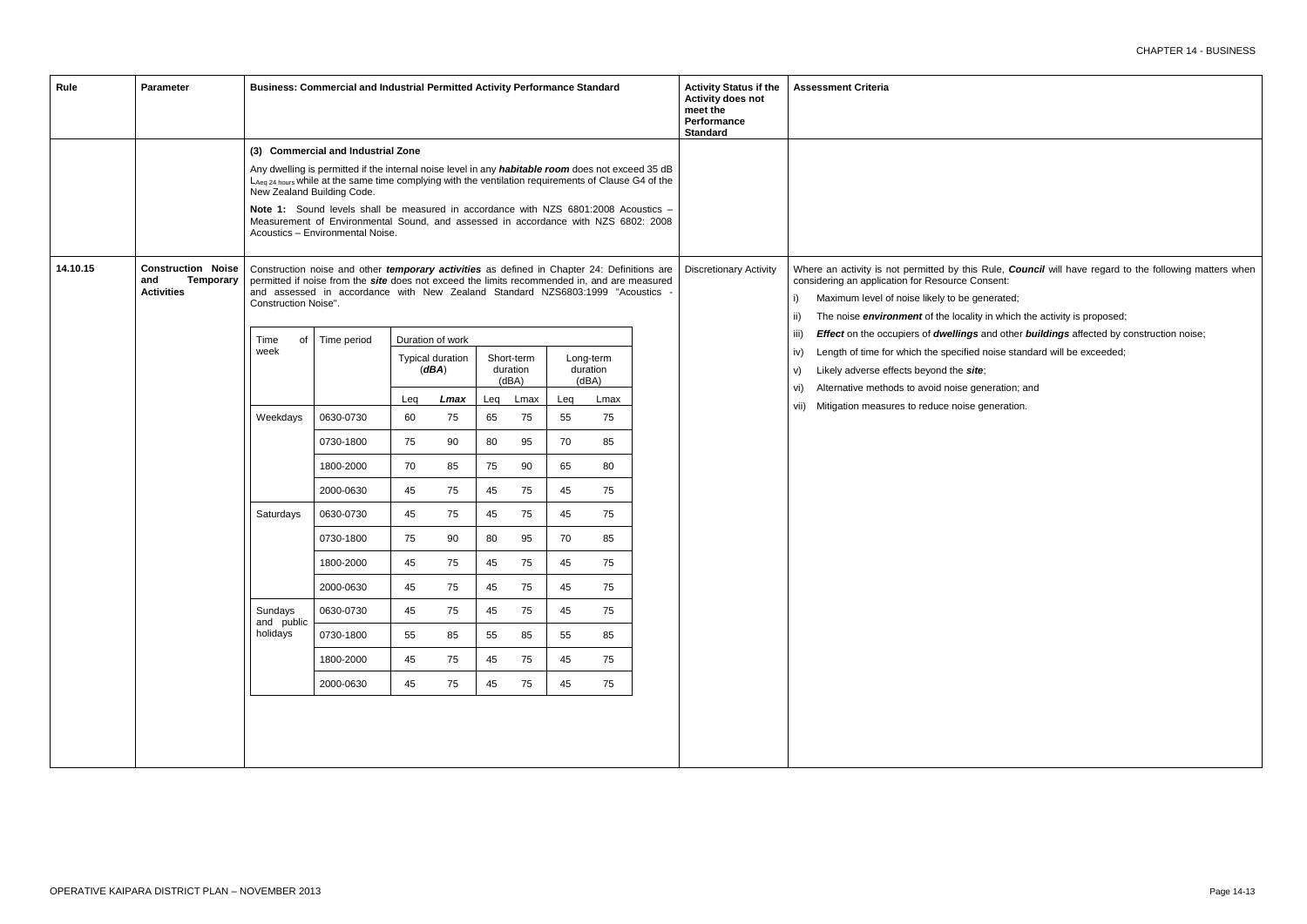- Rule, *Council* will have regard to the following matters when nsent:
- nerated;
- **nment** of the locality in which the activity is proposed;
- esidential *dwellings*;
- noise standard will be exceeded;
- d the site;
- er and amenity beyond the site;
- neration; and
- eneration.
- Rule, *Council* will have regard to the following matters when nsent:
- generated;
- adjacent land uses;
- htial *dwellings*;
- vibration standard will be exceeded;
- ond the site;
- generation; and
- on generation.

- e movements will occur;
- vehicle movements and adjacent Residential Zones;
- be able to cope safely with vehicle movements;
- therwise) on the adjoining road network;
- yenerated from the *site* and its *effects* on adjoining properties;
- e access onto the road;
- roads affected;

# ads affected;

| <b>Rule</b> | <b>Parameter</b>                       | Business: Commercial and Industrial Permitted Activity Performance Standard                                                                                                                                                  |                                                                                                                                                                                                                                                                     |                                                                                                                                                                                                                                                                                                                                                                                                                                                                                                                                                                                                                                                                                                                                                                                                                                                                                                                                                                                                                                                                                                                                                               | <b>Activity Status if the</b><br><b>Activity does not</b><br>meet the<br>Performance<br><b>Standard</b>                                                                                                                                                                                                                                                                                                                                                                                                | <b>Assessment Criteria</b>                  |                                                                                                                                                                                                                                                                                                                                                                                                                                                                                                                                                  |
|-------------|----------------------------------------|------------------------------------------------------------------------------------------------------------------------------------------------------------------------------------------------------------------------------|---------------------------------------------------------------------------------------------------------------------------------------------------------------------------------------------------------------------------------------------------------------------|---------------------------------------------------------------------------------------------------------------------------------------------------------------------------------------------------------------------------------------------------------------------------------------------------------------------------------------------------------------------------------------------------------------------------------------------------------------------------------------------------------------------------------------------------------------------------------------------------------------------------------------------------------------------------------------------------------------------------------------------------------------------------------------------------------------------------------------------------------------------------------------------------------------------------------------------------------------------------------------------------------------------------------------------------------------------------------------------------------------------------------------------------------------|--------------------------------------------------------------------------------------------------------------------------------------------------------------------------------------------------------------------------------------------------------------------------------------------------------------------------------------------------------------------------------------------------------------------------------------------------------------------------------------------------------|---------------------------------------------|--------------------------------------------------------------------------------------------------------------------------------------------------------------------------------------------------------------------------------------------------------------------------------------------------------------------------------------------------------------------------------------------------------------------------------------------------------------------------------------------------------------------------------------------------|
| 14.10.16    | <b>Wind Generation</b><br><b>Noise</b> | Wind turbines are permitted if noise generated by the wind turbines does not exceed the<br>recommended limits in NZS 6808:2010 when measured and assessed in accordance with/ NZS<br>6808: 2010 Acoustics - Wind Farm Noise. |                                                                                                                                                                                                                                                                     | <b>Discretionary Activity</b>                                                                                                                                                                                                                                                                                                                                                                                                                                                                                                                                                                                                                                                                                                                                                                                                                                                                                                                                                                                                                                                                                                                                 | Where an activity is not permitted by this F<br>considering an application for Resource Cor<br>Maximum level of noise likely to be ger<br>The existing background noise enviror<br>ii)<br>Noise effect on adjoining or adjacent re<br>iii)<br>Length of time for which the specified r<br>iv)<br>Likely adverse effects of noise beyond<br>V)<br>Effects of noise generation on characte<br>VI)<br>Alternative methods to avoid noise ger<br>Vii)<br>Mitigation measures to reduce noise go<br>viii) l |                                             |                                                                                                                                                                                                                                                                                                                                                                                                                                                                                                                                                  |
| 14.10.17    | <b>Vibration</b>                       | a)<br>Time<br>Monday to Saturday<br>7:00am - 6:00pm<br>All other times<br>b)<br>Time<br>At All times                                                                                                                         | Weighted<br>Maximum<br>Vibration<br>Level<br>(Wb or Wd)<br>0.045m/s <sup>2</sup><br>$0.015$ m/s <sup>2</sup><br>Within a <b>building</b> on any adjacent site Zoned Business:<br>Weighted<br>Maximum<br>Vibration<br>Level<br>(Wb or Wd)<br>$0.06$ m/s <sup>2</sup> | Any activity is permitted if vibration from the activity does not exceed the following average levels:<br>Within a dwelling on any adjacent site zoned Residential, Maori Purpose or Rural Zone:<br>Maximum<br>Instantaneous<br>Weighted<br>Vibration Level<br>(Wb or Wd)<br>1.0 m/s <sup>2</sup><br>$0.05 \text{ m/s}^2$<br>Maximum<br>Instantaneous<br>Weighted<br>Vibration Level<br>(Wb or Wd)<br>$2.0 \, \text{m/s}^2$<br>Note 1: Vibration levels shall be measured and assessed according to British Standard<br>BS6841:1987. The average vibration shall be measured over a time period not less than 60<br>seconds and not longer than 30 minutes. The vibration shall be measured at any point where it is<br>likely to affect the comfort or amenity of persons occupying a building on an adjacent site.                                                                                                                                                                                                                                                                                                                                          |                                                                                                                                                                                                                                                                                                                                                                                                                                                                                                        | <b>Discretionary Activity</b>               | Where an activity is not permitted by this F<br>considering an application for Resource Cor<br>Maximum level of vibration likely to be<br>The <i>effects</i> on sensitive receptors or a<br>ii)<br>Effect on adjoining or adjacent residen<br>iii)<br>Length of time for which the specified v<br>iv)<br>Likely adverse effects beyond the site;<br>V)<br>Effects on character and amenity beyo<br>VI)<br>Alternative methods to avoid vibration<br>Vii)<br>Mitigation measures to reduce vibratio<br>viii) l                                    |
| 14.10.18    | <b>Traffic Intensity</b>               | (associated with the establishment of an activity) are exempt from this standard.<br>Engineer be provided.                                                                                                                   |                                                                                                                                                                                                                                                                     | Any activity is permitted if the cumulative traffic generated on any road from all activities on site<br>does not exceed 200 Daily one way movements based on the Traffic Intensity Factor Guidelines<br>in Appendix 25F. Except that single dwellings, temporary military activities and construction traffic<br>Note 1: Traffic Intensity Factor guidelines are included in Appendix 25F of this Plan and can be<br>used to calculate the likely traffic generation of particular activities. The Traffic Intensity Factor is<br>based on the average daily one way traffic movements for a particular activity and therefore allows<br>for seasonal variations. Applicants may be required to apply to the <b>Council</b> for a Certificate of<br>Compliance where an activity has the potential to generate 15 or more daily one way movements.<br>Note 2: As part of an application for Certificate of Compliance or Resource Consent under this<br>Rule Council may request that a Traffic Impact Assessment prepared by a suitably qualified Traffic<br>Note 3: This calculation only applies when establishing a new activity on a site. However, the |                                                                                                                                                                                                                                                                                                                                                                                                                                                                                                        | Restricted<br><b>Discretionary Activity</b> | Where an activity is not permitted by this<br>matters when considering and determining a<br>The time of day when any extra vehicle<br>i)<br>The distance between the location of v<br>ii)<br>The width and capacity of any road to<br>iii)<br>The nature of the surface (sealed or ot<br>iv)<br>The potential for dust nuisance to be g<br>V)<br>The safety and efficiency of the vehicle<br>VI)<br>The volume and speed of traffic on the<br>VII)<br>The hierarchy of roads affected;<br>Viii)<br>Any congestion or safety issues on roa<br>ix) |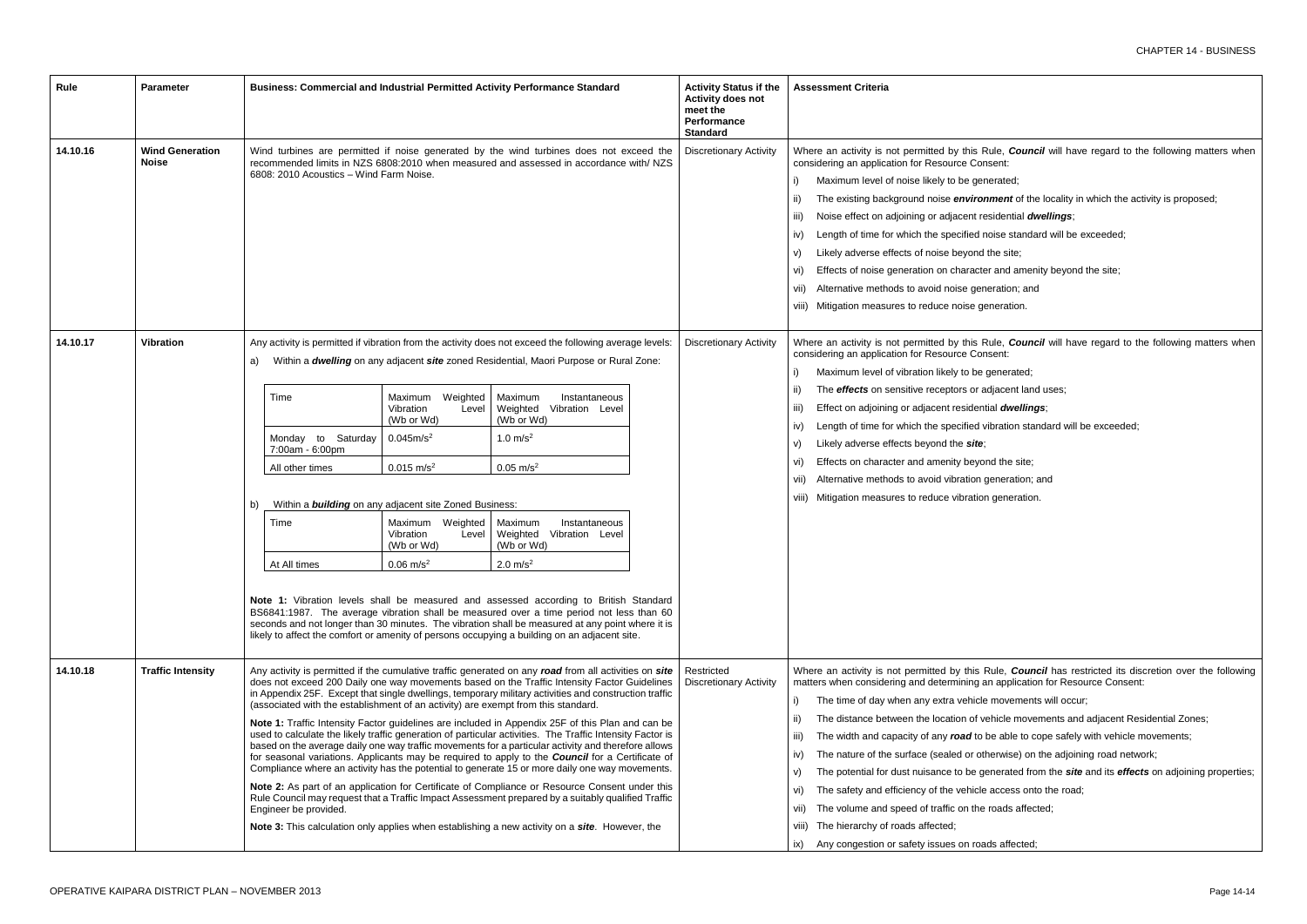# onments;

ed is consistent with that generated by surrounding business

ected to access the site;

ding; and

**xict Council Engineering Standards 2011.** 

ule, a land use consent must be obtained under the Resource ndard for Assessing and Managing Contaminants in Soil to

natters when considering an application for Resource Consent

hination of land or ground water and the potential sources of

removal will be undertaken, including any methods to control environment (e.g. sediment control, *site* covering and dust

contaminated soil or ground water will be able to be treated or

employed to avoid remedy or mitigate any adverse *effects* on ament;

ended end use;

he land will be remediated will avoid, adverse effects on the r the remediation process, giving special consideration to the nvironment including marine protected areas;

ediation are acceptable; and

aken to ensure the safe operation of the proposal on the land.

Environment's **Contaminated Land** Management Guidelines eving compliance with the criteria set out above.

| <b>Rule</b> | <b>Parameter</b>                                                                                                                                                                | Business: Commercial and Industrial Permitted Activity Performance Standard                                                                                                                                                                                                                                                                                                                                                                                                                                                                                                                                                                                                                                                                                                                                                                                                                                                                                                                                                                                                                                                                                                                                                                                                                                                                                                                                                                                          | <b>Activity Status if the</b><br><b>Activity does not</b><br>meet the<br>Performance<br><b>Standard</b> | <b>Assessment Criteria</b>                                                                                                                                                                                                                                                                                                                                                                                                                                                                                                                                                                                                                                                                                                                                                       |
|-------------|---------------------------------------------------------------------------------------------------------------------------------------------------------------------------------|----------------------------------------------------------------------------------------------------------------------------------------------------------------------------------------------------------------------------------------------------------------------------------------------------------------------------------------------------------------------------------------------------------------------------------------------------------------------------------------------------------------------------------------------------------------------------------------------------------------------------------------------------------------------------------------------------------------------------------------------------------------------------------------------------------------------------------------------------------------------------------------------------------------------------------------------------------------------------------------------------------------------------------------------------------------------------------------------------------------------------------------------------------------------------------------------------------------------------------------------------------------------------------------------------------------------------------------------------------------------------------------------------------------------------------------------------------------------|---------------------------------------------------------------------------------------------------------|----------------------------------------------------------------------------------------------------------------------------------------------------------------------------------------------------------------------------------------------------------------------------------------------------------------------------------------------------------------------------------------------------------------------------------------------------------------------------------------------------------------------------------------------------------------------------------------------------------------------------------------------------------------------------------------------------------------------------------------------------------------------------------|
|             |                                                                                                                                                                                 | Traffic Intensity Factor for the existing uses on site (apart from those exempted below) will be<br>taken into account when assessing new activities in order to address cumulative effects.                                                                                                                                                                                                                                                                                                                                                                                                                                                                                                                                                                                                                                                                                                                                                                                                                                                                                                                                                                                                                                                                                                                                                                                                                                                                         |                                                                                                         | Proximity to sensitive receiving envire<br>X)<br>Whether the level of traffic generated<br>xi)<br>activities:<br>The type and number of vehicles expe<br>XII)<br>The vehicle crossing layout;<br>XIII)<br>xiv) Financial contributions for road upgrad<br>xv) The requirements of the Kaipara Disti                                                                                                                                                                                                                                                                                                                                                                                                                                                                              |
| 14.10.19    | <b>Potentially</b><br><b>Contaminated Land</b><br>Removing or<br>replacing<br>fuel<br>a<br>storage<br>system,<br>Sampling the soil,<br>Disturbing the soil<br>and Change of use | Removing or replacing a fuel storage system, sampling the soil, disturbing the soil and changing<br>the use of land where an activity or industry listed in the Ministry for the Environment's Hazardous<br>Activities and Industries List (HAIL) is being or has been undertaken on it, or where it is more likely<br>than not that a HAIL activity is being or has been undertaken on it, is a Permitted Activity if:<br>The activity meets the relevant requirements of Regulation 8 of the Resource Management<br>a)<br>(National Environmental Standard for Assessing and Managing Contaminants in Soil to<br>Protect Human Health) Regulations 2001.<br>Note 1: Refer to Appendix 25E for further information concerning the HAIL.<br>Note 2: This rule does not apply to activities or land not covered by the Resource Management<br>(National Environmental Standard for Assessing and Managing Contaminants in Soil to<br>Protect Human Health) Regulations 2011. Any activity on land on which an activity identified<br>in Appendix 25E (Potentially Contaminating Activities) has occurred is a Permitted Activity<br>if:                                                                                                                                                                                                                                                                                                                               | Controlled Activity /<br>Restricted<br><b>Discretionary Activity</b><br>/ Discretionary<br>Activity     | Where an activity is not permitted by this R<br>Management (National Environmental Stai<br>Protect Human Health) Regulations 2011.                                                                                                                                                                                                                                                                                                                                                                                                                                                                                                                                                                                                                                               |
| 14.10.20    | <b>Contaminated Land</b><br><b>Remediation</b>                                                                                                                                  | Any activity is a Permitted Activity if remediation of contaminated land:<br>Does not cause a greater risk to the <i>environment</i> than if the work was not done; and<br>a)<br>Disposes of removed material in a location approved for the receipt of such material; and<br>b)<br>Is reported to the Council by the landowner at the completion of the work detailing:<br>C)<br>The work done and the results obtained; and<br>The nature and location of remaining contaminated material on-site; and<br>As-built plans and specifications of any permanent containment structure.<br>The Resource Management (National Environmental Standard for Assessing and Managing<br>d)<br>Contaminants in Soil to Protect Human Health) Regulations 2011 do not apply to the activity.<br>Note 1: For the avoidance of doubt, this rule does not address the actual or potential adverse<br>effects of contaminants in soil on human health, which is covered by the Resource Management<br>(National Environmental Standard for Assessing and Managing Contaminants in Soil to Protect<br>Human Health) Regulations 2011 . Remediation activities relating to land that is contaminated or<br>potentially contaminated, because of its past, present or likely use of that land for an activity or<br>industry described in the Ministry for the Environment's Hazardous Activities and Industries List<br>(HAIL) may require a land use consent under the Regulations. | <b>Discretionary Activity</b>                                                                           | <b>Council</b> will have regard to the following m<br>under this Rule:<br>The extent and nature of any contam<br>i)<br>contamination;<br>The degree to which earth moving or<br>ii)<br>the release of contaminants into the<br>control);<br>Whether contaminated or potentially c<br>iii)<br>disposed of;<br>The degree to which measures will be<br>iv)<br>water quality or the receiving environ<br>Whether the land is suitable for its inte<br>V)<br>Whether the methodology by which tl<br>Vi)<br>natural environment, during and after<br>nature of the downstream receiving en<br>The extent to which the effects of reme<br>VII)<br>viii) Whether adequate measures will be ta<br>Note 1: Reference to the Ministry for the<br>No.'s 1-5 will assist applicants in achie |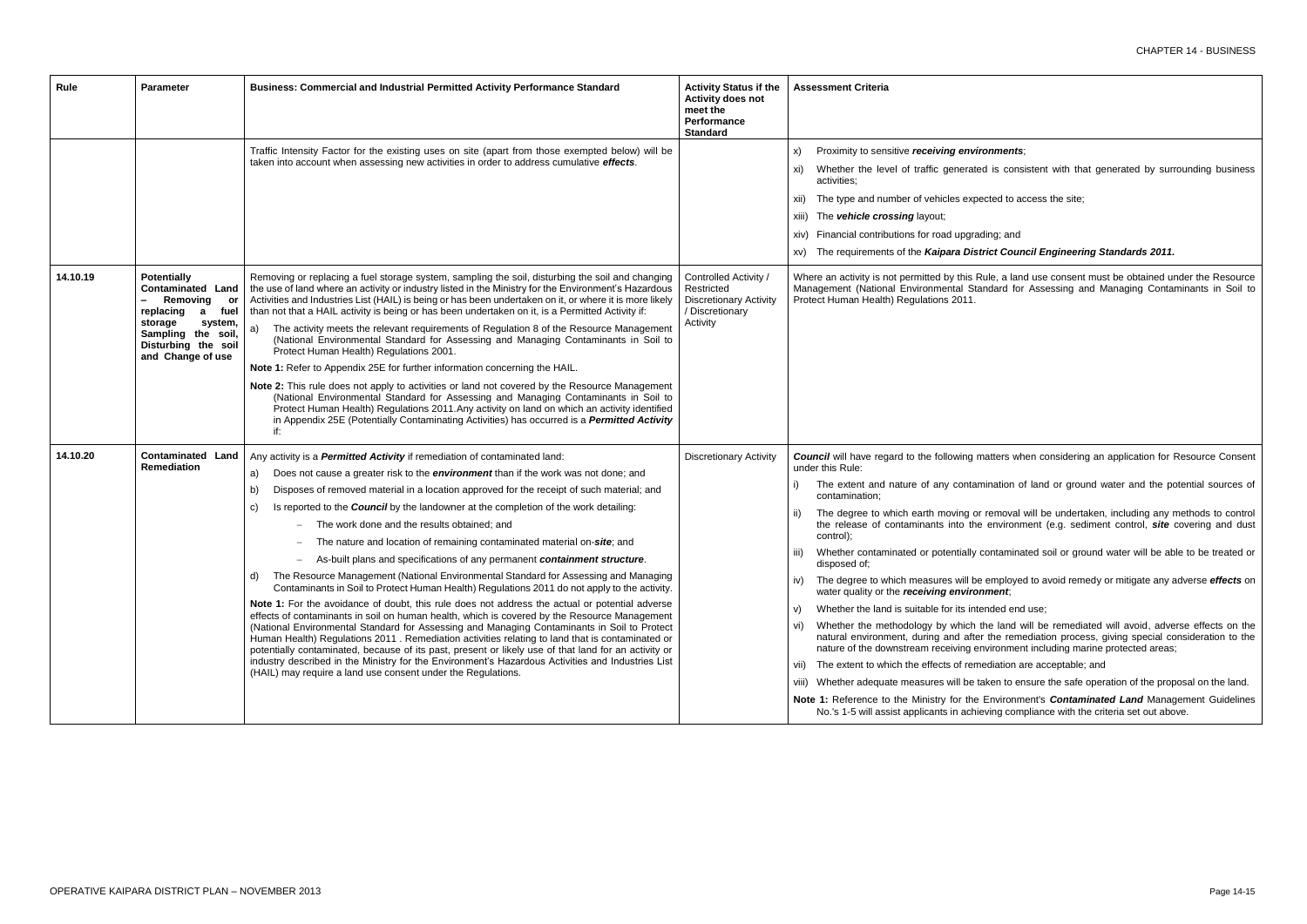atters when considering an application for Resource Consent

escription of the nature and scale of the proposed facility and

**ious substances** involved;

re (e.g. drainage type and capacity);

modes and exposure pathways from the proposed facility **nent** potentially affected;

and off the site, mode and route selection;

an, natural and physical environment, and proposed measures ats and water bodies);

coastal water, neighbouring activities and people potentially including consideration of the proximity to people-oriented ilities, rest homes, *hospital*s);

cts within the site and the locality;

azards which could adversely influence the inherent risks from

and methods have been considered;

ardous substances;

mergency plans;

schedules; and

nses received from the New Zealand Fire Service.

| Rule     | <b>Parameter</b>                      | <b>Business: Commercial and Industrial Permitted Activity Performance Standard</b>                                                                                                                                                                                                                                                                                                                                                                                                                                                                                                                                                                                                                                                                                                                                                                                                                                                                                                                                                                                                                                                                                                                                                                                                                                                                                                                                                                                                                                                                                                                                                                                                                                                                                                                                                                                                                                                                                                                                                                                                                                                                                                                                                                                                                                                                                                                                                                                                                                                                                                                                                                                                                                                                                                                                                                                                                                                                                                                                                                                | <b>Activity Status if the</b><br><b>Activity does not</b><br>meet the<br>Performance<br><b>Standard</b> | <b>Assessment Criteria</b>                                                                                                                                                                                                                                                                                                                                                                                                                                                                                                                                                                                                                                                                                                                                                                                                                                                                                                                                                                                                                                                                                         |
|----------|---------------------------------------|-------------------------------------------------------------------------------------------------------------------------------------------------------------------------------------------------------------------------------------------------------------------------------------------------------------------------------------------------------------------------------------------------------------------------------------------------------------------------------------------------------------------------------------------------------------------------------------------------------------------------------------------------------------------------------------------------------------------------------------------------------------------------------------------------------------------------------------------------------------------------------------------------------------------------------------------------------------------------------------------------------------------------------------------------------------------------------------------------------------------------------------------------------------------------------------------------------------------------------------------------------------------------------------------------------------------------------------------------------------------------------------------------------------------------------------------------------------------------------------------------------------------------------------------------------------------------------------------------------------------------------------------------------------------------------------------------------------------------------------------------------------------------------------------------------------------------------------------------------------------------------------------------------------------------------------------------------------------------------------------------------------------------------------------------------------------------------------------------------------------------------------------------------------------------------------------------------------------------------------------------------------------------------------------------------------------------------------------------------------------------------------------------------------------------------------------------------------------------------------------------------------------------------------------------------------------------------------------------------------------------------------------------------------------------------------------------------------------------------------------------------------------------------------------------------------------------------------------------------------------------------------------------------------------------------------------------------------------------------------------------------------------------------------------------------------------|---------------------------------------------------------------------------------------------------------|--------------------------------------------------------------------------------------------------------------------------------------------------------------------------------------------------------------------------------------------------------------------------------------------------------------------------------------------------------------------------------------------------------------------------------------------------------------------------------------------------------------------------------------------------------------------------------------------------------------------------------------------------------------------------------------------------------------------------------------------------------------------------------------------------------------------------------------------------------------------------------------------------------------------------------------------------------------------------------------------------------------------------------------------------------------------------------------------------------------------|
| 14.10.21 | <b>Hazardous</b><br><b>Substances</b> | Any activity is a <b>Permitted Activity</b> if:<br>Storage or use of hazardous substances complies with Table 2 (Permitted Conditions) in<br>a)<br>Appendix 25D: Hazardous Substances and either (b), (c), (d) or (e) below applies:<br>The aggregate quantity of <i>hazardous substances</i> of any hazard classification managed as<br>b)<br>part of the activity is less than the quantity specified in Table 1 (Permitted Quantities) in<br>Appendix 25D Hazardous Substances; or<br>The hazardous substances stored or used on the site are:<br>C)<br><b>Trade waste</b> in a wastewater or waste treatment facility; or<br><b>Road</b> materials within a road reserve; or<br>ii.<br>Domestic storage and use of consumer products for domestic purposes; or<br>iii.<br>iv. Consumer products, held for resale to the public and stored in the<br>manufacturers' packaging; or<br>v. Gas or oil pipelines and ancillary equipment; or<br>vi. Fuel or safety equipment in motor vehicles, aircraft, ships, boats or small<br>engines; or<br>vii. Small fireworks subject to the Hazardous Substances (Fireworks) Regulations<br>2001, or safety ammunition, in domestic quantities; or<br>viii. Fire-fighting substances on emergency vehicles; or<br>ix. Electricity transformers, capacitators and switches up to 600 litres; or<br>Storage and application of agrichemicals and pesticides provided that NZS<br>8409:2004 Management of Agrichemicals and any applicable Regional Plan(s)<br>are adhered to; or<br>xi. Fertiliser temporarily stored (note: the storage is a temporary use) on-site when<br>stored and applied in accordance with the Fert Research Code of Practice for<br>Nutrient Management (2007); or<br>The activity is a service station with a maximum storage for retail sale of any or all of: 100,000<br>d)<br>litres of petrol in underground storage tanks; 50,000 litres of diesel in underground storage<br>tanks; 6 tonnes of LPG (single vessel storage); or<br>It is an activity operating as part of a Dairy Factory that has a third party certified<br>e)<br>environmental management system in respect of environmental management of hazardous<br>substances for the Activity on the site (for example ISO 14001: 2004 accreditation); or<br>It is the activity of storage and disposal of animal effluent or the storage and disposal of milk<br>f)<br>on farms, when stored and disposed of in accordance with the provisions for the Regional<br>Water and Soil Plan, or consent(s) granted pursuant to that Plan.<br>Note 1: For the avoidance of doubt, the risks associated with the storage and disposal of animal<br>effluent and the storage and disposal of milk are considered to be adequately managed through<br>the provisions of the Regional Water and Soil Plan.<br>Note 2: Compliance with the permitted activity criterion above does not remove the need for any<br>necessary resource consents for hazardous substances to be obtained pursuant to any rule in any<br>relevant Regional Plan. | <b>Discretionary Activity</b>                                                                           | <b>Council</b> will have regard to the following ma<br>under this Rule:<br>The proposed site and layout, with a de<br>associated operations;<br>Location, type and quantities of hazard<br>ii)<br>Site drainage and off-site <i>infrastructure</i><br>iii)<br>Identification of on-site hazards, failure<br>iv)<br>including a description of the environm<br>Transport of hazardous substances on a<br>V)<br>The sensitivity of the surrounding humar<br>Vi)<br>to protect them (including wildlife habitat<br>vii) Separation distances from water bodies,<br>at risk from the <i>hazardous facility</i> , i<br>activities (e.g. child care, education facil<br>viii) Potential cumulative or synergistic effed<br>The presence or otherwise of <i>natural ha</i><br>ix)<br>a hazardous facility to the environment;<br>The extent to which alternative locations<br>X)<br>Hazard and risk analysis;<br>xi)<br>Management of wastes containing haza<br>XII)<br>Proposed contingency measures and er<br>Xiii)<br>xiv) Proposed monitoring and <i>maintenance</i><br>Any consultation, assessment or respon<br>XV) |
|          |                                       |                                                                                                                                                                                                                                                                                                                                                                                                                                                                                                                                                                                                                                                                                                                                                                                                                                                                                                                                                                                                                                                                                                                                                                                                                                                                                                                                                                                                                                                                                                                                                                                                                                                                                                                                                                                                                                                                                                                                                                                                                                                                                                                                                                                                                                                                                                                                                                                                                                                                                                                                                                                                                                                                                                                                                                                                                                                                                                                                                                                                                                                                   |                                                                                                         |                                                                                                                                                                                                                                                                                                                                                                                                                                                                                                                                                                                                                                                                                                                                                                                                                                                                                                                                                                                                                                                                                                                    |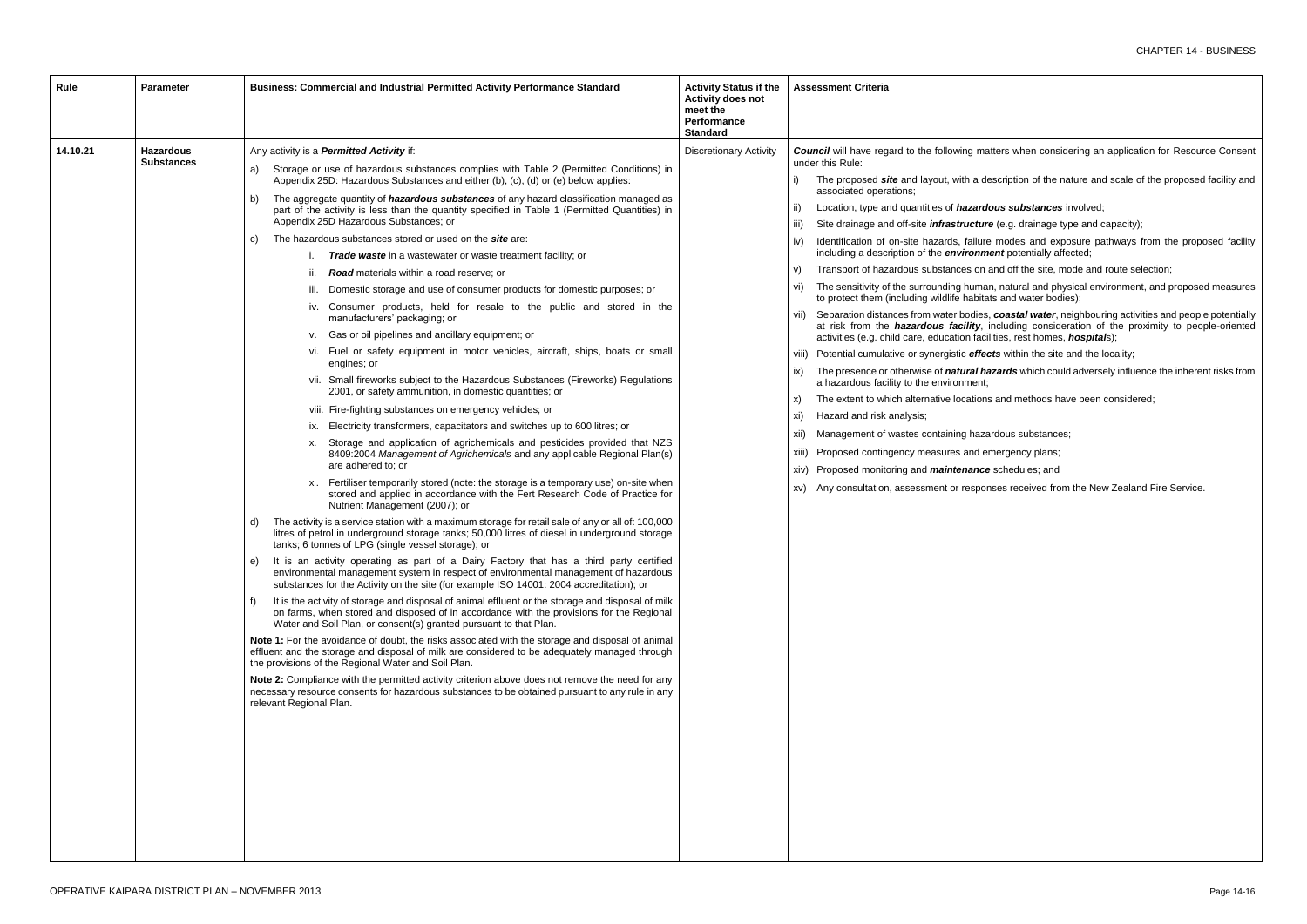Rule, the following are the matters over which the **Council** 

description of the nature and scale of the proposed facility and

**dous substances** involved;

*ire* (e.g. drainage type and capacity);

re modes and exposure pathways from the proposed facility ment potentially affected;

i and off the site, mode and route selection;

an, natural and physical environment, and proposed measures tats and water bodies);

 $\mathbf s$ , *coastal water*, neighbouring activities and people potentially including consideration of the proximity to people-oriented cilities, rest homes, *hospitals*);

ects within the site and the locality;

zardous substances;

emergency plans;

 $ce$  schedules;

onses received from the New Zealand Fire Service; and

ous Substances and New Organisms compliance.

Rule, *Council* has restricted its discretion over the following an application for Resource Consent:

lour, or frequency of flashing of the light; and

Rule, *Council* has restricted its discretion over the following an application for Resource Consent:

ation and size of the *sign* with regard to the character of the

lle with the activities or *building development* with which it is

is in the local vicinity;

iv) unduly distract, or restrict motorists vision or interfere with the

v unduly affect pedestrian safety;

allowing the sign to be erected; and

ate Highway and if so, NZ Transport Agency approval has been

| <b>Rule</b> | <b>Parameter</b>                                                | Business: Commercial and Industrial Permitted Activity Performance Standard                                                                                                                                                                                                                                                                                                                                                                                                                                                                                                                                                                                                                                                                                                                                                                                                                                                                                                                                                                                                                                                                                                                                                                                                                                                                                                                               | <b>Activity Status if the</b><br><b>Activity does not</b><br>meet the<br>Performance<br><b>Standard</b>                                                                                   | <b>Assessment Criteria</b>                                                                                                                                                                                                                                                                                                                                                                                                                                                                                                                                                                                                                                                                                                                                                                                                                                                                                                                                                                     |
|-------------|-----------------------------------------------------------------|-----------------------------------------------------------------------------------------------------------------------------------------------------------------------------------------------------------------------------------------------------------------------------------------------------------------------------------------------------------------------------------------------------------------------------------------------------------------------------------------------------------------------------------------------------------------------------------------------------------------------------------------------------------------------------------------------------------------------------------------------------------------------------------------------------------------------------------------------------------------------------------------------------------------------------------------------------------------------------------------------------------------------------------------------------------------------------------------------------------------------------------------------------------------------------------------------------------------------------------------------------------------------------------------------------------------------------------------------------------------------------------------------------------|-------------------------------------------------------------------------------------------------------------------------------------------------------------------------------------------|------------------------------------------------------------------------------------------------------------------------------------------------------------------------------------------------------------------------------------------------------------------------------------------------------------------------------------------------------------------------------------------------------------------------------------------------------------------------------------------------------------------------------------------------------------------------------------------------------------------------------------------------------------------------------------------------------------------------------------------------------------------------------------------------------------------------------------------------------------------------------------------------------------------------------------------------------------------------------------------------|
| 14.10.22    | Radioactive<br>materials                                        | Any activity is a Permitted Activity if:<br>Radioactivity is below that specified as an exempt activity in the Radiation Protection<br>a)<br>Regulations 1982; or<br>Radioactive materials are confined to domestic appliances.<br>b)                                                                                                                                                                                                                                                                                                                                                                                                                                                                                                                                                                                                                                                                                                                                                                                                                                                                                                                                                                                                                                                                                                                                                                     | Controlled Activity if:<br>Radioactivity<br>a)<br>does not exceed<br>100<br>terabecquerels.<br>Discretionary Activity.<br>if:<br>Radioactivity<br>b)<br>exceeds<br>100<br>terabecquerels. | Where an activity is not permitted by this F<br>reserves its control:<br>The proposed site and layout, with a de<br>associated operations;<br>ii)<br>Location, type and quantities of hazard<br>iii)<br>Site drainage and off-site <i>infrastructur</i><br>Identification of on-site hazards, failure<br>iv)<br>including a description of the environm<br>Transport of hazardous substances on a<br>V)<br>The sensitivity of the surrounding huma<br>VI)<br>to protect them (including wildlife habita<br>vii) Separation distances from water bodies<br>at risk from the <i>hazardous facility</i> , i<br>activities (e.g. child care, education faci<br>viii) Potential cumulative or synergistic effed<br>Hazard and risk analysis;<br>ix)<br>Management of wastes containing haza<br>X)<br>Proposed contingency measures and ei<br>xi)<br>Proposed monitoring and <i>maintenance</i><br>xii)<br>xiii) Any consultation, assessment or respor<br>xiv) Proposed methods to achieve Hazardor |
| 14.10.23    | <b>Lighting and Glare</b>                                       | Any activity is permitted if between the hours of 22:00 and 07:00 any artificial lighting does not<br>exceed 10 lux, measured at any point on boundary of any Residential Zoned site or at the<br>notional boundary of any Rural or Maori Purpose Zoned site.                                                                                                                                                                                                                                                                                                                                                                                                                                                                                                                                                                                                                                                                                                                                                                                                                                                                                                                                                                                                                                                                                                                                             | Restricted<br><b>Discretionary Activity</b>                                                                                                                                               | Where an activity is not permitted by this R<br>matters when considering and determining ar<br>The orientation, strength, intensity, colo<br>Effects on traffic and pedestrian safety.<br>ii)                                                                                                                                                                                                                                                                                                                                                                                                                                                                                                                                                                                                                                                                                                                                                                                                  |
| 14.10.24    | <b>Signage (including</b><br>signs on and<br>adjacent to roads) | The following signs are permitted:<br>Any business sign advertising or providing information on the owner or occupier of any site,<br>a)<br>or any facilities, goods or services available from it; or<br>Any public sign providing information on facilities and services of public interest erected by,<br>b)<br>or with the written approval of, any heritage protection authority, local authority, Minister of<br>the Crown or <i>requiring authority</i> . Any sign created by or with the written approval of the<br>abovementioned authority for the purposes of carrying out its statutory functions; or<br>Any temporary sign advertising or providing information on central or local government<br>C)<br>elections, cultural, social or sporting events, sites for <b>development</b> sale or auction; or<br>Any verandah sign providing information on the owner or occupier of any site, or any<br>d)<br>facilities, goods or services available from it, provided that:<br>Any 'under verandah' sign shall:<br>$\bullet$<br>Be located at least 2.4m above ground level;<br>Have a maximum vertical dimension of not more than 450mm;<br>Extend no closer than a distance of 150mm to the fascia of the verandah; and<br>Be located not less than 2m from any other such sign or less than 1m from any part of a<br>verandah on an adjoining property.<br>Any 'above verandah' sign shall: | Restricted<br><b>Discretionary Activity</b>                                                                                                                                               | Where an activity is not permitted by this R<br>matters when considering and determining are<br>The appropriateness of the type, locati<br>locality and surrounding area;<br>Whether the area of the sign is in scale<br>associated;<br>The number and location of other signs<br>iii)<br>The extent to which the sign is likely to a<br>iv)<br>effective functioning of any traffic sign;<br>The extent to which the sign is likely to<br>V)<br>The likely cumulative visual effect of all<br>vi)<br>Whether the sign is visible from the Stat<br>vii)<br>obtained.                                                                                                                                                                                                                                                                                                                                                                                                                           |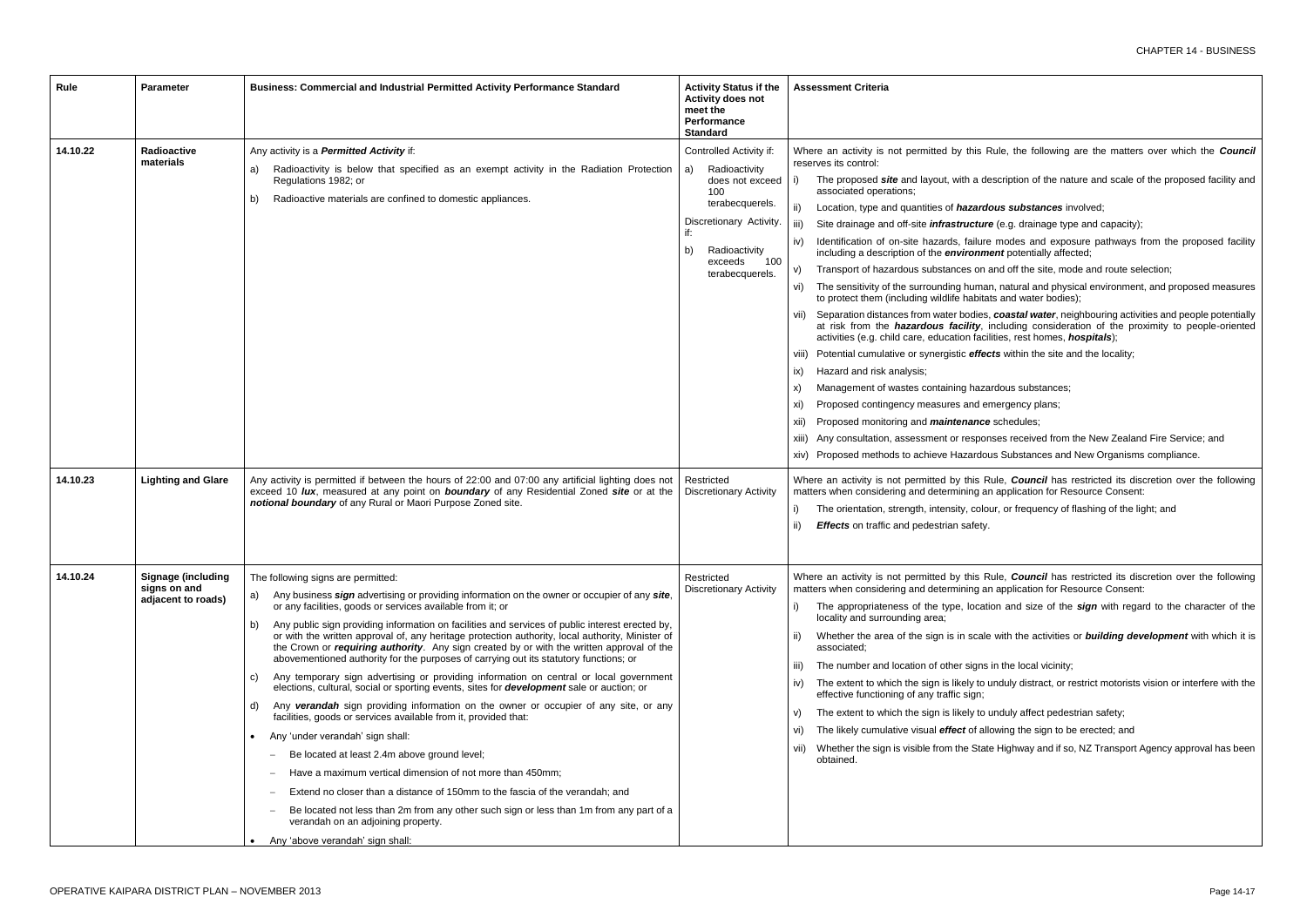vehicle access and *driveway* meets the requirements of **25 or the Kaipara District Council Engineering Standards** 

for all persons and vehicles likely to need access to the *site*, ehicular;

iion and methods of controlling speeds;

dards proposed and the ease of access to and from, and within,

*nicle crossing* and along the access;

ehicle movements in and out of the access;

*nfrastructure* or adjoining properties;

ects of stormwater runoff, and any impact of roading and access patterns or the amenities on adjoining properties;

ms in the area;

nodification of an existing access onto a State Highway, or on sites that have access over a railway line, whether the consent of the NZ Transport Agency or New

fic patterns in the area; and

the design of vehicle accesses and driveways meets the receptable solutions C/AS1 Part 8.1 (Fire Service Vehicular

| Rule     | <b>Parameter</b>                       | Business: Commercial and Industrial Permitted Activity Performance Standard                                                                                                                                                                                                                                                                                                                                                                                                                                                                                                                                                                                                                                                                                                                                                                                                                                                                                                                                                                                                                                                                                                                                                                                                                                                                                                                                                                                                                                                                                                                                                                                                                                                                                                                                                                                                                                                                                                                                                                                                                                                                                                                                                                                                                                                                                                                                                                                                                                                                                                                                                                                                                                                                                                                                                                                                                                                                                                                                                                                                                                                                                                                                                                                                                                    | <b>Activity Status if the</b><br><b>Activity does not</b><br>meet the<br>Performance<br><b>Standard</b> | <b>Assessment Criteria</b>                                                                                                                                                                                                                                                                                                                                                                                                                                                                                                                                                                                                                                                                                                                                                                                                                                                                                                                                                                                                                                                            |
|----------|----------------------------------------|----------------------------------------------------------------------------------------------------------------------------------------------------------------------------------------------------------------------------------------------------------------------------------------------------------------------------------------------------------------------------------------------------------------------------------------------------------------------------------------------------------------------------------------------------------------------------------------------------------------------------------------------------------------------------------------------------------------------------------------------------------------------------------------------------------------------------------------------------------------------------------------------------------------------------------------------------------------------------------------------------------------------------------------------------------------------------------------------------------------------------------------------------------------------------------------------------------------------------------------------------------------------------------------------------------------------------------------------------------------------------------------------------------------------------------------------------------------------------------------------------------------------------------------------------------------------------------------------------------------------------------------------------------------------------------------------------------------------------------------------------------------------------------------------------------------------------------------------------------------------------------------------------------------------------------------------------------------------------------------------------------------------------------------------------------------------------------------------------------------------------------------------------------------------------------------------------------------------------------------------------------------------------------------------------------------------------------------------------------------------------------------------------------------------------------------------------------------------------------------------------------------------------------------------------------------------------------------------------------------------------------------------------------------------------------------------------------------------------------------------------------------------------------------------------------------------------------------------------------------------------------------------------------------------------------------------------------------------------------------------------------------------------------------------------------------------------------------------------------------------------------------------------------------------------------------------------------------------------------------------------------------------------------------------------------------|---------------------------------------------------------------------------------------------------------|---------------------------------------------------------------------------------------------------------------------------------------------------------------------------------------------------------------------------------------------------------------------------------------------------------------------------------------------------------------------------------------------------------------------------------------------------------------------------------------------------------------------------------------------------------------------------------------------------------------------------------------------------------------------------------------------------------------------------------------------------------------------------------------------------------------------------------------------------------------------------------------------------------------------------------------------------------------------------------------------------------------------------------------------------------------------------------------|
| 14.10.25 | Vehicle Access and<br><b>Driveways</b> | Be set back at least 300mm from the front of the fascia.<br>Any verandah fascia sign shall:<br>$\bullet$<br>Not protrude more than 50mm from the fascia.<br>$-$<br>Provided the following conditions are met:<br>No sign, other than a public sign or verandah sign, shall be displayed or erected on or over<br>e)<br>any road reserve unless the consent of Council is obtained; or<br>Where a sign is proposed to be located in a road reserve adjoining the State Highway<br>f)<br>network or is visible from the State Highway network the approval of the NZ Transport<br>Agency is also required.<br>No sign shall be displayed or erected on a site in such a manner or position as to adversely<br>g)<br>affect traffic safety.<br>Any activity is permitted if:<br>The owner or occupier of each <i>site</i> shall provide and maintain at all times adequate access<br>a)<br>for emergency vehicles and vehicles generally associated with activities on site; and<br>For new vehicle crossings on to State Highways, all NZ Transport Agency engineering<br>b)<br>requirements have been satisfied; or<br>For vehicle crossings on to roads controlled by Kaipara District Council, all Council<br>engineering requirements have been satisfied (e.g. Kaipara District Council Engineering<br>Standards 2011);<br>Where a loading ramp is required it shall not be located within 25m of the edge of a traffic<br>C)<br>lane; and<br>Each site shall be provided with and maintain a <i>driveway</i> to the following Standard: Formed<br>d)<br>with an all-weather surface;<br>For driveway of greater than 100m, a passing bay shall be provided no further apart than<br>$\overline{\phantom{m}}$<br>1 per 100m;<br>For an accessway or driveway servicing up to 6 dwellings the minimum width of 3.0m<br>and for between 7 and 30 dwellings a minimum width of 5.5m and for more than 30<br>dwellings a width of 6m;<br>The maximum gradient shall be 1:5 for sealed and 1:8 for gravel driveway;<br>Shall include internal manoeuvring area sufficient that vehicles using the driveway do not<br>need to reverse onto a road or shared driveway (in accordance with 90th percentile<br>vehicle manoeuvring figures in Appendix 25C: Parking, Loading and Manoeuvring<br>Standards);<br>Access and manoeuvring areas shall comply with the New Zealand <b>Building</b> Code<br>acceptable solutions C/AS1 Part 8.1 (Fire Service Vehicular Access 2010);<br>Where a private driveway is gated, the gates shall be located at least 13m from the edge<br>of the public road carriageway (with an 80 or 100km/h speed limit) where the gate opens<br>into the site or 13m plus the gate width where it opens towards the road; unless onto a<br>State Highway (where gate setbacks may be higher and are required to be complied<br>with);<br>All gated accesses shall be provided with turning provisions, such that a 90th percentile<br>car may enter the driveway and turn around, without passing the gates or affecting<br>through traffic on the public road; and<br>Stormwater drainage for at least a 10% AEP rainfall event sufficient that surface ponding<br>does not occur and discharge from the driveway does not result in adverse_effects to<br>adjoining properties or roads. | Restricted<br><b>Discretionary Activity</b>                                                             | Where an activity is not permitted by this Rule<br>matters when considering and determining an ap<br>Whether and the extent to which the ve<br>Performance Standards in Rule 14.10.25 o<br>2011:<br>The provision of safe, practical access for a<br>$\parallel$<br>including pedestrian, cycle, disabled, vehic<br>The expected vehicle operating speeds and<br>iii)<br>The adequacy of the Engineering Standards<br>IV)<br>the site;<br>Adequacy of sight distances at the vehicle<br>V)<br>Possible measures or restrictions on vehicl<br>vi)<br>Possible adverse effects on Council infras<br>VII)<br>viii) The provision made to mitigate the effects of<br>on waterways, ecosystems, drainage patte<br>Any traffic safety or congestion problems in<br>ix)<br>If a new access is being provided or modif<br>X)<br>sites that have access over a railway line,<br>Zealand Railways Corporation is obtained;<br>Any foreseeable future changes in traffic pa<br>XI)<br>Whether and the extent to which the o<br>xii)<br>requirements of the NZ Building Code acc<br>Access 2010). |
|          |                                        | Note 1: Where land adjoins a limited access road under the Government Roading Powers Act<br>1989 access to and from that road is subject to restrictions and controlled by the NZ Transport                                                                                                                                                                                                                                                                                                                                                                                                                                                                                                                                                                                                                                                                                                                                                                                                                                                                                                                                                                                                                                                                                                                                                                                                                                                                                                                                                                                                                                                                                                                                                                                                                                                                                                                                                                                                                                                                                                                                                                                                                                                                                                                                                                                                                                                                                                                                                                                                                                                                                                                                                                                                                                                                                                                                                                                                                                                                                                                                                                                                                                                                                                                    |                                                                                                         |                                                                                                                                                                                                                                                                                                                                                                                                                                                                                                                                                                                                                                                                                                                                                                                                                                                                                                                                                                                                                                                                                       |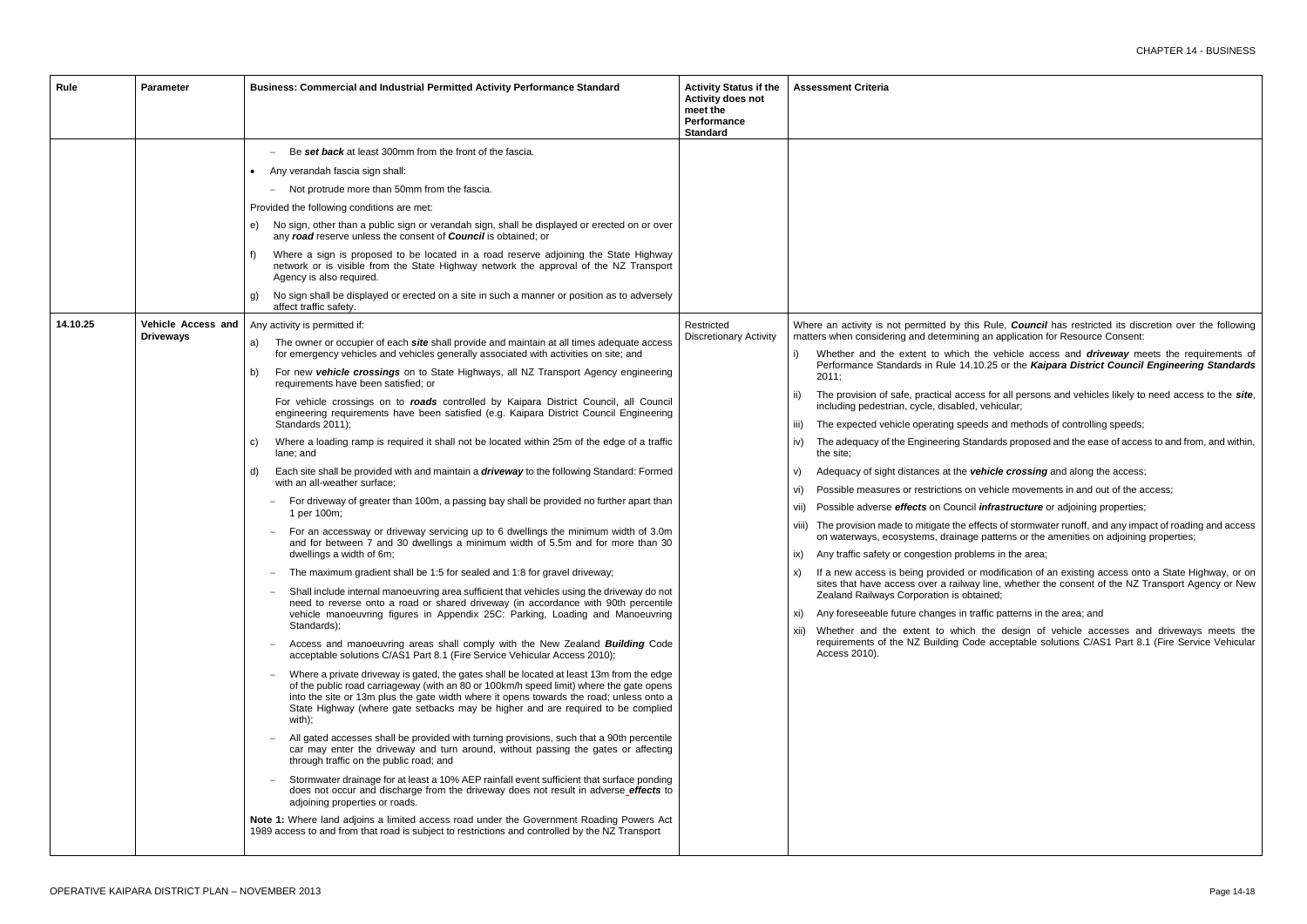is, taking into account a risk-based assessment.

Rule, *Council* has restricted its discretion over the following In application for Resource Consent:

- available to the proposed parking and/or loading facilities;
- arking and/or loading facilities for the proposed land use on an
- loading facilities in the immediate vicinity of the site;
- or pedestrian design features to be developed on the site;
- I use and number of staff employees on shift work;
- ted to use the site; and
- pposed *parking area* is designed, constructed and adequately mance Standards in Rule 14.10.27 or the **Kaipara District**
- require as a Condition of Consent either that:
- quired be provided on other available sites in the immediate
- icil for the purchase of land and/or the construction of suitable

**ne Council shall not exceed the value of a sufficient part of the** es for which provision is required, and the associated cost of

| <b>Rule</b> | <b>Parameter</b>   | Business: Commercial and Industrial Permitted Activity Performance Standard                                                                                                                                                                                                                                                                                                                                                                                                                                                                                                                                                                                                                                                                                                                                                                                                                                                                                                                                                                                                                                                                                                                                                                                                                                                                                                                                                                                                                                                                                                                                                                                                                                                                                                                                                                                                                                                                                                                                                                                                                                                                                                                                                                                                                                                                                                                                                                                                                                                                                                                                                 | <b>Activity Status if the</b><br><b>Activity does not</b><br>meet the<br><b>Performance</b><br><b>Standard</b> | <b>Assessment Criteria</b>                                                                                                                                                                                                                                                                                                                                                                                                                                                                                                                                                                                                                                                                                                                                                                                                                                                                    |
|-------------|--------------------|-----------------------------------------------------------------------------------------------------------------------------------------------------------------------------------------------------------------------------------------------------------------------------------------------------------------------------------------------------------------------------------------------------------------------------------------------------------------------------------------------------------------------------------------------------------------------------------------------------------------------------------------------------------------------------------------------------------------------------------------------------------------------------------------------------------------------------------------------------------------------------------------------------------------------------------------------------------------------------------------------------------------------------------------------------------------------------------------------------------------------------------------------------------------------------------------------------------------------------------------------------------------------------------------------------------------------------------------------------------------------------------------------------------------------------------------------------------------------------------------------------------------------------------------------------------------------------------------------------------------------------------------------------------------------------------------------------------------------------------------------------------------------------------------------------------------------------------------------------------------------------------------------------------------------------------------------------------------------------------------------------------------------------------------------------------------------------------------------------------------------------------------------------------------------------------------------------------------------------------------------------------------------------------------------------------------------------------------------------------------------------------------------------------------------------------------------------------------------------------------------------------------------------------------------------------------------------------------------------------------------------|----------------------------------------------------------------------------------------------------------------|-----------------------------------------------------------------------------------------------------------------------------------------------------------------------------------------------------------------------------------------------------------------------------------------------------------------------------------------------------------------------------------------------------------------------------------------------------------------------------------------------------------------------------------------------------------------------------------------------------------------------------------------------------------------------------------------------------------------------------------------------------------------------------------------------------------------------------------------------------------------------------------------------|
| 14.10.26    | <b>Fire Safety</b> | Agency.<br>Note 2: Any changes in land use on sites that have access over a railway line require approval<br>from the New Zealand Railways Corporation under the New Zealand Railways Corporation Act<br>1981.<br>Note 3: Council will confirm engineering approval, as per Clause (b) above, of the vehicle access<br>and driveways by compliance with the Kaipara District Council Engineering Standards 2011 or by<br>review from an independent appropriately qualified engineer.<br>Any <b>building</b> is permitted if:<br>It does not impede the movement of fire service vehicles or equipment or generally restrict<br>a)<br>access for fire fighting purposes;<br>Note 1: For fire safety, the New Zealand Fire Service recommends:<br>That a fire sprinkler system is installed in accordance with either the;<br>NZS 4517:2010 (Fire Sprinkler Systems for Houses); or<br>$\circ$                                                                                                                                                                                                                                                                                                                                                                                                                                                                                                                                                                                                                                                                                                                                                                                                                                                                                                                                                                                                                                                                                                                                                                                                                                                                                                                                                                                                                                                                                                                                                                                                                                                                                                                               | Restricted<br><b>Discretionary Activity</b>                                                                    | Where an activity is not permitted by this R<br>matters when considering and determining are<br>The accessibility for fire service vehicles                                                                                                                                                                                                                                                                                                                                                                                                                                                                                                                                                                                                                                                                                                                                                   |
|             |                    | NZS 4541:2013 (Automatic Fire Sprinkler Systems); or<br>$\circ$<br>NZS 4515:2009 (Fire Sprinkler Systems for Life Safety in Sleeping Occupancies up<br>$\circ$<br>to 2,000m <sup>2</sup> )<br>That a sufficient water supply is provided if a sprinkler system is not being installed.<br>Fire and Emergency New Zealand can be contacted for further advice<br>(www.fireandemergency.nz).                                                                                                                                                                                                                                                                                                                                                                                                                                                                                                                                                                                                                                                                                                                                                                                                                                                                                                                                                                                                                                                                                                                                                                                                                                                                                                                                                                                                                                                                                                                                                                                                                                                                                                                                                                                                                                                                                                                                                                                                                                                                                                                                                                                                                                  |                                                                                                                |                                                                                                                                                                                                                                                                                                                                                                                                                                                                                                                                                                                                                                                                                                                                                                                                                                                                                               |
| 14.10.27    | <b>Parking</b>     | Any activity is permitted if:<br>The owner or occupier of each site provides and maintains at all times spaces for the off<br>a)<br>street parking of cars and other vehicles generally associated with activities on the site;<br>The number of on-site parking spaces to be provided shall meet the minimum requirements<br>b)<br>outlined in Appendix 25C: Parking, Loading and Manoeuvring Standards;<br>Each parking space shall be formed and maintained so that the maximum gradient on any<br>C)<br>area used for parking and manoeuvring shall be 6%; and<br>Parking spaces may be situated within a building provided the <b>Council</b> is satisfied that the<br>d)<br>spaces can be clearly defined and made available for parking at all times. The area of any<br>parking spaces and associated access within a building shall be excluded from the gross<br>floor area of that building for the purposes of assessing the total number of spaces required;<br>Any parking spaces required under the provisions of the District Plan are to be sited at least<br>e)<br>15m from the banks of any river or stream, whose bed has an average width of 3m or more,<br>any lake with an area greater than 8ha or the Coastal Marine Area or any mapped waterway<br>or wetland in the Valued Natural Environments of Mangawhai, except where appropriate<br>provision is made for the collection treatment and disposal of stormwater from the areas to<br>a Council stormwater system or other approved outlet;<br>Each parking space shall have adequate physical access to a road, street, or service lane<br>f)<br>and the buildings or uses to which it is intended to serve. It shall be provided with such<br>access drives and aisles as are necessary for safe and convenient movement of vehicles to<br>and from the street or service lane for the manoeuvring of vehicles within the site in<br>accordance with the Figures in Appendix 25: Parking, Loading and Manoeuvring;<br>Control of Access - Any parking area which adjoins a street shall be provided with a fence,<br>g)<br>kerb, nib or similar non-mountable barrier not less than 0.15m high along those parts of the<br>site's frontage not used for access purposes. The barrier shall be designed to prevent<br>vehicles entering or leaving the parking area other than by the access drives or aisles<br>provided;<br>Control of Reversing - All parking areas shall be designed so that all vehicles can enter and<br>h)<br>leave the site in a forward gear and do not have to reverse onto or off the adjacent road or<br>street; | Restricted<br><b>Discretionary Activity</b>                                                                    | Where an activity is not permitted by this R<br>matters when considering and determining ar<br>The nature of street or service land access av<br>The provision which can be made for pa<br>adjacent site;<br>The adequacy of public parking and/or I<br>$\vert \vert$<br>The nature of any special landscaping o<br>iii)<br>The hours of operation of the proposed<br>iv)<br>The size and number of vehicles expect<br>Whether and the extent to which the pro<br>VI)<br>drained in accordance with the Perforr<br><b>Council Engineering Standards 2011.</b><br>In granting any application the Council may re<br>The parking and/or loading spaces req<br>neighbourhood; or<br>A cash contribution is paid to the Cound<br>parking and/or loading facilities.<br>Note 1: Any cash contribution required by the<br>site or <b>building</b> to accommodate the vehicle<br>their construction. |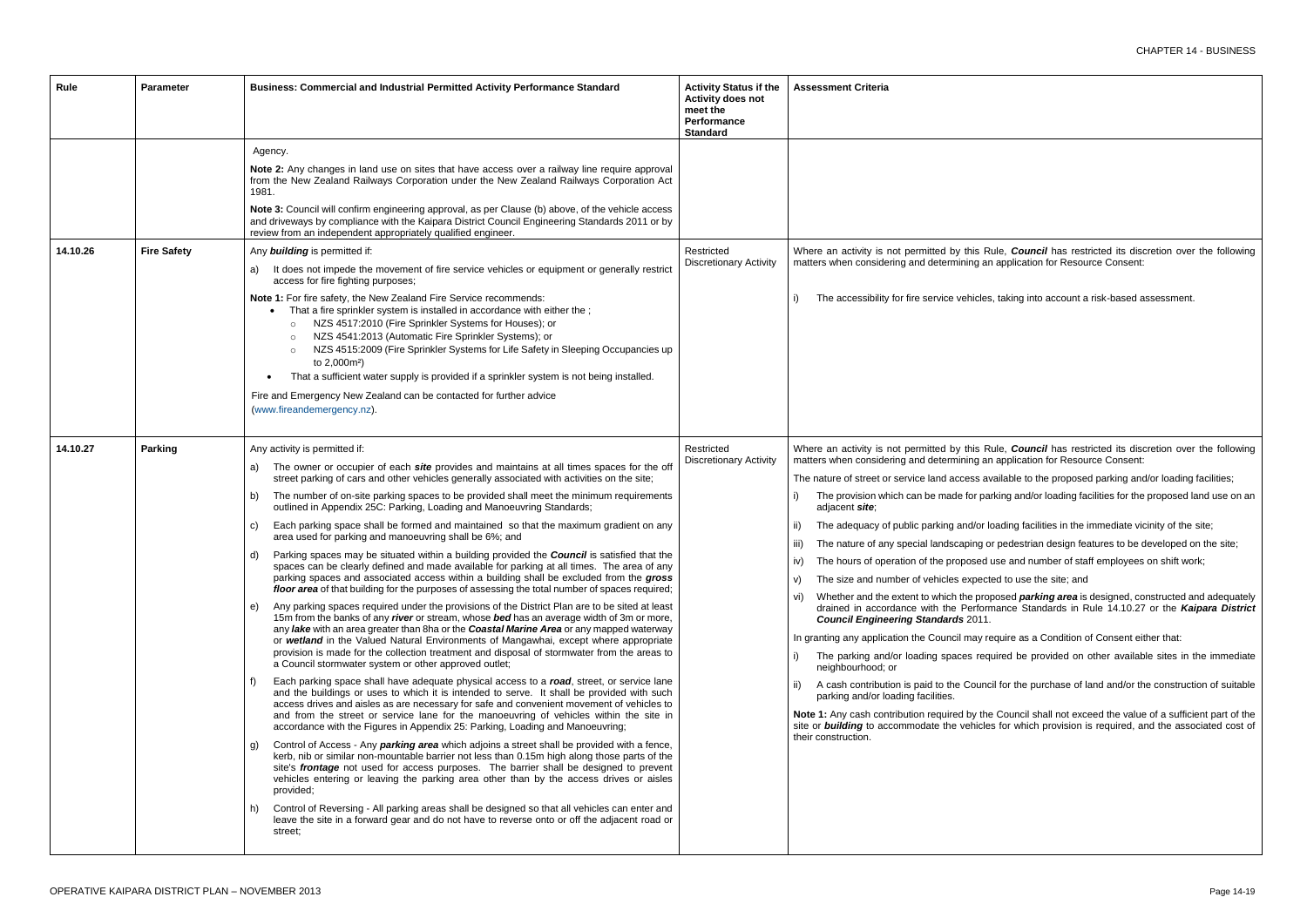cess available to the proposed parking and/or loading facilities; barking and/or loading facilities for the proposed land use on an

r loading facilities in the immediate vicinity of the site;

or pedestrian design features to be developed on the site;

d use and number of staff employees on shift work;

cted to use the site; and

proposed loading area meets the requirements of the *Kaipara District Council Engineering Standards 2011*.

require as a Condition of Consent either that:

quired be provided on other available sites in the immediate

uncil for the purchase of land and/or the construction of suitable

he Council shall not exceed the value of a sufficient part of the les for which provision is required, and the associated cost of

| <b>Rule</b> | <b>Parameter</b>          | Business: Commercial and Industrial Permitted Activity Performance Standard                                                                                                                                                                                                                                                                                                                                                                                                                                                                                                                                                                                                                                                                                                                                                                                                                                                                                                                                                                                                                                                                                                                                                                                                                                                                                                                                                                                                                                                                                                                                                                             | <b>Activity Status if the</b><br><b>Activity does not</b><br>meet the<br>Performance<br><b>Standard</b> | <b>Assessment Criteria</b>                                                                                                                                                                                                                                                                                                                                                                                                                                                                                                                                                                                                                                                                                                                                                                                                     |
|-------------|---------------------------|---------------------------------------------------------------------------------------------------------------------------------------------------------------------------------------------------------------------------------------------------------------------------------------------------------------------------------------------------------------------------------------------------------------------------------------------------------------------------------------------------------------------------------------------------------------------------------------------------------------------------------------------------------------------------------------------------------------------------------------------------------------------------------------------------------------------------------------------------------------------------------------------------------------------------------------------------------------------------------------------------------------------------------------------------------------------------------------------------------------------------------------------------------------------------------------------------------------------------------------------------------------------------------------------------------------------------------------------------------------------------------------------------------------------------------------------------------------------------------------------------------------------------------------------------------------------------------------------------------------------------------------------------------|---------------------------------------------------------------------------------------------------------|--------------------------------------------------------------------------------------------------------------------------------------------------------------------------------------------------------------------------------------------------------------------------------------------------------------------------------------------------------------------------------------------------------------------------------------------------------------------------------------------------------------------------------------------------------------------------------------------------------------------------------------------------------------------------------------------------------------------------------------------------------------------------------------------------------------------------------|
|             |                           | Screening of Parking Areas - Any parking associated with a Commercial or Industrial<br>Activity shall be screened from residential sites by landscaping, fencing or other suitable<br>screening at least 1.8m in <i>height</i> . Any landscaping is to be provided and maintained in such<br>a manner as to create and preserve a good standard of visual amenity; and<br>Formation of Parking Areas - Each parking area shall be formed and maintained with an all-<br>weather surface which does not create a dust nuisance or permit vehicles to carry gravel,<br>mud, stone or other deleterious material onto the road or street provided that any parking<br>area within or adjoining a Residential Zone or Reserve shall be formed and maintained with<br>a concrete or sealed surface;<br>Control of Stormwater - Each parking area shall be provided with a stormwater drainage<br>k)<br>system that is designed for at least a 10% AEP rainfall event sufficient that surface ponding<br>does not occur and discharge does not result in adverse effects to adjoining properties or<br>roads and shall discharge into the Council's stormwater system or other approved outlets.                                                                                                                                                                                                                                                                                                                                                                                                                                                              |                                                                                                         |                                                                                                                                                                                                                                                                                                                                                                                                                                                                                                                                                                                                                                                                                                                                                                                                                                |
| 14.10.28    | Loading                   | Any activity is permitted if:<br>The owner or occupier of each site provides and maintain spaces for the loading and<br>a)<br>unloading of all goods generally associated with activities on the site;<br>The number of on-site loading spaces to be provided shall meet the minimum requirements<br>b)<br>outlined in Appendix 25C: Parking, Loading and Manoeuvring Standards;<br>Each loading space shall be of a usable size and shape and be designed to accommodate<br>C)<br>the 90 percentile two axled truck illustrated in Figures of Appendix 25C: Parking, Loading<br>and Manoeuvring Standards;<br>Each loading space shall have a minimum width of 3.5m, a minimum depth of 12m and a<br>d)<br>minimum <i>height</i> of 4.25m provided that where articulated trucks are likely to visit the site,<br>each loading space shall have a minimum depth of 18m;<br>Each loading space shall have adequate physical access to a street or service lane and the<br>e)<br>building which it is intended to serve. It shall be provided with such access drives and aisles<br>as are necessary for the safe and convenient movement of vehicles to and from the street<br>or service lane and for the manoeuvring of vehicles within the site. The manoeuvring space<br>required for vehicles using each loading space shall be determined by reference to the 90<br>percentile two axle truck curve in the Figures in Appendix 25C: Parking, Loading and<br>Manoeuvring Standards; and<br>Loading bay pavements shall be designed and constructed so that the maximum gradient<br>f)<br>on any area used for loading and manoeuvring shall be 6%. | Restricted<br><b>Discretionary Activity</b>                                                             | Where an activity is not permitted by this<br>matters when considering and determining a<br>The nature of street or service lane aco<br>The provision which can be made for p<br>ii)<br>adjacent site;<br>The adequacy of public parking and/or<br>iii)<br>The nature of any special landscaping<br>IV)<br>The hours of operation of the proposed<br>V)<br>The size and number of vehicles exper<br>VI)<br>vii) Whether and the extent to which the p<br><b>District Council Engineering Standa</b><br>In granting any application the Council may<br>The parking and/or loading spaces ree<br>neighbourhood; or<br>A cash contribution to is paid to the Cou<br>parking and/or loading facilities.<br>Note 1: Any cash contribution required by tl<br>site or <b>building</b> to accommodate the vehic<br>their construction. |
| 14.10.29    | <b>Special Provisions</b> | (1) Land Administered by the Te Ture Whenua Maori Act 1993<br>Land administered under the Te Ture Whenua Maori Act 1993, but not identified as being within<br>the Maori Purposes: Maori Land Zone on the District Plan Maps can be considered under Chapter<br>15A: Maori Purposes - Maori Land Zone, without the need for a Plan Change to rezone the land.                                                                                                                                                                                                                                                                                                                                                                                                                                                                                                                                                                                                                                                                                                                                                                                                                                                                                                                                                                                                                                                                                                                                                                                                                                                                                           |                                                                                                         |                                                                                                                                                                                                                                                                                                                                                                                                                                                                                                                                                                                                                                                                                                                                                                                                                                |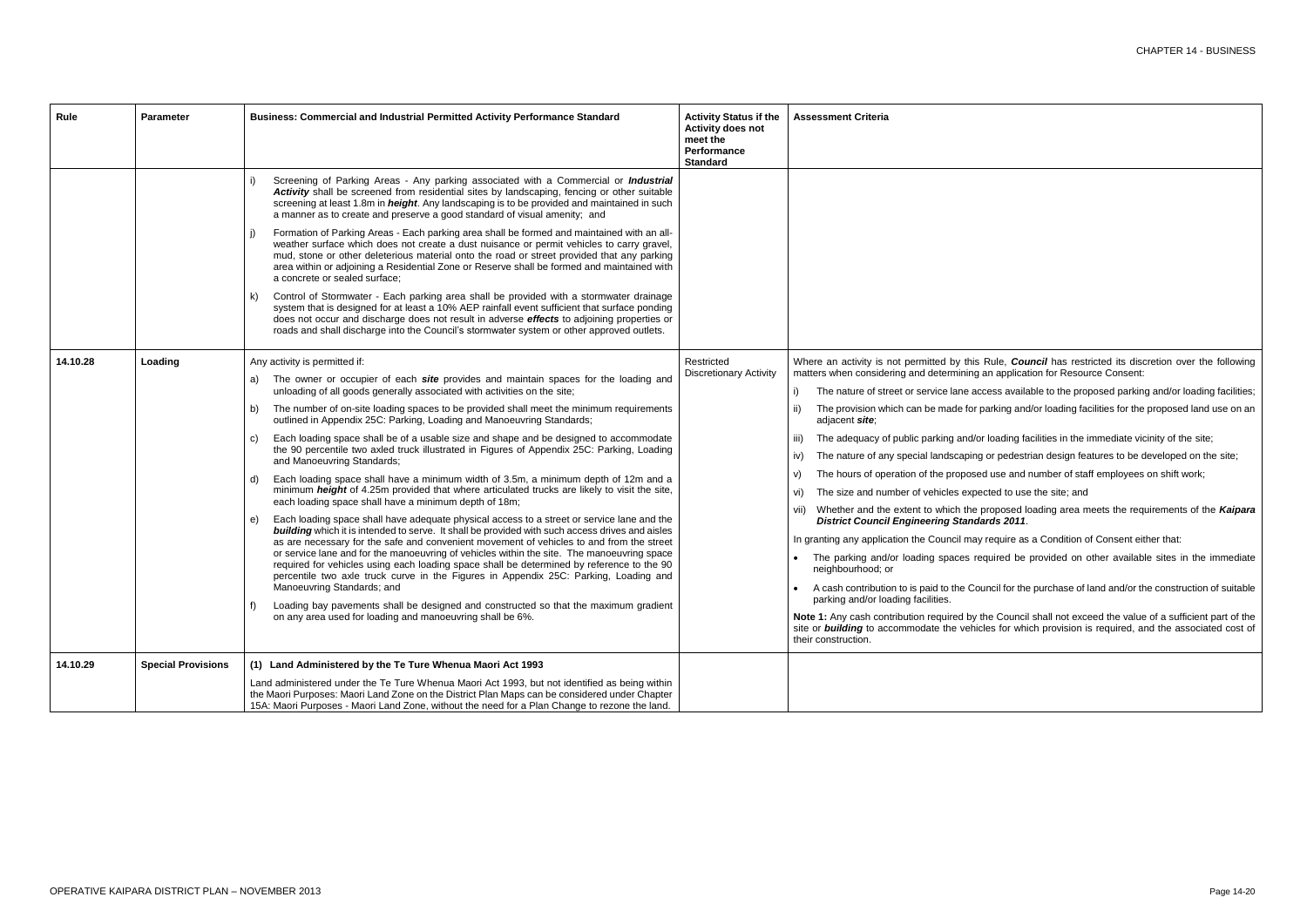ving matters when considering and determining an application

ections and linkages;

sidential amenity;

al design.

assessment criteria when considering and determining an

ding car parking) is supported by a design statement (report) sional;

is serviced by adequate infrastructure for wastewater, telephone;

supported by adequate geotechnical reports;

proposed development provides for adequate access to the arking, internal access capability and access/egress from the rrangements avoid adverse effects on the road network and

cycleway connections and visual links between Estuary, vided for;

provided to demonstrate the provision of landscape amenity dverse visual amenity effects for areas fronting the road undaries of the site;

boundaries of the site have active street frontages, and ded for with activities to be established in those areas;

with the Mangawhai Design Guidelines (sections 5 and 6 in

ig ensures that infrastructure services and communication as part of the overall design of any building;

adjacent residential areas are considered and addressed;

nal Guidelines on Crime Prevention through Environmental nted in the design of buildings and infrastructure on the site;

cknowledge the neighbouring residential area and whether potential for disturbance and loss of amenity;

the site lying closest to the neighbouring residential area those residents by for example, measures such as opening eries and collection and lighting; and

been carried out with the local Iwi authority regarding any tewater facility from the site.

| Rule     | <b>Parameter</b>          | Business: Commercial and Industrial Permitted Activity Performance Standard                                                                                                                          | <b>Activity Status if the</b><br><b>Activity does not</b><br>meet the<br>Performance<br><b>Standard</b> | <b>Assessment Criteria</b>                                                                                                                                        |
|----------|---------------------------|------------------------------------------------------------------------------------------------------------------------------------------------------------------------------------------------------|---------------------------------------------------------------------------------------------------------|-------------------------------------------------------------------------------------------------------------------------------------------------------------------|
| 14.10.30 | <b>Special Provisions</b> | (1) Lot 1 DP 341981, area marked A on Planning Map 55                                                                                                                                                | Restricted<br><b>Discretionary Activity</b>                                                             | Council will restrict its discretion to the followin<br>for resource consent:                                                                                     |
|          |                           | Any building or establishment of an activity of Lot 1 DP 341981 notated on Planning Map 55 as<br>"A" will be a restricted discretionary activity and the Council's discretion will be limited to the |                                                                                                         | Provision of infrastructure;<br>a)                                                                                                                                |
|          |                           | matters over which the Council has retained discretion, and the assessment criteria set out in this                                                                                                  |                                                                                                         | Geotechnical issues;<br>b)                                                                                                                                        |
|          |                           | Rule 14.10.30.                                                                                                                                                                                       |                                                                                                         | Access, parking and traffic management;<br>C)                                                                                                                     |
|          |                           |                                                                                                                                                                                                      |                                                                                                         | Pedestrian and cycleway safety, connect<br>d)                                                                                                                     |
|          |                           |                                                                                                                                                                                                      |                                                                                                         | Landscape, visual connections and resid<br>e)                                                                                                                     |
|          |                           |                                                                                                                                                                                                      |                                                                                                         | Reverse sensitivity; and<br>f)                                                                                                                                    |
|          |                           |                                                                                                                                                                                                      |                                                                                                         | Crime prevention through environmental<br>g)                                                                                                                      |
|          |                           |                                                                                                                                                                                                      |                                                                                                         | The Council will consider the following ass<br>application for resource consent:                                                                                  |
|          |                           |                                                                                                                                                                                                      |                                                                                                         | Whether any built development (includin<br>a)<br>prepared by a suitably qualified professic                                                                       |
|          |                           |                                                                                                                                                                                                      |                                                                                                         | Whether the proposed development<br>b)<br>stormwater, potable water, power and tel                                                                                |
|          |                           |                                                                                                                                                                                                      |                                                                                                         | Whether the proposed development is su<br>C)                                                                                                                      |
|          |                           |                                                                                                                                                                                                      |                                                                                                         | Whether the design and layout of the pr<br>d)<br>proposed buildings, sufficient onsite park<br>main entrance(s) and whether such arra<br>neighbouring properties; |
|          |                           |                                                                                                                                                                                                      |                                                                                                         | The extent to which pedestrian and o<br>e)<br>Molesworth and Norfolk Drives are provid                                                                            |
|          |                           |                                                                                                                                                                                                      |                                                                                                         | Whether a landscape plan has been pi<br>f)<br>and/or to avoid remedy or mitigate adve<br>boundaries, and/or the residential boun                                  |
|          |                           |                                                                                                                                                                                                      |                                                                                                         | Whether buildings fronting the road be<br>whether appropriate amenity is provide                                                                                  |
|          |                           |                                                                                                                                                                                                      |                                                                                                         | Whether the buildings are consistent w<br>h)<br>particular);                                                                                                      |
|          |                           |                                                                                                                                                                                                      |                                                                                                         | Whether the design of any building<br>devices are concealed and/or treated a                                                                                      |
|          |                           |                                                                                                                                                                                                      |                                                                                                         | Whether reverse sensitivity effects on ad                                                                                                                         |
|          |                           |                                                                                                                                                                                                      |                                                                                                         | Whether the Ministry of Justice Nationa<br>k)<br>Design (CPTED) have been implement                                                                               |
|          |                           |                                                                                                                                                                                                      |                                                                                                         | Whether opening hours sufficiently ack<br>there are measures to address any po                                                                                    |
|          |                           |                                                                                                                                                                                                      |                                                                                                         | Whether the use of those parts of the<br>m)<br>recognises the potential to impact on th<br>and/or operating hours, service deliveri                               |
|          |                           |                                                                                                                                                                                                      |                                                                                                         | The extent of consultation that has be<br>n)<br>proposed removal of the former waste                                                                              |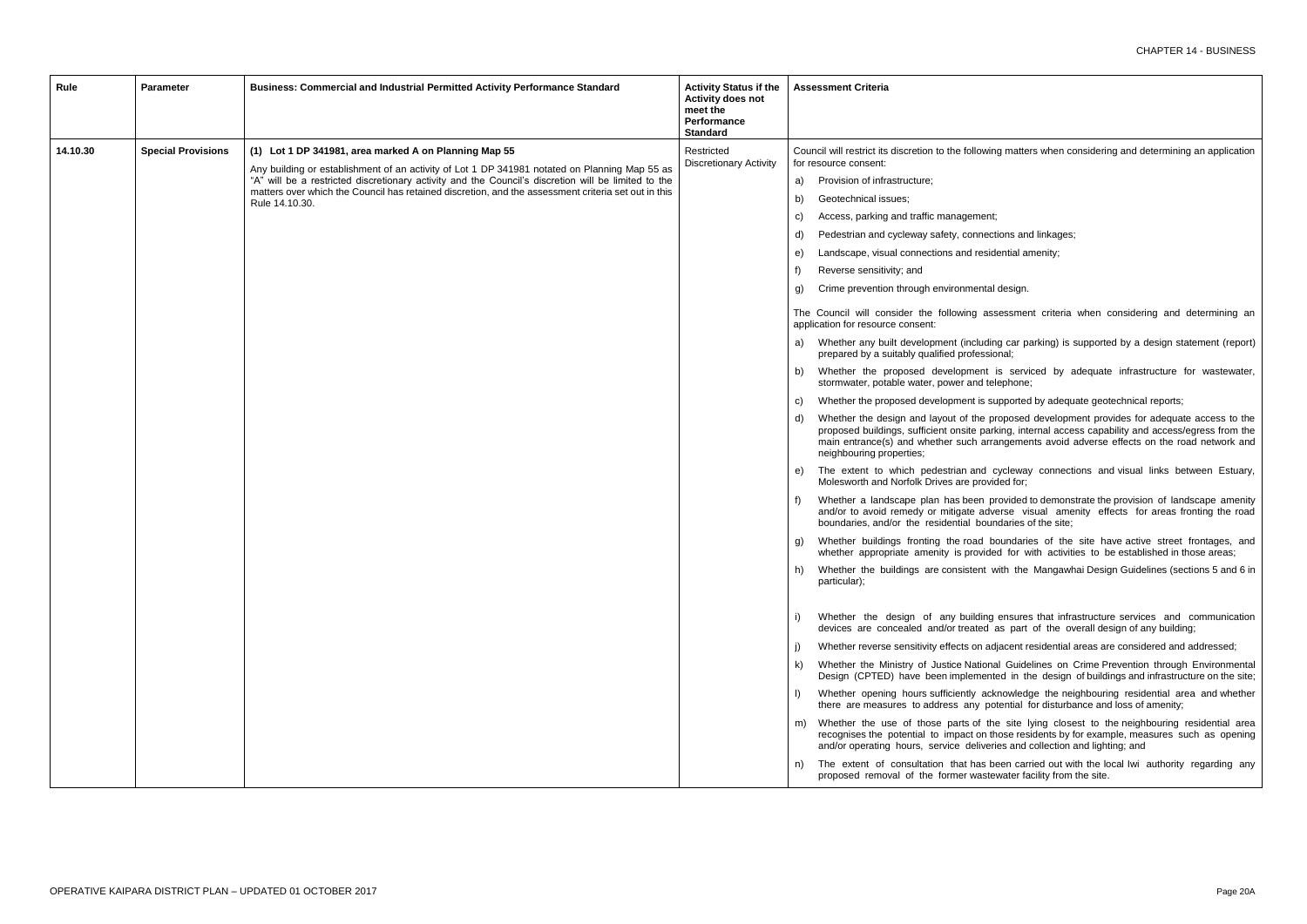# CHAPTER 14 - BUSINESS

**(THE NEXT PAGE NUMBER WILL BE 14-21**)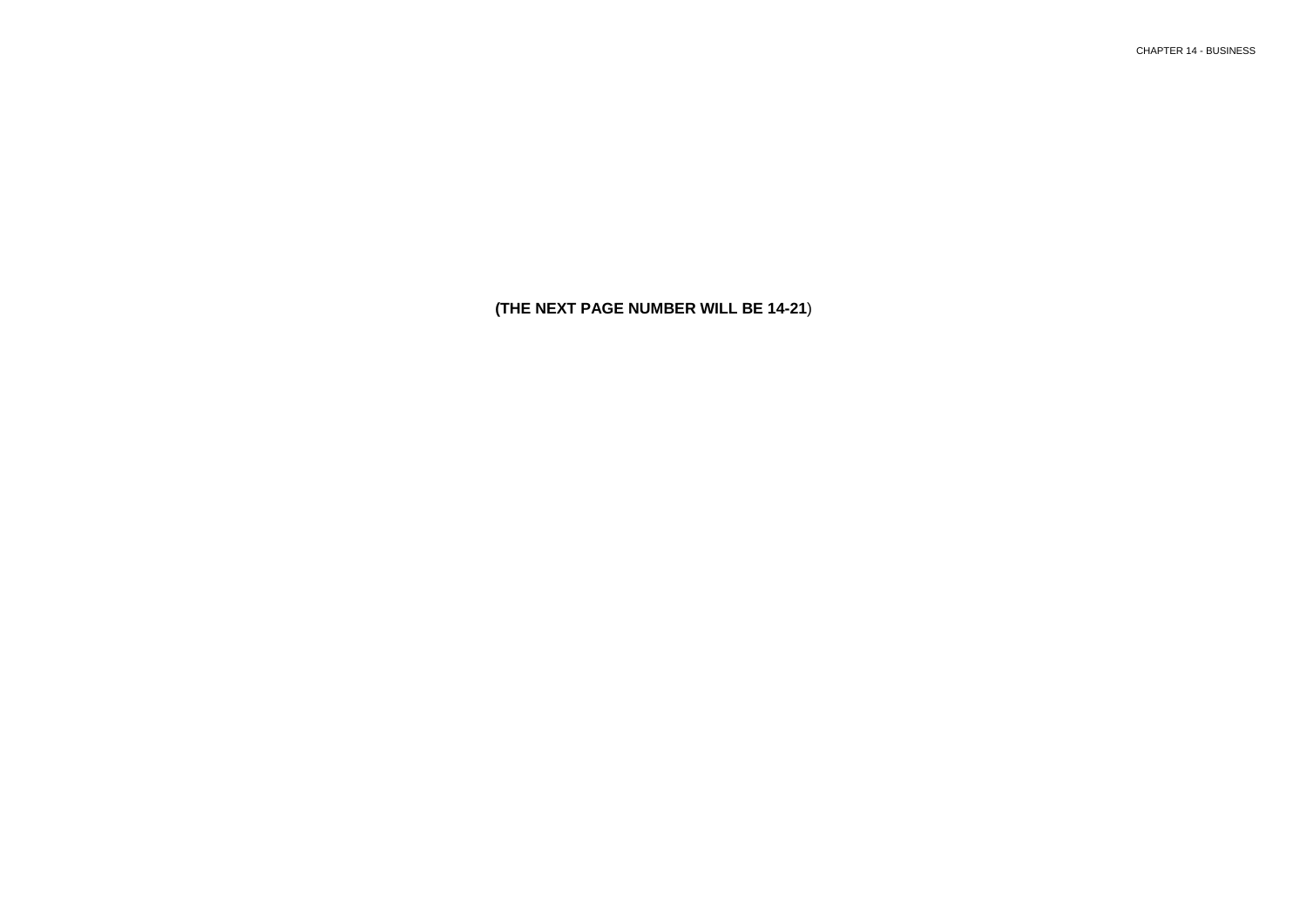# Ig are the matters over which the **Council** reserves its control:

- contained in Section 14.13;
- anaged, in particular the extent to which:
- vant Performance Standards in the *Kaipara District Council* appropriate by Council's engineer;
- aced underground with minimal disturbance to vegetation and for overhead reticulation, the extent to which it is placed as ten as necessary to avoid any potential adverse visual effects.
- account a risk based assessment (Refer to Note 8).
- ng areas avoids potential reverse sensitivity *effects* including the objectives and policies of Chapter 10;
- articular the extent to which:
- Performance Standards in Section 14.10;
- as or site accesses will avoid or minimise impacts from natural
- areas and driveways or right of ways avoids potential conflicts
- eas and driveways or right of ways avoids Maori heritage sites
- om buildings and storage areas in the Mangawhai Harbour
- particular the extent to which
- ot result in adverse effects on the safe and efficient operation
- terial road is avoided by using alternative access to a lower
- **iga maori** and tikanga on sites which contain mapped features
- mitigate the effects of the subdivision, including:
- tributions);
- mpliance with any conditions imposed;
- in the same ownership, and creation or extinguishing of
- duration of a Resource Consent beyond five years, under
- ards in Section 14.13, the specific assessment criteria for the idered. This will result in the activity being assessed as a
- Is in Section 14.10 the specific assessment criteria and activity
- ired for all subdivision design to ensure that the engineering Ingineering Standards 2011. Conditions will be placed on the
- $\alpha$ ch as 14.13.1, for an activity that is a Restricted Discretionary exercise its discretion.

# **14.11 Controlled Business Subdivision**

| Note: All subdivision will require consent as either Controlled, Restricted Discretionary, Discretionary or Non-Complying Activity (see Figure 14.2) |
|------------------------------------------------------------------------------------------------------------------------------------------------------|
|                                                                                                                                                      |

| Rule    | <b>Type of Subdivision</b>            | <b>Terms for Subdivision</b>                                                                                                                                                                                                                                                                    | <b>Matters for Control</b>                                                                                                                                                               |                                                                                                                   |
|---------|---------------------------------------|-------------------------------------------------------------------------------------------------------------------------------------------------------------------------------------------------------------------------------------------------------------------------------------------------|------------------------------------------------------------------------------------------------------------------------------------------------------------------------------------------|-------------------------------------------------------------------------------------------------------------------|
| 14.11.1 | <b>Business</b><br>General            | Subdivision within the Business Zone is a Controlled Activity if it meets the following terms for                                                                                                                                                                                               | Where an activity is a <b>Controlled Activity</b> under this Rule, the following are                                                                                                     |                                                                                                                   |
|         | <b>Subdivision</b><br><b>Serviced</b> | subdivision:                                                                                                                                                                                                                                                                                    | <b>General Subdivision</b>                                                                                                                                                               |                                                                                                                   |
|         |                                       | (1) Commercial Zone, where a connection to reticulated wastewater infrastructure is<br>available (not in an Overlay)                                                                                                                                                                            | Compliance with the Performance Standards for all subdivision contain                                                                                                                    |                                                                                                                   |
|         |                                       | Every proposed allotment has a minimum net site area of 250m <sup>2</sup> (excluding Network<br>a)                                                                                                                                                                                              | That site(s) is adequately serviced and/or services on-site are manage<br>ii)                                                                                                            |                                                                                                                   |
|         |                                       | Utilities allotments); and<br>The proposed subdivision complies with the relevant Performance Standards in Section<br>b)                                                                                                                                                                        | The subdivision complies with the requirements of the relevant F<br>Engineering Standards 2011 or has been confirmed as approp                                                           |                                                                                                                   |
|         |                                       | 14.10 and 14.13 of this Chapter.                                                                                                                                                                                                                                                                | Reticulated services, including telephone are able to be placed                                                                                                                          |                                                                                                                   |
|         |                                       | (2) Industrial Zone, where a connection to reticulated wastewater infrastructure is<br>available (not in an Overlay)                                                                                                                                                                            | landform. Where possible, this will include electricity. Or, for o<br>unobtrusively as possible, and additional measures are taken as                                                    |                                                                                                                   |
|         |                                       | Every proposed allotment has a minimum net site area of 500m <sup>2</sup> (excluding Network Utilities<br>a)<br>allotments); and                                                                                                                                                                | Sufficient firefighting water supply is available, taking into accou                                                                                                                     |                                                                                                                   |
|         |                                       | The proposed subdivision complies with the relevant Performance Standards in Section<br>b)                                                                                                                                                                                                      | That the location and design of allotment boundaries and building are<br>iii)<br>reverse sensitivity conflict with existing utilities and has regard to the o                            |                                                                                                                   |
|         |                                       | 14.10 and 14.13 of this Chapter.                                                                                                                                                                                                                                                                | That appropriate development within the site(s) is proposed, in particu<br>iv)                                                                                                           |                                                                                                                   |
|         |                                       | (3) Industrial and Commercial Zones in an Overlay, where a connection to reticulated<br>wastewater infrastructure is available                                                                                                                                                                  | The proposed lots to be able to comply with the Land Use Perfo                                                                                                                           |                                                                                                                   |
|         |                                       | Every proposed allotment has a minimum net site area of 1,000m <sup>2</sup> ; and<br>a)                                                                                                                                                                                                         | Any building areas or earthworks required for building areas or s<br>hazards:                                                                                                            |                                                                                                                   |
|         |                                       | b)                                                                                                                                                                                                                                                                                              | The proposed subdivision complies with the relevant Performance Standards in Section<br>14.10 and 14.13 of this Chapter.                                                                 | The location of proposed <i>allotment</i> boundaries, building areas<br>between incompatible land use activities; |
|         |                                       | Note 1: While excluded from the minimum allotment size, Network Utility Allotments nevertheless<br>remain a controlled activity and shall be subject to the Matters for Control listed here.                                                                                                    | The location of proposed allotment boundaries, building areas ar<br>and features                                                                                                         |                                                                                                                   |
|         |                                       | Note 2: For the avoidance of doubt, this rule does not address the actual or potential adverse<br>effects of contaminants in soil on human health, which is covered by the Resource Management<br>(National Environmental Standard for Assessing and Managing Contaminants in Soil to Protect   | Vegetated areas and riparian margins are protected from bu<br>Overlay.                                                                                                                   |                                                                                                                   |
|         |                                       | Human Health) Regulations 2011. All subdivision relating to land that is contaminated or                                                                                                                                                                                                        | That there is safe and efficient access to and from the site(s), in partic                                                                                                               |                                                                                                                   |
|         |                                       | potentially contaminated, because of its past, present or likely use of the land for an activity or<br>industry described in the Ministry for the Environment's Hazardous Activities and Industries List<br>(HAIL), is required to be assessed, and may require consent, under the Regulations. | The number of entrance ways along a public road does not rest<br>of the roading network;                                                                                                 |                                                                                                                   |
|         |                                       |                                                                                                                                                                                                                                                                                                 | Direct vehicle access to a State Highway or a regional arterial<br>order road where such access exists or can be readily obtained;                                                       |                                                                                                                   |
|         |                                       |                                                                                                                                                                                                                                                                                                 | The extent provision has been made for the exercise of <i>matauranga m</i><br>VI)<br>or areas (see Chapter 17);                                                                          |                                                                                                                   |
|         |                                       |                                                                                                                                                                                                                                                                                                 | vii) The extent to which other instruments are required to manage or mitig                                                                                                               |                                                                                                                   |
|         |                                       |                                                                                                                                                                                                                                                                                                 | Financial contributions (refer to Chapter 22: Financial Contribution<br>$\overline{\phantom{0}}$                                                                                         |                                                                                                                   |
|         |                                       |                                                                                                                                                                                                                                                                                                 | Bonds or covenants, or both, to ensure performance or compliar                                                                                                                           |                                                                                                                   |
|         |                                       |                                                                                                                                                                                                                                                                                                 | Requirements for amalgamation of land, holding parcels in t<br>easements:                                                                                                                |                                                                                                                   |
|         |                                       |                                                                                                                                                                                                                                                                                                 | Provision for Esplanade Reserves and Strips;                                                                                                                                             |                                                                                                                   |
|         |                                       |                                                                                                                                                                                                                                                                                                 | Timing of consent, including consideration to extend the dura<br>Section 125 of the Resource Management Act 1991;                                                                        |                                                                                                                   |
|         |                                       |                                                                                                                                                                                                                                                                                                 | Note 1: Where activities do not comply with the Performance Standards in<br>Standard infringed contained within Section 14.13 need to be considered<br><b>Discretionary Activity.</b>    |                                                                                                                   |
|         |                                       |                                                                                                                                                                                                                                                                                                 | Note 2: Where activities do not comply with the Performance Standards in S<br>status contained within Section 14.10 will need to be considered.                                          |                                                                                                                   |
|         |                                       |                                                                                                                                                                                                                                                                                                 | Note 3: It is anticipated that Council Engineer's sign-off will be required fo<br>design is undertaken in accordance with the Kaipara District Council Engine<br>Consent to this effect. |                                                                                                                   |
|         |                                       |                                                                                                                                                                                                                                                                                                 | Note 4: Where these matters for control are identified in other Rules, such as<br>or Discretionary Activity, these are matters over which the Council will exerc                         |                                                                                                                   |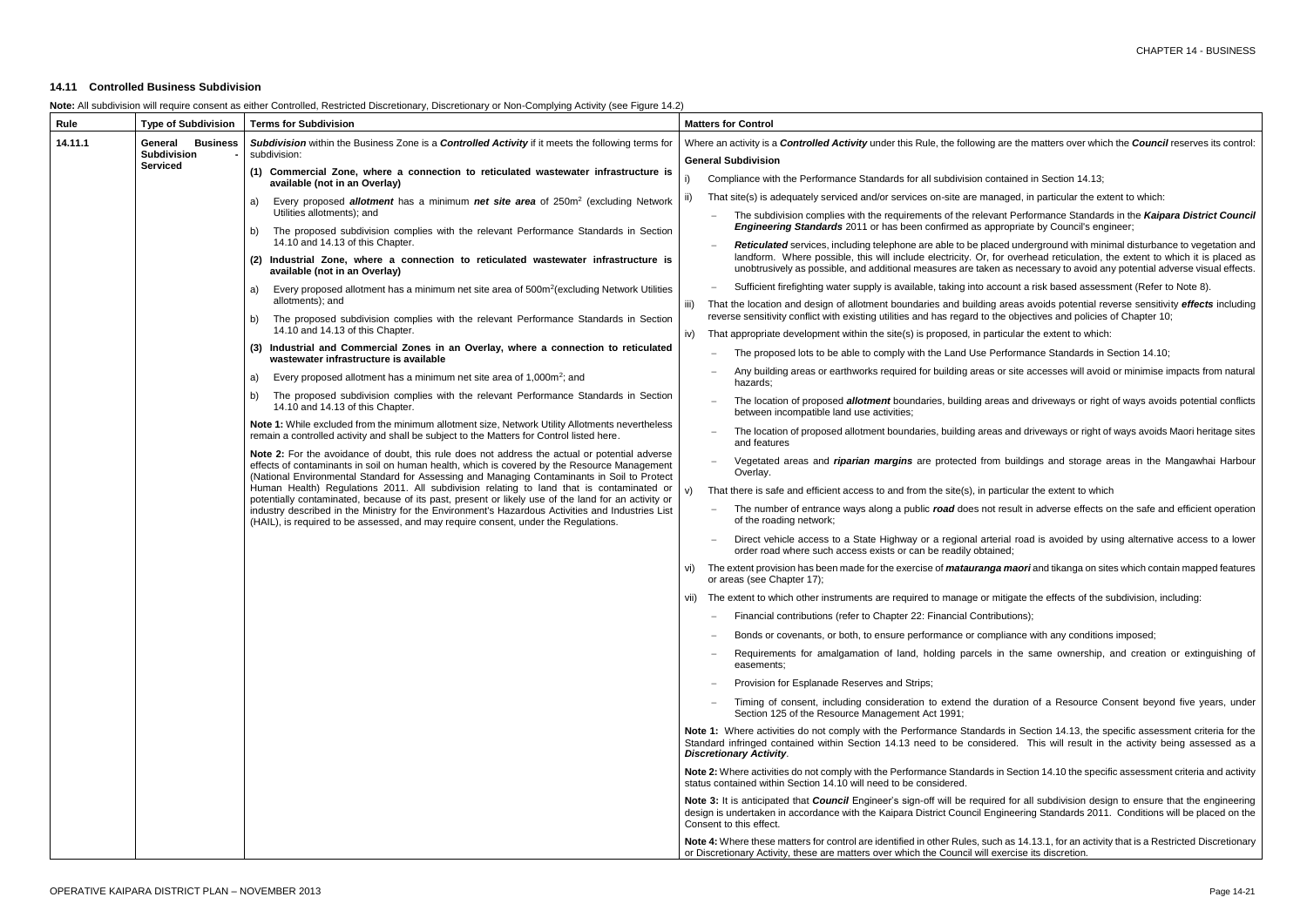under Section 220 of the Resource Management Act 1991.

founcil, in respect of processing applications, administration, rying out of the Council's functions under Section 35 of the

g water for a single residential dwelling will generally include<br>are: the lot; and

ims, swimming pools, whether located on or off the lot.

ng are the matters over which the **Council** reserves its control:

19 pliance with the Performance Standards in Section 14.10 in

Le, **Council** will restrict its discretion over the following matters

Guidelines;

dopted *Structure Plans* or Policy Guidance i.e. Mangawhai

cularly those of Chapter 3 and 14.

| Rule    | <b>Type of Subdivision</b> | <b>Terms for Subdivision</b>                                                                                                                                                                                                                                                                                                                                                                                                                                                                                                                                                                                                                                                                        | <b>Matters for Control</b>                                                                                                                                                                                                                                                                                                                                    |
|---------|----------------------------|-----------------------------------------------------------------------------------------------------------------------------------------------------------------------------------------------------------------------------------------------------------------------------------------------------------------------------------------------------------------------------------------------------------------------------------------------------------------------------------------------------------------------------------------------------------------------------------------------------------------------------------------------------------------------------------------------------|---------------------------------------------------------------------------------------------------------------------------------------------------------------------------------------------------------------------------------------------------------------------------------------------------------------------------------------------------------------|
|         |                            |                                                                                                                                                                                                                                                                                                                                                                                                                                                                                                                                                                                                                                                                                                     | Note 5: The above are matters on which conditions may be imposed under                                                                                                                                                                                                                                                                                        |
|         |                            |                                                                                                                                                                                                                                                                                                                                                                                                                                                                                                                                                                                                                                                                                                     | Note 6: Administrative charges will be required to be paid to the Council<br>monitoring and supervision of Resource Consents, and for the carrying or<br>Resource Management Act 1991.                                                                                                                                                                        |
|         |                            |                                                                                                                                                                                                                                                                                                                                                                                                                                                                                                                                                                                                                                                                                                     | Note 8: For avoidance of doubt, an example of sufficient firefighting wate<br>(subject to site-specific risks) 10,000 litres of water from sources that are:<br>Within 90metres of an identified building platform on each lot; and<br>Existing or likely to be available at a time of development of the lot<br>Accessible and available all year round; and |
|         |                            |                                                                                                                                                                                                                                                                                                                                                                                                                                                                                                                                                                                                                                                                                                     | May be comprised of water tanks, permanent natural waterbodies, dams, sv                                                                                                                                                                                                                                                                                      |
| 14.11.2 | <b>Boundary</b>            | Subdivision is a Controlled Activity if it meets the following terms for subdivision:                                                                                                                                                                                                                                                                                                                                                                                                                                                                                                                                                                                                               | Where an activity is a <b>Controlled Activity</b> under this Rule, the following are                                                                                                                                                                                                                                                                          |
|         | <b>Adjustment</b>          | The minimum net site area of any proposed allotments created by the boundary<br>a)<br>adjustment is $250m^2$ in the Commercial Zone or $500m^2$ in the Industrial Zone, where sites<br>can be connected to <i>reticulated</i> wastewater <i>infrastructure</i> ; or                                                                                                                                                                                                                                                                                                                                                                                                                                 | <b>General Subdivision</b>                                                                                                                                                                                                                                                                                                                                    |
|         |                            |                                                                                                                                                                                                                                                                                                                                                                                                                                                                                                                                                                                                                                                                                                     | The matters for control listed in Rule 14.11.1; and                                                                                                                                                                                                                                                                                                           |
|         |                            | The minimum net site area of any proposed allotments created by the boundary adjustment<br>b)<br>is 2,000m <sup>2</sup> where sites are not connected to reticulated wastewater infrastructure; and                                                                                                                                                                                                                                                                                                                                                                                                                                                                                                 | The extent to which a proposed <b>boundary</b> will provide for compliand<br>relation to the existing <b>buildings</b> , structures and services on site.                                                                                                                                                                                                     |
|         |                            | No additional allotments will be created; and<br>C)                                                                                                                                                                                                                                                                                                                                                                                                                                                                                                                                                                                                                                                 |                                                                                                                                                                                                                                                                                                                                                               |
|         |                            | The boundaries of two or more adjacent allotments are adjusted; and<br>d)                                                                                                                                                                                                                                                                                                                                                                                                                                                                                                                                                                                                                           |                                                                                                                                                                                                                                                                                                                                                               |
|         |                            | The net site area of any proposed allotment created by the boundary adjustment is the same<br>e)<br>as, or does not differ by more than 10% of, the net site area of that allotment as it existed<br>prior to the boundary adjustment; and                                                                                                                                                                                                                                                                                                                                                                                                                                                          |                                                                                                                                                                                                                                                                                                                                                               |
|         |                            | The proposed boundary adjustment can comply with the relevant Performance Standards in<br>Section 14.10 and 14.13 of this Chapter. Any existing <b>buildings</b> or activities on the created<br>lots comply with the Performance Standards of Section 14.10 of this Chapter.                                                                                                                                                                                                                                                                                                                                                                                                                       |                                                                                                                                                                                                                                                                                                                                                               |
|         |                            | <b>Note 1:</b> For the avoidance of doubt, this rule does not address the actual or potential adverse<br>effects of contaminants in soil on human health, which is covered by the Resource Management<br>(National Environmental Standard for Assessing and Managing Contaminants in Soil to Protect<br>Human Health) Regulations 2011. All subdivision relating to land that is contaminated or<br>potentially contaminated, because of its past, present or likely use of the land for an activity or<br>industry described in the Ministry for the Environment's Hazardous Activities and Industries List<br>(HAIL), is required to be assessed, and may require consent, under the Regulations. |                                                                                                                                                                                                                                                                                                                                                               |

# **14.12 Restricted Discretionary Business Subdivision**

| Rule    | <b>Type of Subdivision</b>              | <b>Terms for Subdivision</b>                                                                                                                                                                             | <b>Matters for Discretion</b>                                                                                                                      |  |
|---------|-----------------------------------------|----------------------------------------------------------------------------------------------------------------------------------------------------------------------------------------------------------|----------------------------------------------------------------------------------------------------------------------------------------------------|--|
| 14.12.1 | <b>Subdivision</b><br><b>Unserviced</b> | Subdivision within the Business Zones is a Restricted Discretionary Activity if it meets the<br>following terms for subdivision:                                                                         | Where an activity is a Restricted Discretionary Activity under this Rule,<br>when considering and determining an application for Resource Consent. |  |
|         |                                         | <b>Commercial and Industrial Zone (excluding Overlays)</b>                                                                                                                                               | <b>General Subdivision</b>                                                                                                                         |  |
|         |                                         | While there is no minimum <b>site</b> area for sites with no connection to <b>reticulated</b> wastewater<br>a)                                                                                           | The matters listed in Rule 14.11.1;                                                                                                                |  |
|         |                                         | <b>infrastructure</b> , Performance Standard 14.13.6 will apply; and                                                                                                                                     | In respect of the site(s) design and location, the extent to which:                                                                                |  |
|         |                                         | The proposed subdivision can comply with the relevant Performance Standards in Section<br>b)<br>14.10 and 14.13 of this Chapter.                                                                         | The subdivision is in accordance with adopted Design Gui<br>$\overline{\phantom{0}}$                                                               |  |
|         |                                         | <b>Note 1:</b> For the avoidance of doubt, this rule does not address the actual or potential adverse<br>effects of contaminants in soil on human health, which is covered by the Resource Management    | The subdivision is in accordance with any relevant adop<br>$\overline{\phantom{0}}$<br>Structure Plan and Reserves and Open Space Strategy;        |  |
|         |                                         | (National Environmental Standard for Assessing and Managing Contaminants in Soil to Protect<br>Human Health) Regulations 2011. All subdivision relating to land that is contaminated or                  | The subdivision meets the Objectives of the Plan, particula<br>-                                                                                   |  |
|         |                                         | potentially contaminated, because of its past, present or likely use of the land for an activity or<br>industry described in the Ministry for the Environment's Hazardous Activities and Industries List |                                                                                                                                                    |  |
|         |                                         | (HAIL), is required to be assessed, and may require consent, under the Regulations.                                                                                                                      |                                                                                                                                                    |  |
|         |                                         |                                                                                                                                                                                                          |                                                                                                                                                    |  |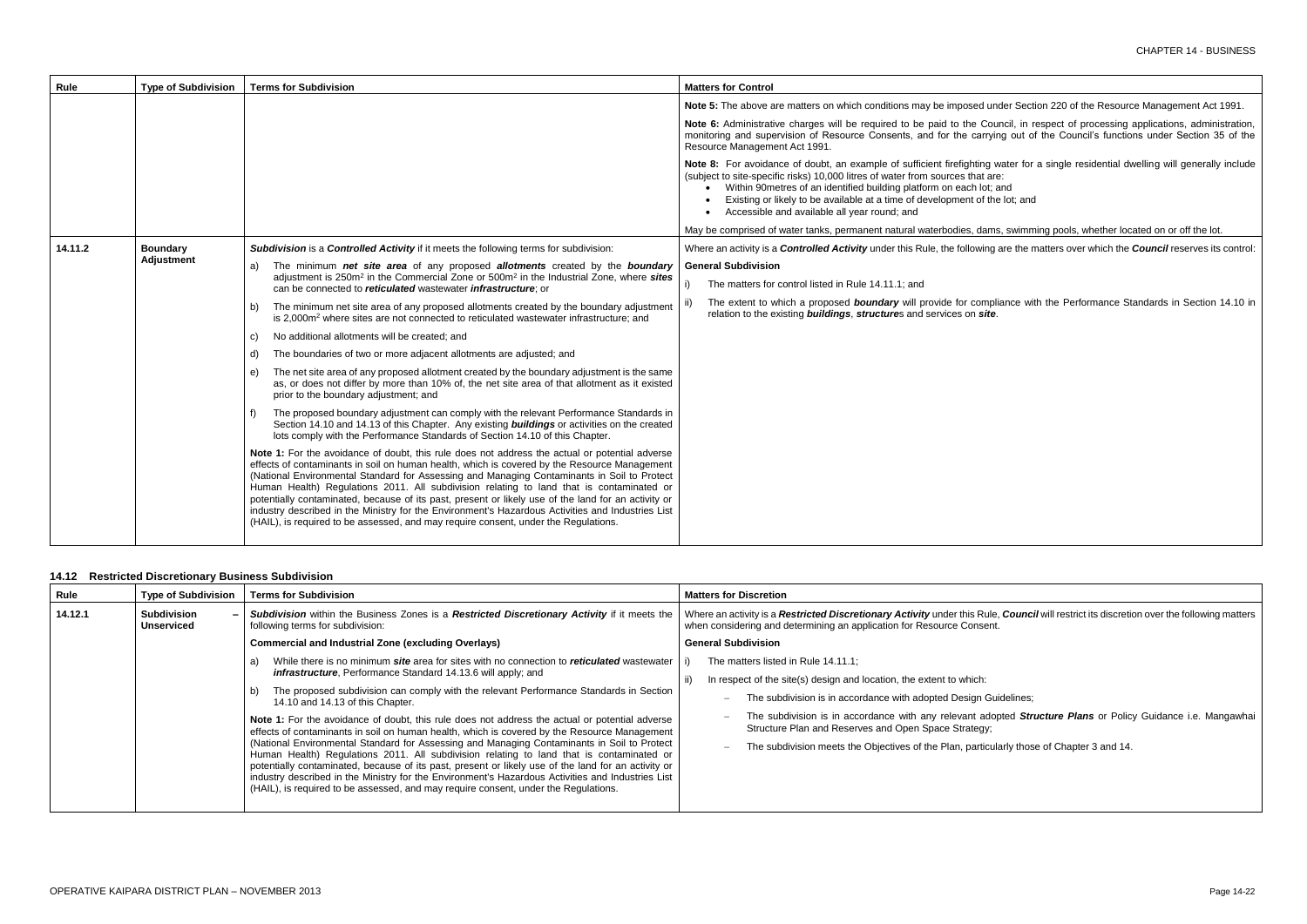n the activity being assessed as a Discretionary Activity.

atters when considering an application for Resource Consent

vorks required for the creation of the suitable **building** platform

cient provision for parking, loading, manoeuvring and access

iexacerbate *natural hazards*, through earthworks or access ing subject to natural hazards;

location of building areas avoids potential conflicts between ng the avoidance of *reverse sensitivity effects*;

location of building areas avoids Maori heritage *sites* and

the extent to which the subdivision meets the Objectives and Overlay; and

to be subject to instability or flood hazard the application for npanied by an engineering assessment.

**District Council Engineering Standards** 2011 is undertaken ion Resource Consent application and conditions relating to be applied to the Consent as part of the Engineering Approval.

atters when considering an application for Resource Consent

**ad** or *private way* follows the alignment of indicative roads;

is a need for forming or upgrading roads in the vicinity, due to

is a the need for traffic control measures on the roads due to

is a the need for footpaths;

is a need for stormwater management associated with the

is is able to be provided for the anticipated use;

ed services;

and methods for controlling vehicle speeds;

at the **vehicle crossing** and along the access;

ehicle movements in and out of the access;

*ifrastructure* on adjoining properties;

ic patterns in the area (including future congestion);

cts of stormwater runoff and any impact on roading and access atterns or the amenities of adjoining properties;

ad, private way or property access complies with the *Kaipara rds* 2011 or has been confirmed as appropriate by Council's

or an existing access onto a State Highway modified whether tcy and /or New Zealand Railways Corporation is obtained.

# **14.13 Performance Standards for All Business Subdivisions**

| Where activities that do not comply with the Performance Standards in Section 14.13 the specific assessment criteria for the standard infringed contained within Section 14.13 need to be considered. This will result in |  |  |
|---------------------------------------------------------------------------------------------------------------------------------------------------------------------------------------------------------------------------|--|--|
|                                                                                                                                                                                                                           |  |  |

| Rule    | <b>Parameter</b>                                                          | Business: Commercial and Industrial Permitted Activity Performance Standard                                                                                                                                                                                                                                                                                                                                                                                                                                                                                                                                                                                                                                                                                                                                                                                                                                                                                                                                                                                                                                                                                                                                                                                                                                                                                                                                                                                                                                                                                                                                                                                                                                                                                                                                                            | <b>Activity Status if the</b><br><b>Activity does not</b><br>meet the<br><b>Performance</b><br><b>Standard</b> | <b>Assessment Criteria</b>                                                                                                                                                                                                                                                                                                                                                                                                                                                                                                                                                                                                                                                                                                                                                                                                                                                                                                                                                                                                                                                                                                             |
|---------|---------------------------------------------------------------------------|----------------------------------------------------------------------------------------------------------------------------------------------------------------------------------------------------------------------------------------------------------------------------------------------------------------------------------------------------------------------------------------------------------------------------------------------------------------------------------------------------------------------------------------------------------------------------------------------------------------------------------------------------------------------------------------------------------------------------------------------------------------------------------------------------------------------------------------------------------------------------------------------------------------------------------------------------------------------------------------------------------------------------------------------------------------------------------------------------------------------------------------------------------------------------------------------------------------------------------------------------------------------------------------------------------------------------------------------------------------------------------------------------------------------------------------------------------------------------------------------------------------------------------------------------------------------------------------------------------------------------------------------------------------------------------------------------------------------------------------------------------------------------------------------------------------------------------------|----------------------------------------------------------------------------------------------------------------|----------------------------------------------------------------------------------------------------------------------------------------------------------------------------------------------------------------------------------------------------------------------------------------------------------------------------------------------------------------------------------------------------------------------------------------------------------------------------------------------------------------------------------------------------------------------------------------------------------------------------------------------------------------------------------------------------------------------------------------------------------------------------------------------------------------------------------------------------------------------------------------------------------------------------------------------------------------------------------------------------------------------------------------------------------------------------------------------------------------------------------------|
| 14.13.1 | <b>Suitable</b><br><b>Building</b><br>Area                                | Every allotment of less than 4ha on a subdivision:<br>Contains a geotechnically stable <b>building</b> platform with a practicable access on which a<br>a)<br>building or structure and associated provision for parking and loading can be built so that<br>there is compliance as a <i>Permitted Activity</i> with the relevant Performance Standards in<br>Section 14.10 of this District Plan.<br>Note 1: Council may require geotechnical and engineering assessment to confirm that a stable<br>building area is provided.                                                                                                                                                                                                                                                                                                                                                                                                                                                                                                                                                                                                                                                                                                                                                                                                                                                                                                                                                                                                                                                                                                                                                                                                                                                                                                       | <b>Discretionary Activity</b>                                                                                  | <b>Council</b> will have regard to the following mat<br>under this Rule:<br>Whether and the extent to which earthwo<br>can be minimised;<br>Whether and the extent to which sufficient<br>ii)<br>can be provided;<br>Whether the <b>subdivision</b> will initiate or<br>iii)<br>provision, or result in building areas bein<br>Whether and the extent to which the Ic<br>iv)<br>incompatible land use activities, including<br>Whether and the extent to which the I<br>V)<br>features;<br>If the site is in an Overlay, whether and t<br>VI)<br>Outcomes of Chapter 4 for the relevant 0<br>Where a site is within an area known to<br>subdivision will be required to be accomp<br>Note 1: General assessment of the Kaipara D<br>as part of the assessment of the Subdivisio<br>compliance with any of these Standards may b                                                                                                                                                                                                                                                                                                        |
| 14.13.2 | Road, Private<br>Way<br><b>Formation</b><br>and<br><b>Property Access</b> | The design and layout of the subdivision provides for, and takes into account:<br>(1) Property Access<br>Every allotment within the subdivision is capable of having vehicular access to a road;<br>a)<br>Property access is formed where it is shared by two or more allotments;<br>b)<br>Vehicle access and <i>driveways</i> comply with Rule 14.10.25;<br>C)<br>No more than seven allotments are served by a private shared access;<br>d)<br>Driveways onto the road or <i>private ways</i> are located in a manner that will allow for the safe<br>e)<br>entry and exit from the site based on expected vehicle operating speeds and methods for<br>controlling vehicle speeds;<br>Driveways onto the road or private ways are located to provide adequate sight distances for<br>f)<br>the safe functioning of the <b>vehicle crossing</b> and access;<br>The property access is of a suitable width to contain required services; and<br>g)<br>For new vehicle crossings on to State Highways, all NZ Transport Agency engineering<br>h)<br>requirements have been satisfied.<br>Note 1: Any changes in land use, development or subdivision on sites that have access over a<br>railway line require approval from the New Zealand Railways Corporation under the New Zealand<br>Railways Corporation Act 1981.<br>Road, Private Way, Cycle Way and Property Access Formation<br>Road vesting in accordance with the following requirements:<br>a)<br>Driveways serving eight or more allotments shall be by public road; and<br>$\overline{\phantom{a}}$<br>Design and construction shall be to the satisfaction of Council's Asset Manager (in<br>accordance with the Standards in the Kaipara District Council Engineering Standards<br>2011); and<br>A cul-de-sac shall be provided at the end of any no-exit public road. | <b>Discretionary Activity</b>                                                                                  | <b>Council</b> will have regard to the following mat<br>under this Rule<br>Whether and the extent to which the roa<br>Whether and the extent to which there is<br>ii)<br>increased traffic from the subdivision;<br>Whether and the extent to which there is<br>TH)<br>increased traffic from the subdivision;<br>Whether and the extent to which there is<br>iv)<br>Whether and the extent to which there<br>V)<br>provision of the new road or private way;<br>Whether an adequate alternative access<br>VI)<br>Whether the access can contain required<br>VII)<br>The expected vehicle operating speeds a<br>Viii)<br>Adequacy of sight distances available at<br>ix)<br>Possible measures or restrictions on veh<br>X)<br>Possible adverse effects on Council infi<br>XI)<br>Any foreseeable future changes in traffic<br>xii)<br>The provision made to mitigate the effect<br>on waterways, ecosystems, drainage pa<br>xiv) Whether and the extent to which the road<br><b>District Council Engineering Standard</b><br>engineer; and<br>Where a new access is being provided o<br>XV)<br>the consents of the NZ Transport Agency |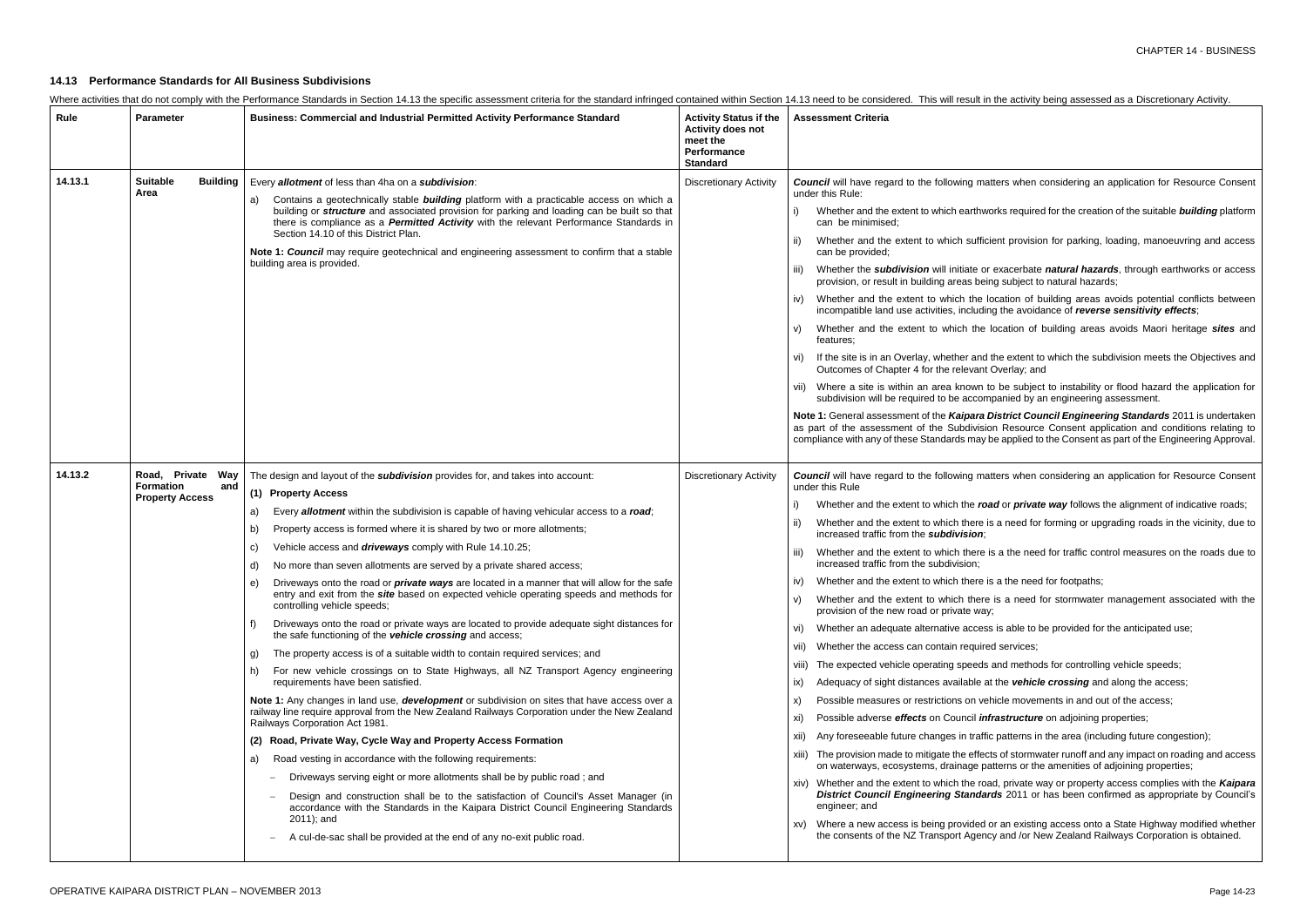**District Council Engineering Standards 2011 is undertaken as on** Resource Consent application and conditions relating to y be applied to the Consent as part of the Engineering Approval.

natters when considering an application for Resource Consent

subdivision is located close to existing settlements and avoids tement for increased capacity of Council owned *infrastructure* development. Council will give consideration to the ability of equired upgrades by way of development and/or financial

subdivision and development avoids cumulative *effects* on the *nfrastructure and services to the land being subdivided, and to* in the future;

are required to ensure performance or compliance with any

be set aside and vested in the Council as a *site* for any public

ic access for walking, cycling and bridleways can be provided

ancial contributions in accordance with Chapter 22: Financial atters; and

xtension of services meet the relevant Performance Standards or the *Kaipara District Council Engineering Standards* 2011.

**District Council Engineering Standards 2011is undertaken as** on Resource Consent application and conditions relating to y be applied to the Consent as part of the engineering approval.

natters when considering an application for Resource Consent

adequate supply of water can be provided to every *allotment* i its suitability for the likely land use, for example the installation

ere is an adequate standard of water supply installed in the ing supply systems outside the subdivision;

water supply meets the requirements of the Kaipara District 1 or has been confirmed as appropriate by Council's engineer;

existing water supply systems to which the connection will be ice the subdivision;

ay be necessary to provide new reservoirs, pumping stations izes leading to the subdivision in existing streets, or providing

ubdivision and *development* avoids cumulative *effects* on the *infrastructure* and services to the land being subdivided, and d in the future;

be set aside and vested in the Council as a *site* for any public ided;

ical vehicular access from a public *road* to and along any area

| Rule    | <b>Parameter</b>                                                   | Business: Commercial and Industrial Permitted Activity Performance Standard                                                                                                                                                                                                                                                                                                                                                                                                                                                                                                                                                      | <b>Activity Status if the</b><br><b>Activity does not</b><br>meet the<br>Performance<br><b>Standard</b> | <b>Assessment Criteria</b>                                                                                                                                                                                                                                                                                                                                                                                                                                                                                                                                                                                                                                                                                                                                                                                                                                                                                                                                               |
|---------|--------------------------------------------------------------------|----------------------------------------------------------------------------------------------------------------------------------------------------------------------------------------------------------------------------------------------------------------------------------------------------------------------------------------------------------------------------------------------------------------------------------------------------------------------------------------------------------------------------------------------------------------------------------------------------------------------------------|---------------------------------------------------------------------------------------------------------|--------------------------------------------------------------------------------------------------------------------------------------------------------------------------------------------------------------------------------------------------------------------------------------------------------------------------------------------------------------------------------------------------------------------------------------------------------------------------------------------------------------------------------------------------------------------------------------------------------------------------------------------------------------------------------------------------------------------------------------------------------------------------------------------------------------------------------------------------------------------------------------------------------------------------------------------------------------------------|
|         |                                                                    |                                                                                                                                                                                                                                                                                                                                                                                                                                                                                                                                                                                                                                  |                                                                                                         | Note 1: General assessment of the Kaipara<br>part of the assessment of the subdivisio<br>compliance with any of these Standards may                                                                                                                                                                                                                                                                                                                                                                                                                                                                                                                                                                                                                                                                                                                                                                                                                                      |
| 14.13.3 | <b>Provision for the</b><br><b>Extension of</b><br><b>Services</b> | The design and layout of the <b>subdivision</b> provides for, and takes into account:<br>The efficient and effective future extension of water and electricity supply, stormwater,<br>a)<br>wastewater, public access, walking trails, bridal ways and roads to any adjoining land.                                                                                                                                                                                                                                                                                                                                              | <b>Discretionary Activity</b>                                                                           | <b>Council</b> will have regard to the following m<br>under this Rule:<br>Whether and the extent to which the s<br>i)<br>the need for provision of new or require<br>and services to meet the needs of the<br>the applicant to provide for the re<br>contributions;<br>Whether and the extent to which the s<br>ii)<br>environment and on the provision of i<br>nearby land that might be subdivided in<br>Whether bonds or covenants, or both<br>iii)<br>conditions imposed;<br>Whether there is the need for land to I<br>iv)<br>utility required to be provided;<br>Whether and the extent to which publi<br>V)<br>as part of the development;<br>vi) The need for and amount of any fina<br>Contributions to achieve the above ma<br>vii) Whether and the extent to which the extent<br>or the Kaipara District Council Engir<br>Note 1: General assessment of the Kaipara<br>part of the assessment of the Subdivisio<br>compliance with any of these Standards may |
| 14.13.4 | <b>Water Supply</b>                                                | (1) Where a Council water supply is available:<br>The written approval of <b>Council's</b> Asset Manager is obtained and provided with the<br>application to confirm that the Council water supply can be extended to serve the<br>subdivision:<br>All allotments are provided, within their net site area, with a connection to the Council water<br>b)<br>supply; and<br>All water pipelines vested with Council shall be protected by an Easement in favour of<br>C)<br>Council.<br>(2) Where a public supply is not available, water supplies to all developments shall:<br>Meet the requirements of the Building Act.<br>a) | <b>Discretionary Activity</b>                                                                           | <b>Council</b> will have regard to the following m<br>under this Rule:<br>Whether and the extent to which an a<br>being created on the subdivision, and<br>of filtration equipment if necessary;<br>Whether and the extent to which the<br>subdivision, and the adequacy of exist<br>Whether and the extent to which the<br>iii)<br><b>Council Engineering Standards 201</b><br>Whether and the extent to which the e<br>IV)<br>made, have sufficient capacity to servi<br>Whether and the extent to which it m<br>V)<br>and rising mains, or increased pipe si<br>new wells and new pumping units;<br>Whether and the extent to which the si<br>Vi)<br>environment and on the provision of<br>to nearby land that might be subdivide<br>vii) Whether there is the need for land to b<br>water supply utility required to be provi<br>viii) Whether there is the provision of pract                                                                                      |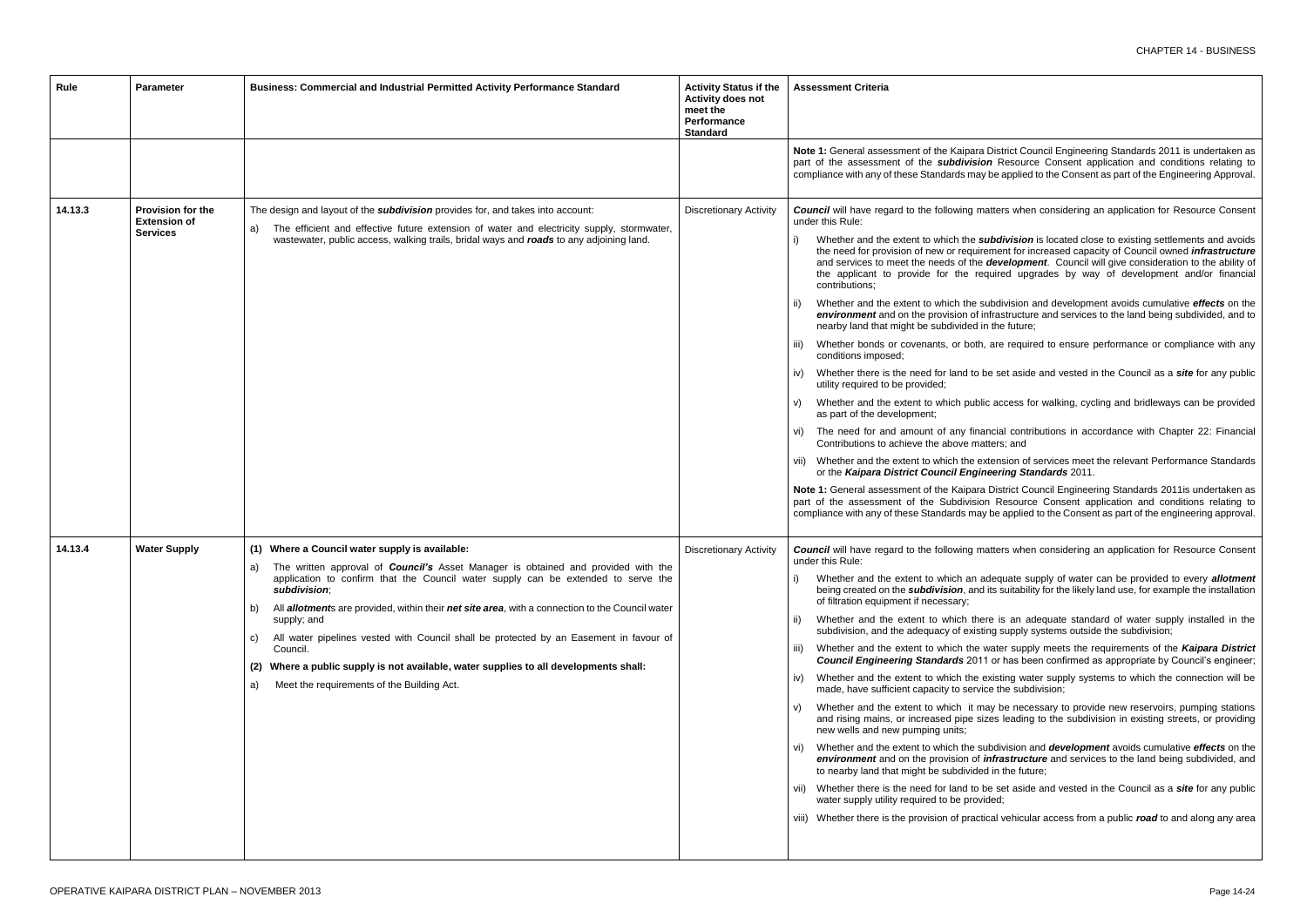urposes;

- ancial contributions in accordance with Chapter 22: Financial atters; and
- uman drinking water supplied meets the requirements under ent (National Environmental Standards for Sources of Human
- **District Council Engineering Standards 2011 is undertaken as** on Resource Consent application and conditions relating to y be applied to the Consent as part of the Engineering Approval.
- natters when considering an application for Resource Consent
- vater-borne *contaminant*s, litter and sediment;
- ble for disposal of stormwater;
- capacity of the downstream stormwater system is able to cater **diallotments**;
- sures are necessary in order to give *effect* to any drainage or that has been prepared for the area;
- neasures proposed for avoiding or mitigating the effects of t design principles are effective;
- tormwater *infrastructure* within the *subdivision*, is able to link the subdivision;
- levelopment meets the relevant Performance Standards or the *Kaipara District Council Engineering Standards* 2011;
- ve set aside and vested in the Council as a *site* for any public
- al vehicular access from a public *road* to and along any area rposes;
- ancial contributions in accordance with Chapter 22: Financial atters;
- a best practicable option in respect of the provision that is made
- ade for the effects of high tide, waves, storm surges and rising
- stormwater discharges comply with the requirements of the hland as a Permitted Activity or have a Discharge Permit from the activity.
- **District Council Engineering Standards 2011 is undertaken as** on Resource Consent application and conditions relating to y be applied to the Consent as part of the Engineering Approval.
- natters when considering an application for Resource Consent
- accessibility of the *reticulated* system is adequate to serve the
- ii) Whether there is sufficient land available for wastewater disposal on *site*, minimum 2,000m<sup>2</sup> for

| vested with Council for water supply pr<br>The need for and amount of any fina<br>ix)<br>Contributions to achieve the above ma<br>Whether and to the extent that the hi<br>X)<br>Clause 12 of the Resource Managem<br>Drinking Water) Regulations 2007.<br>Note 1: General assessment of the Kaipara<br>part of the assessment of the subdivisio<br>compliance with any of these Standards may<br>14.13.5<br><b>Stormwater Disposal</b><br>(1) Where available all allotments are provided, within their net site area, with:<br><b>Council</b> will have regard to the following m<br><b>Discretionary Activity</b><br>under this Rule:<br>A connection to a <b>Council-</b> maintained stormwater system; or<br>a)<br>Whether there is sufficient control of w<br>$\vert$<br>Where no Council system is available:<br>(2)<br>Whether there is sufficient land availab<br>ii)<br>All allotments are provided with the means for the transport and disposal of collected<br>a)<br>stormwater from the roof of all potential or existing <b>buildings</b> and from all impervious<br>Whether and the extent to which the c<br>iii)<br>surfaces, in such a way as to avoid any adverse effects of stormwater runoff on the<br>for increased runoff from the proposed<br>receiving environment in accordance with the Kaipara District Council Engineering<br>Whether and the extent to which meas<br>iv)<br>Standards 2011.<br><b>Catchment Integrated Development</b><br>Note 1: Stormwater discharges may require Resource Consent under the Regional Water and<br>Whether and the extent to which m<br>V)<br>Soil Plan for Northland. Applicants should contact the Northland Regional Council to determine<br>stormwater runoff, including low impac<br>whether or not a Resource Consent is required.<br>Whether and the extent to which the st<br>vi)<br>Note 2: Where parallel Resource Consent for stormwater discharge is required from the Northland<br>with existing disposal systems outside<br>Regional Council, Kaipara District Council will seek to undertake joint processing of both<br>applications, via delegated authority from the Northland Regional Council.<br>vii) Whether and the extent to which the d<br>Kaipara District Council Engineering<br>Note 3: The discharge of stormwater into the rail corridor is an offence under the Railways Act<br>2005 unless the written consent of the New Zealand Railways Corporation has been provided.<br>viii) Whether there is a need for land to be<br>utility required to be provided;<br>Whether there is provision of practica<br>ix)<br>vested with Council for stormwater pur<br>The need for and amount of any fina<br>X)<br>Contributions to achieve the above ma<br>xi) Whether the subdivision represents the<br>for the disposal of stormwater; and<br>xii) In tidal areas, allowance should be ma<br>sea levels; and<br>xiii) Applicants shall demonstrate that any<br>Regional Water and Soil Plan for Nortl<br>the Northland Regional Council for the<br>Note 1: General assessment of the Kaipara<br>part of the assessment of the Subdivisio<br>compliance with any of these Standards may<br>14.13.6<br><b>Wastewater Disposal</b><br>(1) Where a Council reticulated sewerage system is available:<br><b>Council</b> will have regard to the following m<br><b>Discretionary Activity</b><br>under this Rule:<br>The written approval of <b>Council's</b> Asset Manager is obtained and provided with the<br>a)<br>application to confirm that the Council wastewater system can be extended to serve the<br>Whether the capacity, availability and a<br>subdivision;<br>proposed subdivision;<br>All allotments are provided, within their net site area, with a connection to the Council<br>Whether there is sufficient land avail<br>ii)<br>b)<br>reticulated wastewater system;<br>unserviced sites: | Rule | <b>Parameter</b> | Business: Commercial and Industrial Permitted Activity Performance Standard | <b>Activity Status if the</b><br><b>Activity does not</b><br>meet the<br>Performance<br><b>Standard</b> | <b>Assessment Criteria</b> |
|--------------------------------------------------------------------------------------------------------------------------------------------------------------------------------------------------------------------------------------------------------------------------------------------------------------------------------------------------------------------------------------------------------------------------------------------------------------------------------------------------------------------------------------------------------------------------------------------------------------------------------------------------------------------------------------------------------------------------------------------------------------------------------------------------------------------------------------------------------------------------------------------------------------------------------------------------------------------------------------------------------------------------------------------------------------------------------------------------------------------------------------------------------------------------------------------------------------------------------------------------------------------------------------------------------------------------------------------------------------------------------------------------------------------------------------------------------------------------------------------------------------------------------------------------------------------------------------------------------------------------------------------------------------------------------------------------------------------------------------------------------------------------------------------------------------------------------------------------------------------------------------------------------------------------------------------------------------------------------------------------------------------------------------------------------------------------------------------------------------------------------------------------------------------------------------------------------------------------------------------------------------------------------------------------------------------------------------------------------------------------------------------------------------------------------------------------------------------------------------------------------------------------------------------------------------------------------------------------------------------------------------------------------------------------------------------------------------------------------------------------------------------------------------------------------------------------------------------------------------------------------------------------------------------------------------------------------------------------------------------------------------------------------------------------------------------------------------------------------------------------------------------------------------------------------------------------------------------------------------------------------------------------------------------------------------------------------------------------------------------------------------------------------------------------------------------------------------------------------------------------------------------------------------------------------------------------------------------------------------------------------------------------------------------------------------------------------------------------------------------------------------------------------------------------------------------------------------------------------------------------------------------------|------|------------------|-----------------------------------------------------------------------------|---------------------------------------------------------------------------------------------------------|----------------------------|
|                                                                                                                                                                                                                                                                                                                                                                                                                                                                                                                                                                                                                                                                                                                                                                                                                                                                                                                                                                                                                                                                                                                                                                                                                                                                                                                                                                                                                                                                                                                                                                                                                                                                                                                                                                                                                                                                                                                                                                                                                                                                                                                                                                                                                                                                                                                                                                                                                                                                                                                                                                                                                                                                                                                                                                                                                                                                                                                                                                                                                                                                                                                                                                                                                                                                                                                                                                                                                                                                                                                                                                                                                                                                                                                                                                                                                                                                                                  |      |                  |                                                                             |                                                                                                         |                            |
|                                                                                                                                                                                                                                                                                                                                                                                                                                                                                                                                                                                                                                                                                                                                                                                                                                                                                                                                                                                                                                                                                                                                                                                                                                                                                                                                                                                                                                                                                                                                                                                                                                                                                                                                                                                                                                                                                                                                                                                                                                                                                                                                                                                                                                                                                                                                                                                                                                                                                                                                                                                                                                                                                                                                                                                                                                                                                                                                                                                                                                                                                                                                                                                                                                                                                                                                                                                                                                                                                                                                                                                                                                                                                                                                                                                                                                                                                                  |      |                  |                                                                             |                                                                                                         |                            |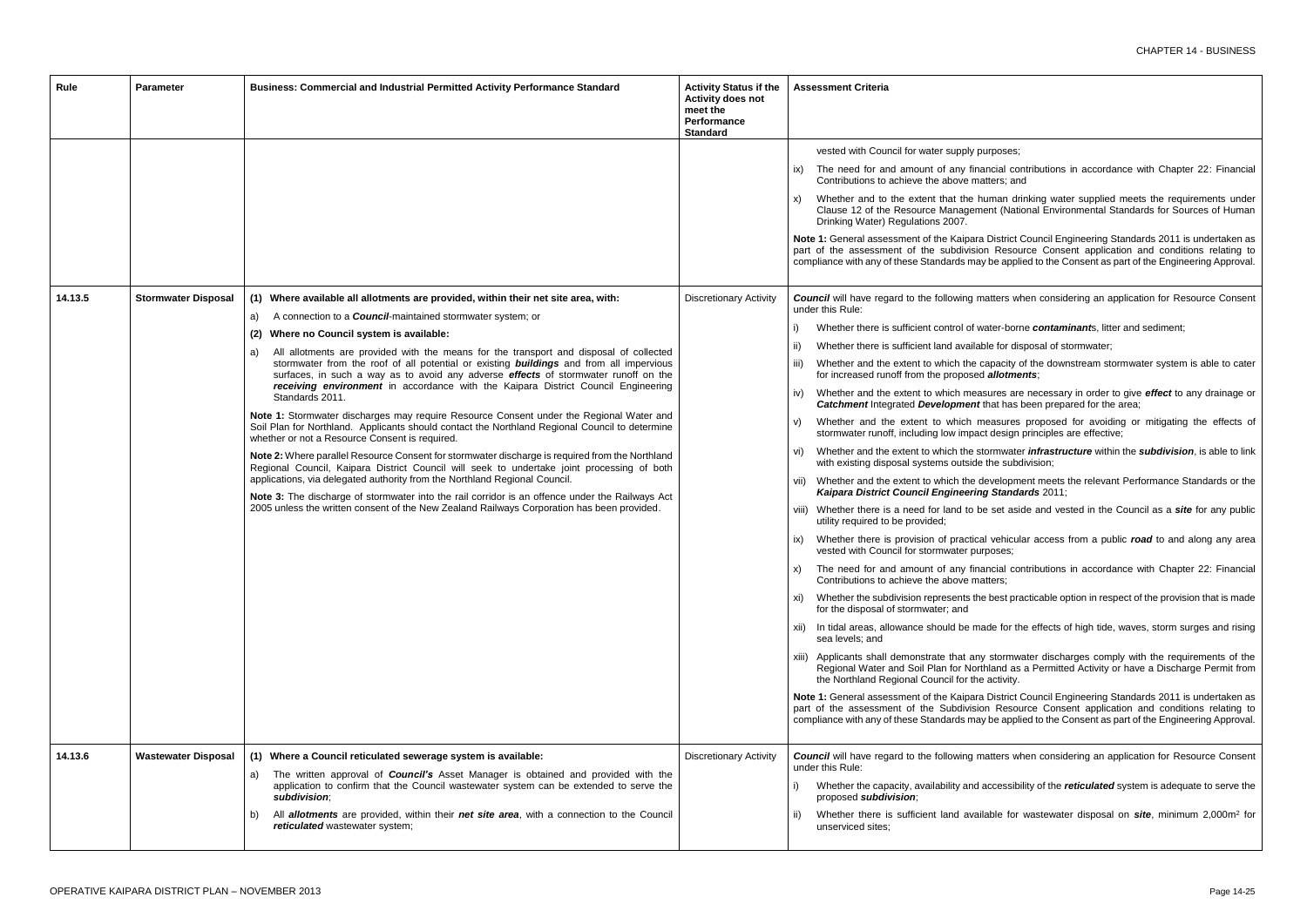application includes the installation of all new reticulation, and he Kaipara District Council Engineering Standards 2011 or Council's engineer;

nent and disposal system, to which the outfall will be connected, ubdivision;

ravity outfall is provided, and where it is impracticable to do so, ative individual pump connections (with private rising mains), or ssure, or vacuum systems. Note: Council consent to install will be required under the Local Government Act;

vailable, or a connection is impracticable, whether a suitable al systems is provided in accordance with regional Rules or a regional Rules or a discharge permit issued by the Northland

ediately available but is likely to be in the near future whether ote: Consent notices may be registered against Certificates of **Iotments** to connect with the system when it does become

by the applicant for monitoring mechanisms to ensure he *environment* from a suitable wastewater or other disposal tices to ensure compliance;

contributions in accordance with Part D: Chapter 22 Financial

pose reserve to be set aside and vested in Council as a site for al or treatment purposes required to be provided;

ccess from a public road to and along any area vested with

best practicable option in respect of the provision that is made

**District Council Engineering Standards 2011 is undertaken as** n Resource Consent application and conditions relating to y be applied to the Consent as part of the Engineering Approval.

natters when considering an application for Resource Consent

em to be installed by the subdivider will have adequate capacity

ther the gas network operator is responsible for the installation mance;

**cture** has been undertaken;

urpose reserve to be set aside as a *site* for any public utility

em will have potential adverse *effects* on *amenity values*; and

neration within the site to provide energy supply for activities

**District Council Engineering Standards** 2011 is undertaken sion Resource Consent application and conditions relating to be applied to the Consent as part of the Engineering Approval.

| Rule    | <b>Parameter</b>     | <b>Business: Commercial and Industrial Permitted Activity Performance Standard</b>                                                                                                                                                        | <b>Activity Status if the</b><br><b>Activity does not</b><br>meet the<br>Performance<br><b>Standard</b> | <b>Assessment Criteria</b>                                                                                                                          |
|---------|----------------------|-------------------------------------------------------------------------------------------------------------------------------------------------------------------------------------------------------------------------------------------|---------------------------------------------------------------------------------------------------------|-----------------------------------------------------------------------------------------------------------------------------------------------------|
|         |                      | The reticulated-wastewater system is designed and constructed in accordance with the<br>C)<br>specific requirements of the Council wastewater system; and                                                                                 |                                                                                                         | Whether and the extent to which the applic<br>that it complies with the provisions of the Ka<br>has been confirmed as appropriate by Cour           |
|         |                      | All water pipelines vested with Council shall be protected by an Easement in favour of<br>d)<br>Council.                                                                                                                                  |                                                                                                         | Whether the existing wastewater treatment a<br>IV)<br>has sufficient capacity to service the subdiv                                                 |
|         |                      | Where a private/community reticulated wastewater system is proposed serving two or<br>(2)<br>more sites, the system shall be designed in accordance with AS/NZS1547:2008 "Onsite<br><b>Wastewater Management Standards".</b>              |                                                                                                         | Whether a reticulated system with a gravity<br>V)<br>whether it is feasible to provide alternative in                                               |
|         |                      | Where no Council or private/community reticulated wastewater system is available, all<br>(3)<br>allotments are provided, within their net site area, with:                                                                                |                                                                                                         | new pumping stations, complete pressure<br>private rising mains within legal roads will b                                                           |
|         |                      | 1,500m <sup>2</sup> area of land per commercial activity for wastewater disposal within the boundaries<br>a)<br>of the site. The area shall be clear of <b>building</b> sites, <b>driveways</b> and manoeuvring areas;                    |                                                                                                         | Where a reticulated system is not availab<br>vi)<br>wastewater treatment or other disposal sys<br>discharge system in accordance with regio         |
|         |                      | The applicant must demonstrate that an on-site disposal system meeting the requirements<br>b)<br>of the Regional Water and Soil Plan for Northland can be installed; and                                                                  |                                                                                                         | Regional Council;<br>vii) Where a reticulated system is not immediat                                                                                |
|         |                      | Applicants shall demonstrate that any effluent discharges comply with the requirements of<br>C)<br>the Regional Water and Soil Plan for Northland (or Consent for discharges from the<br>Northland Regional Council has been obtained).   |                                                                                                         | a temporary system is appropriate. Note: 0<br>Title pursuant requiring individual allotme<br>available;                                             |
|         |                      | Note 1: Effluent discharges may require Resource Consent under the Regional Water and Soil<br>Plan for Northland. Applicants should contact the Northland Regional Council to determine<br>whether or not a Resource Consent is required. |                                                                                                         | viii) Whether provision has been made by<br>contaminants are not discharged to the en<br>system, together with any Consent Notices                  |
|         |                      | Note 2: Where parallel Resource Consent for effluent discharge is required from the Northland<br>Regional Council, Kaipara District Council will seek to undertake joint processing of both                                               |                                                                                                         | The need for and extent of any financial con<br>IX)<br>Contributions to achieve the above matters;                                                  |
|         |                      | applications, via delegated authority from the Northland Regional Council.                                                                                                                                                                |                                                                                                         | Whether there is a need for a local purpose<br>X)<br>any public wastewater utility for disposal or                                                  |
|         |                      |                                                                                                                                                                                                                                           |                                                                                                         | The provision of practical vehicular access<br>XI)<br>Council for wastewater purposes; and                                                          |
|         |                      |                                                                                                                                                                                                                                           |                                                                                                         | xii) Whether the subdivision represents the best<br>for the disposal of wastewater.                                                                 |
|         |                      |                                                                                                                                                                                                                                           |                                                                                                         | Note 1: General assessment of the Kaipara Distr<br>part of the assessment of the subdivision Re<br>compliance with any of these Standards may be a  |
| 14.13.7 | <b>Energy Supply</b> | All <b>allotments</b> are provided with:<br>A connection to a reticulated electrical supply system at the boundary of the net site area.<br>a)                                                                                            | <b>Discretionary Activity</b>                                                                           | <b>Council</b> will have regard to the following matters<br>under this Rule:                                                                        |
|         |                      |                                                                                                                                                                                                                                           |                                                                                                         | Whether the proposed reticulation system to<br>for the likely development;                                                                          |
|         |                      |                                                                                                                                                                                                                                           |                                                                                                         | Where a gas supply is proposed, whether tl<br>$\vert \vert \vert$<br>of all pipelines and their future maintenanc                                   |
|         |                      |                                                                                                                                                                                                                                           |                                                                                                         | Whether undergrounding of <i>infrastructure</i><br>iii)                                                                                             |
|         |                      |                                                                                                                                                                                                                                           |                                                                                                         | Whether there is a need for a local purpos<br>IV)<br>required to be provided;                                                                       |
|         |                      |                                                                                                                                                                                                                                           |                                                                                                         | Whether the proposed reticulation system w<br>V)                                                                                                    |
|         |                      |                                                                                                                                                                                                                                           |                                                                                                         | The ability for adequate electricity generati<br>vi)<br>proposed.                                                                                   |
|         |                      |                                                                                                                                                                                                                                           |                                                                                                         | Note 1: General assessment of the Kaipara Dist<br>as part of the assessment of the Subdivision I<br>compliance with any of these Standards may be a |
|         |                      |                                                                                                                                                                                                                                           |                                                                                                         |                                                                                                                                                     |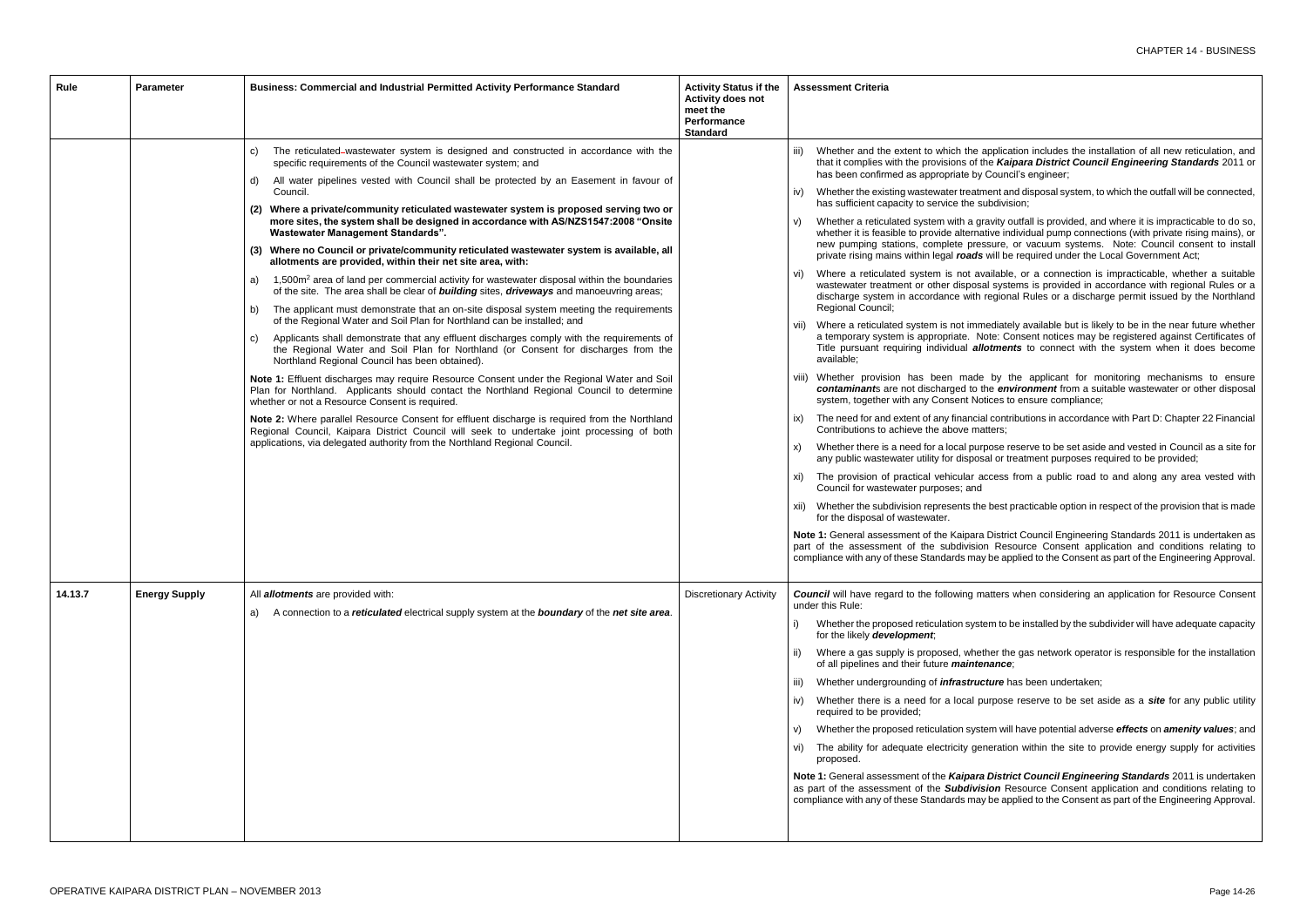natters when considering an application for Resource Consent

- construction of new *road*s or formed rights of way, whether an en installed (at the subdivider's cost) having regard to the ncil's Engineering Standards 2011;
- stem will have potential adverse effects on *amenity values*. erlay, it is generally expected that all new lines including service lerground or wireless; and
- provided with alternate phone coverage (e.g. mobile phone

blely a matter for the *network utility operator*;

**District Council Engineering Standards** 2011 is undertaken sion Resource Consent application and conditions relating to ese Standards may be applied to the

natters when considering an application for Resource Consent irement for an *esplanade reserve* or strip:

- I including a plan showing contours where appropriate;
- location of any *structures* on or adjacent to the required
- id adjacent *waterbody* including a description of the vegetation
- nd presence or otherwise of esplanade or other reserves in the
- ding and other *natural hazards*;
- of the land and associated vegetation cover;
- urveying any esplanade reserve in relation to the total estimated
- ure the security of private property or the safety of people;
- le reserve or strip can be equally or better achieved by an
- ith individual landowners (these may be used for protection of azard mitigation);
- the Reserves Act or QEII Trust Act (these may be used for dscape values, and habitats on margins of a waterbody);
- ncing, planting or other works related to riparian protection and
- significant *sites* are present and creation of an esplanade access would be inappropriate; and
- restrictions proposed for any *esplanade strip* including those d for in the Tenth Schedule of the Resource Management Act
- tters when considering an application for Resource Consent to ade reserve with an esplanade strip:
- ubstantially in bush or other dense vegetation and where the ould involve a difficult or extensive survey in relation to the

d adversely affect conservation management programmes;

| Rule    | <b>Parameter</b>                                                | Business: Commercial and Industrial Permitted Activity Performance Standard                                                                                                                                                                                                                                                                                                                                                                                                                                                                                                                                                                                                          | <b>Activity Status if the</b><br><b>Activity does not</b><br>meet the<br><b>Performance</b><br><b>Standard</b> | <b>Assessment Criteria</b>                                                                                                                                                                                                                                                                                                                                                                                                                                                                                                                                                                                                                                                                                                                                                                                                                                                                                                                                                                                                                                                                                                                                                                                                                                                                                                                                                                                        |
|---------|-----------------------------------------------------------------|--------------------------------------------------------------------------------------------------------------------------------------------------------------------------------------------------------------------------------------------------------------------------------------------------------------------------------------------------------------------------------------------------------------------------------------------------------------------------------------------------------------------------------------------------------------------------------------------------------------------------------------------------------------------------------------|----------------------------------------------------------------------------------------------------------------|-------------------------------------------------------------------------------------------------------------------------------------------------------------------------------------------------------------------------------------------------------------------------------------------------------------------------------------------------------------------------------------------------------------------------------------------------------------------------------------------------------------------------------------------------------------------------------------------------------------------------------------------------------------------------------------------------------------------------------------------------------------------------------------------------------------------------------------------------------------------------------------------------------------------------------------------------------------------------------------------------------------------------------------------------------------------------------------------------------------------------------------------------------------------------------------------------------------------------------------------------------------------------------------------------------------------------------------------------------------------------------------------------------------------|
| 14.13.8 | <b>Telecommunications</b>                                       | All <i>allotments</i> are provided with:<br>A connection to a telecommunications system at the <b>boundary</b> of the net site area.<br>a)                                                                                                                                                                                                                                                                                                                                                                                                                                                                                                                                           | <b>Discretionary Activity</b>                                                                                  | <b>Council</b> will have regard to the following ma<br>under this Rule:<br>Where the subdivision involves the co<br>extended reticulation system has bee<br>provisions of the Kaipara District Counc<br>Whether the proposed reticulation syst<br>ii)<br>Where the subdivision is within any Over<br>leads / lines / connections shall be unde<br>The ability for the <b>allotments</b> to be p<br>iii)<br>coverage).<br>Note 1: Upgrading or cost sharing will be sold<br>Note 2: General assessment of the Kaipara I<br>as part of the assessment of the Subdivisio<br>compliance<br>with<br>any<br>thes<br>of<br>Consent as part of the Engineering Approval.                                                                                                                                                                                                                                                                                                                                                                                                                                                                                                                                                                                                                                                                                                                                                  |
| 14.13.9 | <b>Esplanade</b><br><b>Management for Lots</b><br>Less Than 4ha | Where an <i>allotment</i> of less than 4ha is created on <i>subdivision</i> of land which adjoins the sea,<br>rivers over 3m in width or lakes over 8ha in area, an esplanade reserve or strip of 20m in width<br>shall be set aside, except where:<br>The subdivision involves only a minor boundary adjustment and no additional building sites<br>a)<br>will be created; and<br>The proposed subdivision activity arises solely due to land being acquired for any road<br>b)<br>designation or a site to be created only for a network utility.<br>Note 1: No esplanade reserve or strip shall be required where a lot is associated with the provision<br>of a utility service. | <b>Discretionary Activity</b>                                                                                  | <b>Council</b> will have regard to the following ma<br>under this Rule to reduce or waive the require<br>The topography of the land concerned i<br>The present use of the land and the<br>ii)<br>esplanade reserve or strip;<br>The conservation values of the land and<br>iii)<br>and associated wildlife present;<br>The public access values of the land and<br>iv)<br>immediate vicinity;<br>The liability of the land to erosion, floodi<br>V)<br>The water quality enhancement values<br>vi)<br>The estimated costs associated with sur<br>cost of the subdivision where relevant;<br>viii) Whether a waiver or reduction will ensu<br>Where the purposes of an esplanade<br>ix)<br>alternative means, such as:<br>A land improvement agreement with<br>aquatic habitat, water quality and ha<br>A Conservation Covenant under<br>protection of natural character, land<br>A Condition of Consent requiring fen<br>enhancement:<br>Where waahi tapu or other culturally<br>X)<br>reserve or strip and associated public a<br>The nature of any special conditions or<br>XI)<br>relating to periodic closure as provided<br>1991.<br>Council will have regard to the following matt<br>replace the requirement to create an esplana<br>xii) Where the land is extremely steep, sul<br>provision of an esplanade reserve wo<br>purpose of the subdivision; or<br>xiii) Where unrestricted public access could |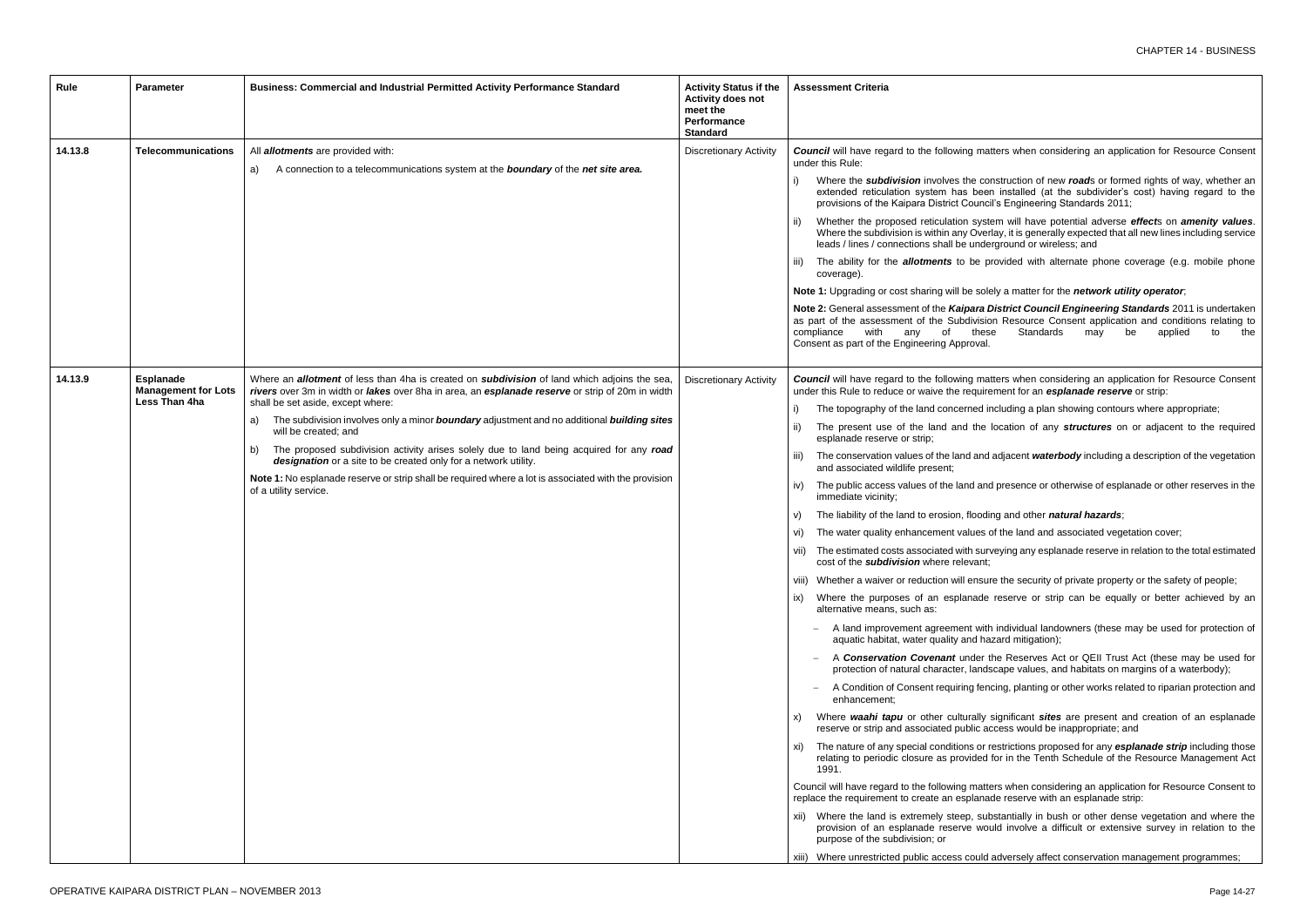osion, inundation or other natural hazard processes and a fixed *iate*; and

natters when considering an application for Resource Consent irement for an *esplanade reserve* or strip:

- I including a plan showing contours where appropriate;
- location of any *structures* on or adjacent to the required
- id adjacent *waterbody* including a description of the vegetation
- ind presence or otherwise of esplanade or other reserves in the
- ding and other *natural hazards*;
- of the land and associated vegetation cover;
- urveying any esplanade reserve in relation to the total estimated
- sure the security of private property or the safety of people;
- le reserve or strip can be equally or better achieved by an
- ith individual landowners (these may be used for protection of hazard mitigation);
- r the Reserves Act or QEII Trust Act (these may be used for dscape values, and habitats on margins of a waterbody);
- encing, planting or other works related to riparian protection and
- significant *sites* are present and creation of an esplanade access would be inappropriate; and
- r restrictions proposed for any *esplanade strip* including those d for in the Tenth Schedule of the Resource Management Act
- Itters when considering an application for Resource Consent to ade reserve with an esplanade strip:
- ubstantially in bush or other dense vegetation and where the vould involve a difficult or extensive survey in relation to the
- Id adversely affect conservation management programmes;
- osion, inundation or other natural hazard processes and a fixed *iate*; and
- ade reserve.

| Rule     | <b>Parameter</b>                                       | Business: Commercial and Industrial Permitted Activity Performance Standard                                                                                                                                                                                                                                                                                                                                                                                                                                                                                                                                                                                                                                                                                                                                                                                                                                                                                                                                                                                                                                                                                                                                                                                                                                                                                                                                                                                                                                                                                                                                                                                                                                                                                                                                                                                                                                                                                                                                                                                                                                                                                                                                                                                                                                                                                                                                                                                                                                                                                                                                                                                                                                                                                                                                                                        | <b>Activity Status if the</b><br><b>Activity does not</b><br>meet the<br><b>Performance</b><br><b>Standard</b> | <b>Assessment Criteria</b>                                                                                                                                                                                                                                                                                                                                                                                                                                                                                                                                                                                                                                                                                                                                                                                                                                                                                                                                                                                                                                                                                                                                                                                                                                                                                                                                                                                                                                                                                                                                                |
|----------|--------------------------------------------------------|----------------------------------------------------------------------------------------------------------------------------------------------------------------------------------------------------------------------------------------------------------------------------------------------------------------------------------------------------------------------------------------------------------------------------------------------------------------------------------------------------------------------------------------------------------------------------------------------------------------------------------------------------------------------------------------------------------------------------------------------------------------------------------------------------------------------------------------------------------------------------------------------------------------------------------------------------------------------------------------------------------------------------------------------------------------------------------------------------------------------------------------------------------------------------------------------------------------------------------------------------------------------------------------------------------------------------------------------------------------------------------------------------------------------------------------------------------------------------------------------------------------------------------------------------------------------------------------------------------------------------------------------------------------------------------------------------------------------------------------------------------------------------------------------------------------------------------------------------------------------------------------------------------------------------------------------------------------------------------------------------------------------------------------------------------------------------------------------------------------------------------------------------------------------------------------------------------------------------------------------------------------------------------------------------------------------------------------------------------------------------------------------------------------------------------------------------------------------------------------------------------------------------------------------------------------------------------------------------------------------------------------------------------------------------------------------------------------------------------------------------------------------------------------------------------------------------------------------------|----------------------------------------------------------------------------------------------------------------|---------------------------------------------------------------------------------------------------------------------------------------------------------------------------------------------------------------------------------------------------------------------------------------------------------------------------------------------------------------------------------------------------------------------------------------------------------------------------------------------------------------------------------------------------------------------------------------------------------------------------------------------------------------------------------------------------------------------------------------------------------------------------------------------------------------------------------------------------------------------------------------------------------------------------------------------------------------------------------------------------------------------------------------------------------------------------------------------------------------------------------------------------------------------------------------------------------------------------------------------------------------------------------------------------------------------------------------------------------------------------------------------------------------------------------------------------------------------------------------------------------------------------------------------------------------------------|
|          |                                                        |                                                                                                                                                                                                                                                                                                                                                                                                                                                                                                                                                                                                                                                                                                                                                                                                                                                                                                                                                                                                                                                                                                                                                                                                                                                                                                                                                                                                                                                                                                                                                                                                                                                                                                                                                                                                                                                                                                                                                                                                                                                                                                                                                                                                                                                                                                                                                                                                                                                                                                                                                                                                                                                                                                                                                                                                                                                    |                                                                                                                | xiv) Where the margins are affected by eros<br>inner boundary would not be appropria<br>xv) Council's ability to maintain a reserve.                                                                                                                                                                                                                                                                                                                                                                                                                                                                                                                                                                                                                                                                                                                                                                                                                                                                                                                                                                                                                                                                                                                                                                                                                                                                                                                                                                                                                                      |
| 14.13.10 | <b>Esplanade Reserves</b><br>for Lots More Than<br>4ha | The Council has determined in accordance with the empowering provisions in Section 77 of the<br>Resource Management Act 1991that a 20m wide esplanade reserve or strip is to be set aside<br>where an <b>allotment</b> of 4ha or more is created in the following circumstances:<br>The lot itself contains land, or adjoins a section of the Coastal Marine Area, a lake or river,<br>a)<br>which has important recreational values and where:<br>Public access is either currently available to the <b>waterbody</b> and associated margins or<br>where there is reasonable likelihood of such access being available in the future from a<br>road, access strip or reserve including an adjacent esplanade reserve; or<br>In respect of the Coastal Marine Area public access is currently available to the<br>foreshore from the water and it can be used for the landing of small craft.<br>The lot adjoins a section of the Coastal Marine Area which is subject to serious wave or wind<br>b)<br>induced erosion or other natural hazard processes and where:<br>Formal reservation of the land is considered appropriate by the Council following<br>consultation with the Northland Regional Council.<br>The lot itself contains land, or adjoins a portion of the Coastal Marine Area, a lake or river<br>C)<br>which has significant <i>indigenous</i> vegetation and significant habitats of indigenous fauna or<br>supports the habitat of trout, and where:<br>Formal reservation of the land is considered appropriate by the Council following<br>consultation with the Department of Conservation; and<br>Where after consultation on a case by case basis the Department of Conservation or<br>other appropriate body has agreed to assist with fencing and future management of the<br>land or assume ownership of the same as provided in Section 237D of the Resource<br>Management Act 1991.<br>The lot adjoins a lake, the water quality of which is being adversely affected by runoff from<br>d)<br>adjacent properties and where:<br>Formal reservation of the land is considered appropriate by Council following consultation<br>with the Northland Regional Council; and<br>The Northland Regional Council or other appropriate body has agreed to assist with<br>fencing and future management of the land.<br>Note 1: For the purpose of this Rule, "significant" refers to either:<br>All those sites containing indigenous vegetation or habitat ranked moderate, moderate-high,<br>$\bullet$<br>high or outstanding on the Sites of Special Biological Interest database or equivalent under<br>the Protected Natural Areas programme; or<br>In the absence of an assessment or ranking in terms of the above, assessments of<br>significance and ranking should be based on the same methodology (Appendix 25G) | <b>Discretionary Activity</b>                                                                                  | <b>Council</b> will have regard to the following ma<br>under this Rule to reduce or waive the require<br>The topography of the land concerned i<br>The present use of the land and the<br>ii)<br>esplanade reserve or strip;<br>The conservation values of the land and<br>iii)<br>and associated wildlife present;<br>The public access values of the land an<br>iv)<br>immediate vicinity;<br>The liability of the land to erosion, floodi<br>V)<br>The water quality enhancement values<br>vi)<br>The estimated costs associated with sur<br>vii)<br>cost of the <i>subdivision</i> where relevant;<br>viii) Whether a waiver or reduction will ensu<br>Where the purposes of an esplanade<br>ix)<br>alternative means, such as:<br>A land improvement agreement with<br>aquatic habitat, water quality and ha<br>A Conservation Covenant under<br>protection of natural character, lands<br>A Condition of Consent requiring fen<br>enhancement;<br>Where waahi tapu or other culturally<br>X)<br>reserve or strip and associated public a<br>The nature of any special conditions or<br>XI)<br>relating to periodic closure as provided<br>1991.<br>Council will have regard to the following matt<br>replace the requirement to create an esplana<br>xii) Where the land is extremely steep, sul<br>provision of an esplanade reserve wo<br>purpose of the subdivision; or<br>xiii) Where unrestricted public access could<br>xiv) Where the margins are affected by eros<br>inner boundary would not be appropria<br>xv) Council's ability to maintain an esplanad |